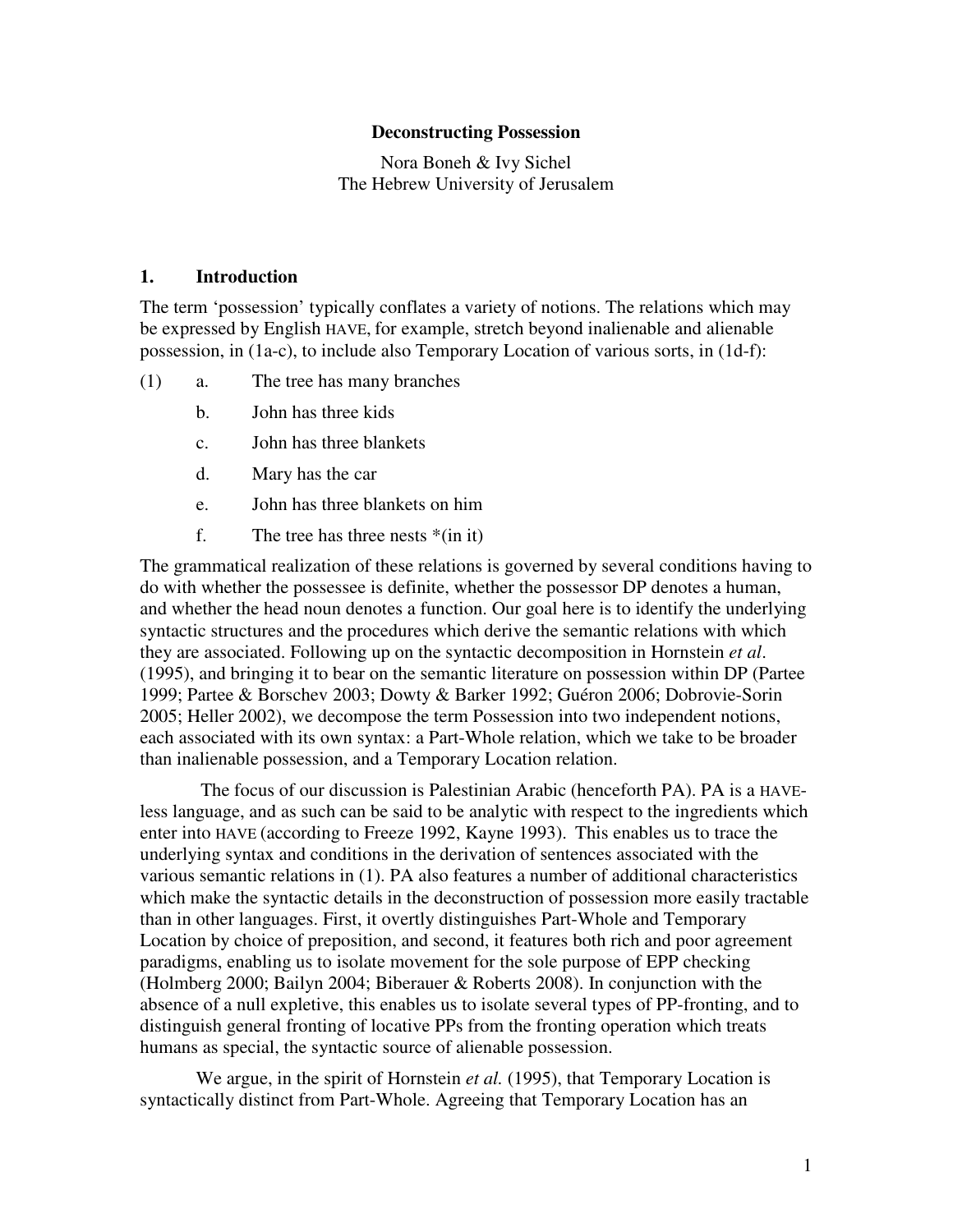ordinary Small Clause as its source, we depart from that proposal in our analysis of Part-Whole as represented only at the level of DP, where the Part is a noun denoting a function and the Whole is its argument. In this respect, we agree with previous claims in the literature (Kayne 1993, Szablosci 1983, 1994) that clausal possession is derived by raising from a DP source, but we restrict the DP source to the Part-Whole relation. The typology of PP-fronting operations we develop leads us to an account of the human / nonhuman division in terms of an underlying stative applicative structure (Pylkkänen 2002/2008 Cuervo 2003), licensed in the absence of a lexical verb. We argue for a raising-to-SpecIP analysis in PA (and by extension, English) alienable and inalienable constructions, and that PA and English differ with respect to the derivation of locatives (the English (1e-f)). Whereas PA has movement here too, English doesn't, a difference we derive from the interaction of Economy (Collins 1997) and the nature of agreement. Making use of the proposal that obligatory copular BE is the reflex of domain extending head-movement (Den Dikken 2006), we argue that the difference between BE and HAVE in the expression of possession has to do only with the realization of the preposition within the applicative structure, as an applicative head or as part of its specifier. In the course of the discussion, we also show that rich agreement in PA has interpretive consequences, which must be visible at LF, while the EPP, as such, is regulated only at PF (Landau 2007).

 The paper is organized as follows. After completing our introduction with the presentation of basic Palestinian Arabic data, we argue in the first part of the paper (sections 2-3) that the Part-Whole and Temporary Locative construals are associated with distinct syntactic structures. Our main evidence comes from asymmetries in word-order and compatibility with rich agreement on the verb. In the second part of the paper (sections 4-7), the focus shifts to the poor agreement paradigm, the domain of existentials. Section 5 further develops the syntax of Temporary Location and Part-Whole in configurations in which constituents other than the subject DP check EPP, and section 6 proposes that restrictions revolving around the human nature of the possessor have as their source an applicative structure. Section 7 closes the paper by returning to the starting point, English possessive HAVE.

#### **1.1 Prepositions, Part-Whole, and Temporary Location**

Palestinian Arabic (the urban dialect)<sup>1</sup>, like other Semitic languages, does not have an auxiliary verb HAVE. Furthermore, this is a language in which, in the present tense, the copula is null.<sup>2</sup> Possession, existential and locative constructions are expressed with prepositional predicates.<sup>3</sup> Importantly, the choice of preposition plays a crucial role in the

 $\overline{a}$ 

<sup>&</sup>lt;sup>1</sup> Non-IPA phonetic symbols used in the transcription of the examples:

H: Pharyngeal voiceless fricative  $(7)$ 

T: Pharyngealized voiceless dental stop  $(\triangle)$ 

S: Pharyngealized voiceless dental fricative  $(\infty)$ 

R: Velar voiced fricative  $(\dot{\epsilon})$ 

 $2$  There appears to be some dialectal variation as to the availability of an overt copula in the present tense, within the Palestinian dialects.

 $3$  cf. Ouhalla (1998) for an analysis of Moroccan Arabic and the role of prepositions in establishing a possession relation.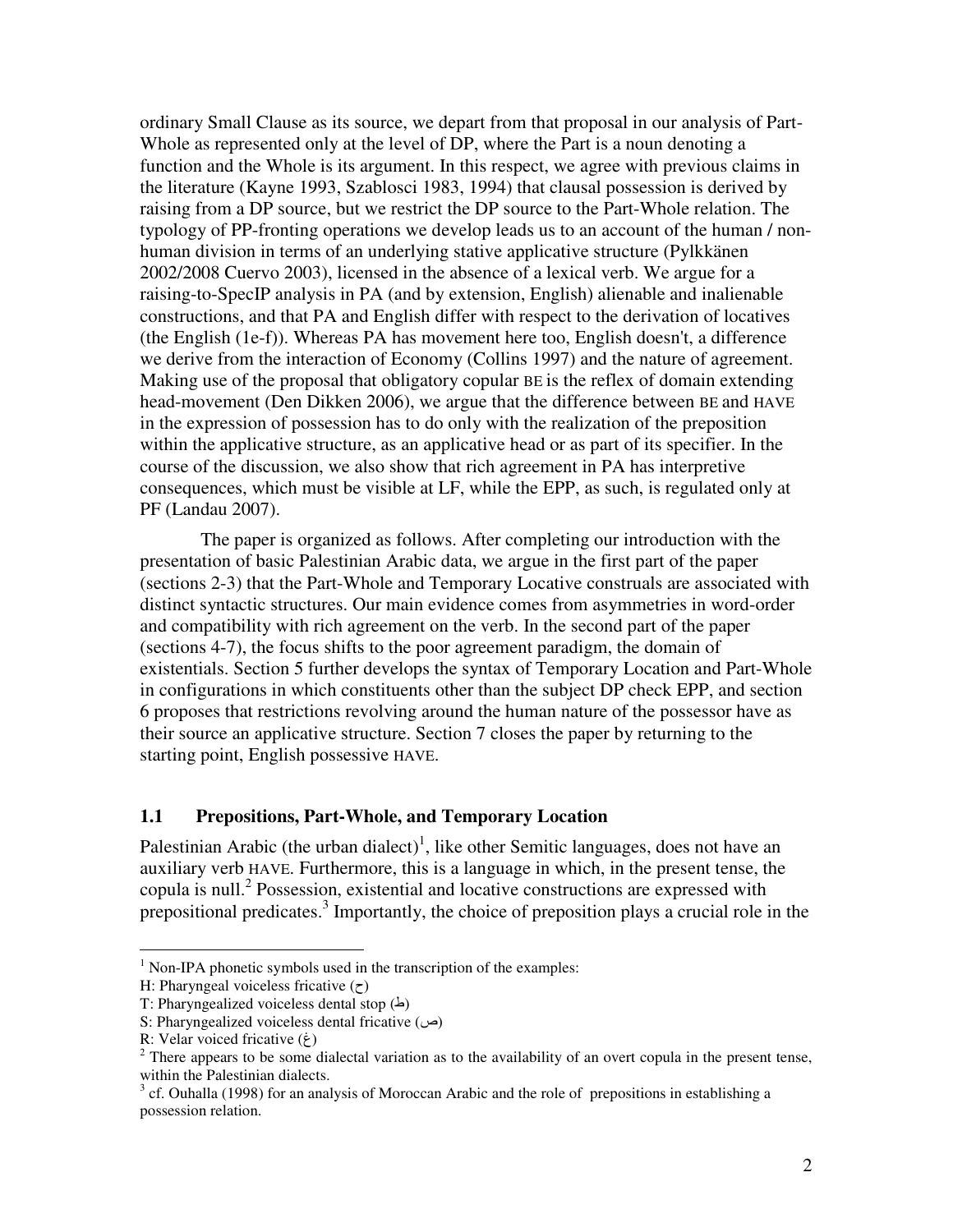distinction between Part-Whole and Temporary Location. The distribution is particularly clear with inanimate noun phrases, where we observe complementary distribution. There is one preposition used to mark Part-Whole relations:  $la$ - 'to',<sup>4</sup> this is exemplified in (2a, c). Temporary Locative relations are marked by a variety of locative prepositions in (2b, d).

| (2) | a.             |    | $la$ - $\sigma$ š-šajara $\Omega$                                                                                  |                   | ktar    |      |
|-----|----------------|----|--------------------------------------------------------------------------------------------------------------------|-------------------|---------|------|
|     |                |    | to-the-tree branches<br>'The tree has many branches.'                                                              |                   | many    |      |
|     | b.             |    | <b>find</b> əš-šajara                                                                                              | fru?              |         | ktar |
|     |                | at | 'Near the tree are many branches.'                                                                                 | the-tree branches |         | many |
|     | $\mathbf{c}$ . |    | <b>la</b> -əS-Sabra šok faliil<br>to-the-cactus thorns few<br>The cactus has few thorns.'                          |                   |         |      |
|     | d.             |    | <b>jamb</b> əS-Sabra fiih <sup>5</sup> wardaat<br>beside the-cactus FIIH<br>'Beside the cactus there are flowers.' |                   | flowers |      |

With human possessors, in (3), the distinction is to some extent blurred. Kinship relations and body-parts are related to a human possessor via the preposition *la-*, but the locative preposition *find* 'at' can appear both in the case of kinship relations and temporary location (for some speakers it is dispreferred with body-parts).

| (3) | a.             |               | <b>la-mona</b> <i>lanf Tawil / tlat ulaad</i> |                                                                    |
|-----|----------------|---------------|-----------------------------------------------|--------------------------------------------------------------------|
|     |                | to-Mona       | nose big / three kids                         |                                                                    |
|     |                |               |                                               | 'Mona has a big nose / Mona has three kids (she is their mother).' |
|     | $\mathbf{b}$ . |               | <b>Sind</b> mona ktaab / tlat ulaad           |                                                                    |
|     |                | at Mona       | book / three kids                             |                                                                    |
|     |                |               |                                               | 'Mona has a book / Mona has three kids (she is their mother or     |
|     |                | babysitter).' |                                               |                                                                    |

 4 The preposition *la-* is in many ways equivalent to the English preposition *to*. Both are used as introducing goals and benefactives, and as directional prepositions.<br><sup>5</sup> These examples show that the prepositions *la*- and *find* pattern differently from the locative preposition

(i) a. Sala əl-that fiih šaršaf on the-bed FIIH blanket 'On the bed there's a blanket.' b. wara? al-kursi fiih Tawle behind the-chair FIIH table 'Behind the chairs there's a table.'

*jamb* 'beside', only with the latter the particle *fiih* is obligatory. Similarly in (i) with e.g. *fala* 'on', *wara*? 'behind' and other locative prepositions.

This contrast will be discussed in section 6. For the meantime, we wish to establish a terminological distinction between the prepositions. Henceforth locative preposition other than *la-* and *find* will be referred to as 'true/pure' locative prepositions.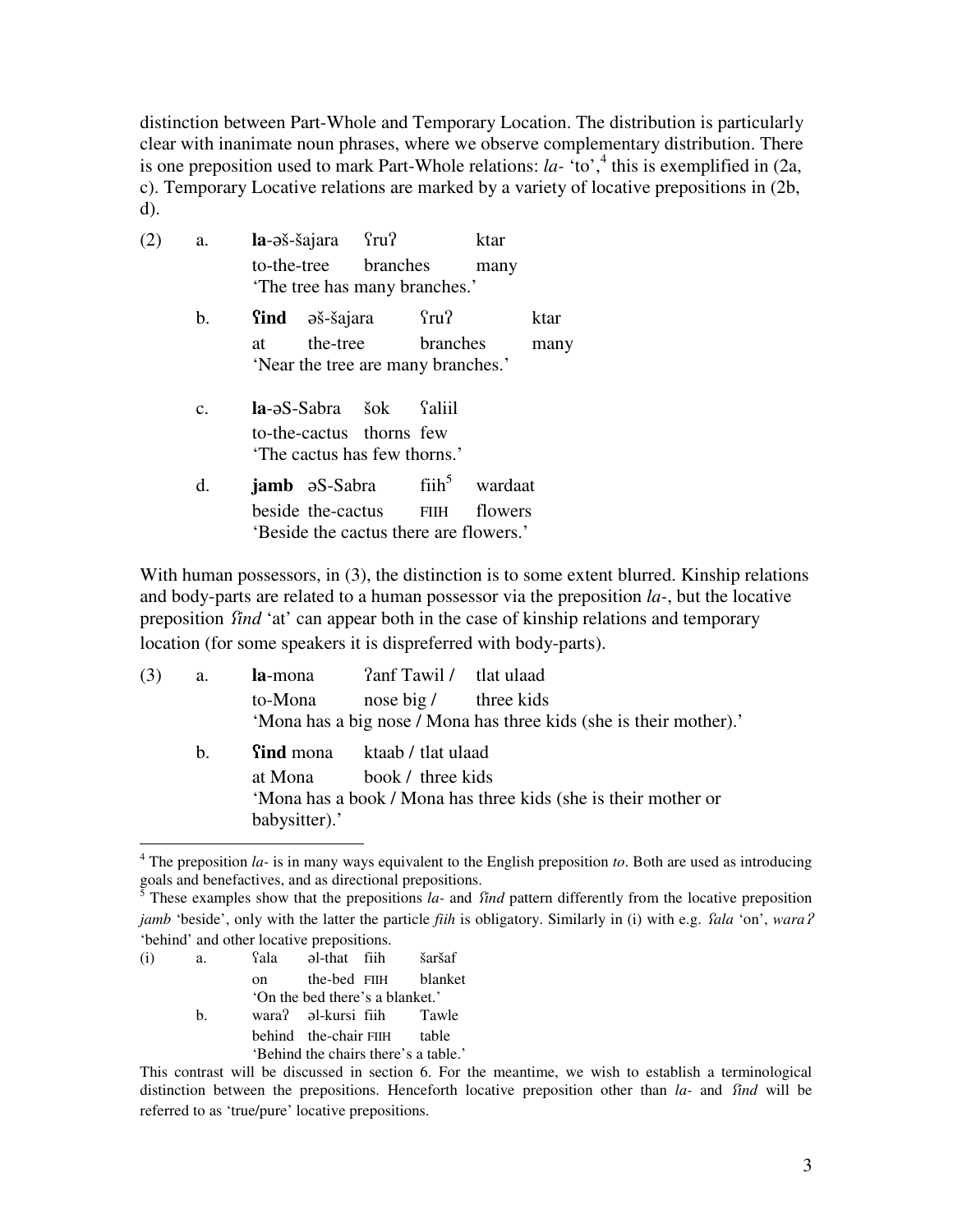In (3b), Mona can be understood to be the mother of three kids or to be, say, their babysitter. The latter option is not an available reading of (3a), with *la-* (4). In other words, while *la*-remains restricted to Part-Whole, *find* with a human possessor can equally denote Part-Whole.<sup>6</sup>

| (4) | find mona                        |  | #la-mona | tlat ulaad | kul yom   |
|-----|----------------------------------|--|----------|------------|-----------|
|     | at Mona                          |  | to-Mona  | three kids | every day |
|     | 'Mona has three kids every day.' |  |          |            |           |

# **2. Word Order Asymmetries**

Our first piece of evidence for a structural distinction between the Part-Whole and Locative construal comes from asymmetries in subject position originally observed by Hornstein *et al*. (1995, exx. 15-17). We begin by showing that in PA the asymmetry in the position of the subject is marked by choice of preposition.

# **2.1 Cross-linguistic Parallelisms**

Hornstein *et al.* (1995) show that constructions containing expletive *there* allow both the Part-Whole and Locative readings (5a, 6a, 7a, 8a), whereas a preverbal indefinite is restricted to the Locative construal, in (5b). (6b), (7b), and (8b) necessarily denote a Part-Whole relation, and are accordingly ungrammatical:

| (5) | a.<br>b.             | There were ten kids in the building<br>Ten kids were in the building                |
|-----|----------------------|-------------------------------------------------------------------------------------|
| (6) | a.<br>$\mathbf{b}$ . | There were ten stories in the building<br><i>*</i> Ten stories were in the building |
| (7) | a.<br>b.             | There were ten provinces in Canada<br><i>*Ten provinces were in Canada</i>          |
| (8) | a.<br>h.             | There is a long coastline in Panama<br>*A long coastline is in Panama               |

The contrast follows from Hornstein *et al.*'s (1995) analysis, where it is argued that the indefinite has a distinct syntactic status in each case. In the underlying structure of the Locative construal, the indefinite is the subject of a Small Clause and the preposition is the head of a predicative PP. As an underlying subject, the indefinite raises via NP-

(i) l-ulaad ÷ind mona

 $\overline{a}$ 

the-kids at Mona

In this respect, the preposition *find* is no different than pure locative prepositions.

 $<sup>6</sup>$  In locative copular sentences, the preposition *find* simply serves to physically locate the referent of the</sup> subject DP within the referent of the DP inside the PP:

 <sup>&#</sup>x27;The kids are at Mona's (house).'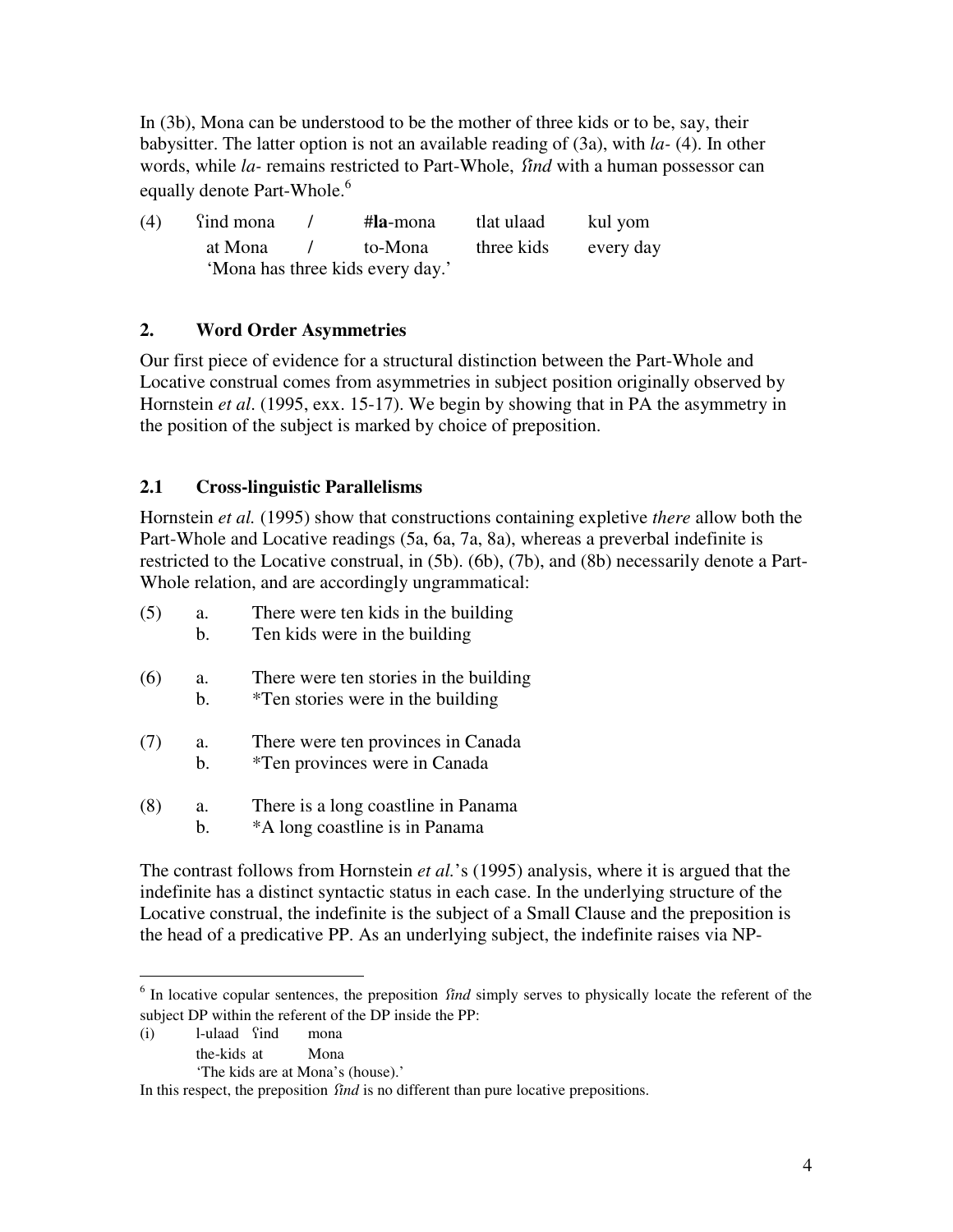movement to the matrix subject position in the usual way, in (9a-b). The indefinite on the Part-Whole construal is the predicate of the Small Clause, and takes as its argument the Whole DP  $(9c)$ .<sup>7</sup> As a predicate, the indefinite is not expected to raise to matrix subject position, in (9d):

| (9) |  | a. BE $[s_C \text{DP} \text{PP}]$                                                                    | (Hornstein <i>et al.</i> 1995) |
|-----|--|------------------------------------------------------------------------------------------------------|--------------------------------|
|     |  | b. $DP_1$ BE $[sC_1$ PP                                                                              |                                |
|     |  | c. BE P $\lceil_{SC}DP_{Whole} \rceil$ NP <sub>Part</sub>                                            |                                |
|     |  | d. *NP <sub>1</sub> BE $\left[\begin{array}{cc}S\ C\ \end{array}$ PP <sub>Whole</sub> t <sub>1</sub> |                                |

We return to this analysis with refinements after presenting further data from Hebrew and PA.

 A similar alternation is observed In Hebrew. Although it is generally SVO, Hebrew has a class of copulas which, in their uninflected form, precede an indefinite subject, in (10). Similar to the English existential, both construals are allowed in (10):

| (10) | a.             | eyn                  | šaloš yeladot ba-binyan                                                |                               |  |  |
|------|----------------|----------------------|------------------------------------------------------------------------|-------------------------------|--|--|
|      |                | <b>BE.NEG</b>        |                                                                        | three girls in the-building   |  |  |
|      |                |                      | 'There aren't three girls in the building.'                            |                               |  |  |
|      | $\mathbf{b}$ . | eyn<br><b>BE.NEG</b> | šaloš komot ba-binyan<br>'There aren't three stories in the building.' | three stories in the-building |  |  |
|      |                |                      |                                                                        |                               |  |  |

Again, as in English, only on the Locative construal can the indefinite appear in precopular position:

| (11) | а.             | šaloš yeladot |                                         | eyn-an | ba-binyan                                  |
|------|----------------|---------------|-----------------------------------------|--------|--------------------------------------------|
|      |                | three girls   |                                         |        | BE.NEG-3PL.F in.the-building               |
|      |                |               | 'Three girls aren't in the building.'   |        |                                            |
|      | $\mathbf{b}$ . |               | *šaloš komot eyn-an ba-binyan           |        |                                            |
|      |                |               |                                         |        | three stories BE.NEG-3PL.F in.the-building |
|      |                |               | "Three stories aren't in the building." |        |                                            |

The same pattern is attested in PA:

| (12) | a.      | tlat ulaad                                             | kaanu    | fi-əl-Samaara   |  |  |  |
|------|---------|--------------------------------------------------------|----------|-----------------|--|--|--|
|      |         | three kids small<br>'Three kids were in the building.' | WERE.3PL | in-the-building |  |  |  |
|      | $h_{-}$ | *tlat Tawabe?                                          | kaanu    | fi-əl-famaara   |  |  |  |
|      |         | three stories                                          | were.3pl | in-the-building |  |  |  |
|      |         | "Three stories were in the building."                  |          |                 |  |  |  |

In PA, the syntactic distinction is marked, in addition, by choice of preposition. In all the examples considered so far, Part-Whole is the only construal available for the head noun:

 7 Following Freeze (1992) and Kayne (1993), Hornstein *et al.* (1995) argue that the preposition does not form a constituent with the Whole DP, it is outside the Small Clause (9c).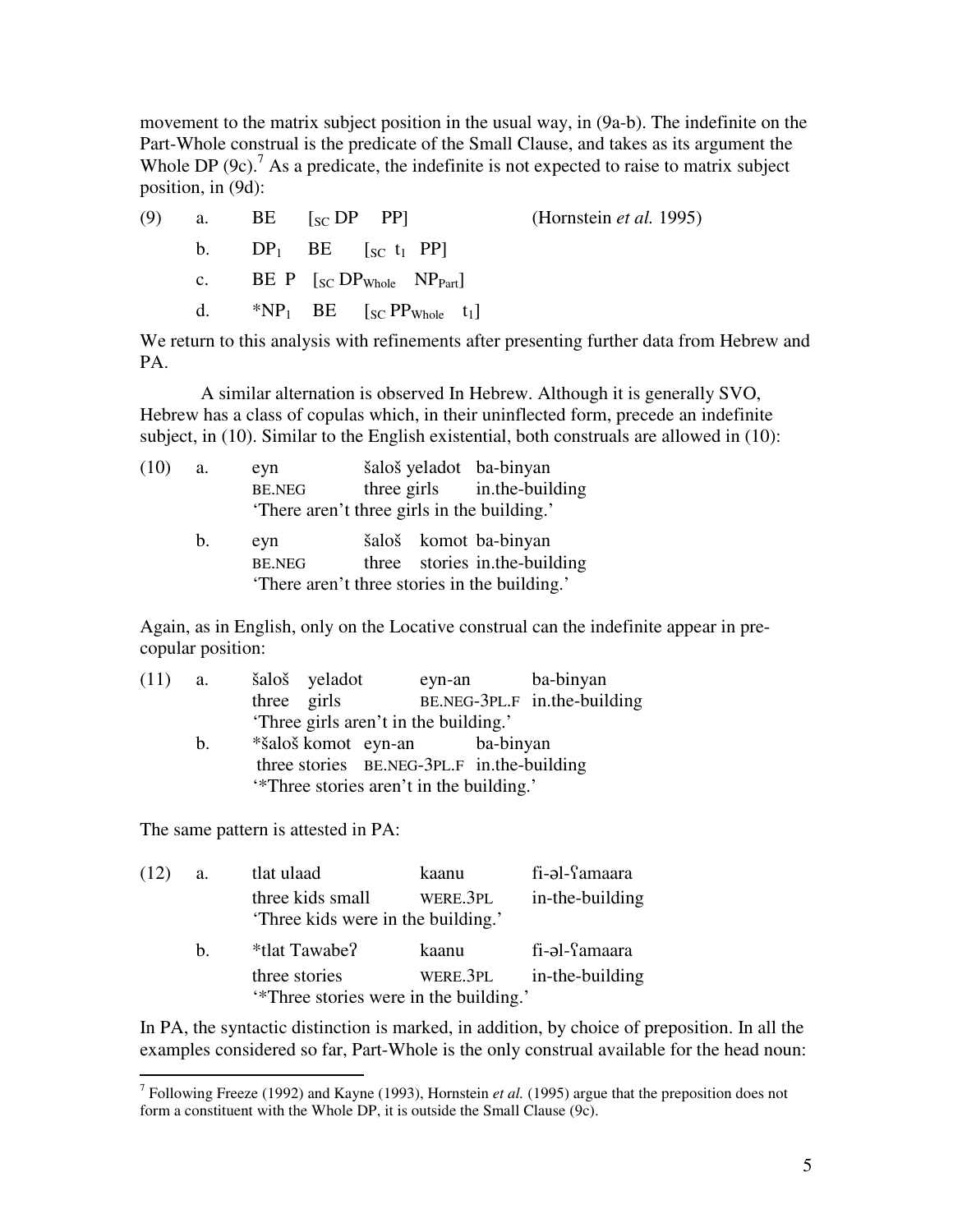stories and buildings; provinces and countries; coastlines and countries. The relevance of choice of preposition for syntactic configuration is better observed when the head noun can, in principle, be interpreted either as a Part of the Whole denoted by the indefinite, or as standing in some temporary location. For example, branches may be part of a tree, or may be located in relation to the tree. On the locative construal, *three branches* can surface in preverbal position, as expected, just like *three nests*, which is necessarily locative.

| $(13)$ a.                      |    | tlat fru? |  |                                                               | kaanu |                                | <b>fal-</b> əš-šajara |
|--------------------------------|----|-----------|--|---------------------------------------------------------------|-------|--------------------------------|-----------------------|
|                                |    |           |  | three branches WERE.3PL<br>'Three branches were on the tree.' |       |                                | on-the-tree           |
|                                | b. |           |  | tlat Sšuuš kaanu                                              |       | $\Omega$ - $\partial$ š-šajara |                       |
|                                |    |           |  | three nests WERE.3PL on-the-tree                              |       |                                |                       |
| Three nests were on the tree.' |    |           |  |                                                               |       |                                |                       |

The preverbal construction in (13) is based on temporary-locative syntax, and is, furthermore, restricted to a locative preposition. Part-Whole, on the other hand, is restricted to *la-* (ex. 2). Here too we show that Part-Whole implies syntax. When *three branches* is associated with *la-*, it is construed as a Part, and accordingly excluded from the pre-verbal position. The association of *la-* with Part-Whole excludes a construal with *nests*, since nests do not qualify as parts. Crucially, however, *la-* blocks locative syntax. Even though *nests* can only be temporary locations, they cannot occur in preverbal position when associated with *la-*:

| (14) | a.          | *tlat fru? |                                                      | kaanu    | la-əš-šajara |
|------|-------------|------------|------------------------------------------------------|----------|--------------|
|      |             |            | three branches<br>"Three branches were to the tree." | WERE 3PL | to-the-tree  |
|      |             |            |                                                      |          |              |
|      | $h_{\cdot}$ |            | *tlat Sšuuš                                          | kaanu    | la-əš-šajara |
|      |             | three      | nests<br><i>'*</i> Three nest were to the tree.'     | WERE.3PL | to-the-tree  |

What (13) and (14) show, then, is that the association of preposition and interpretation is represented in the syntax: a locative preposition is associated with locative syntax, whereas *la-* is associated with Part-Whole syntax. Crucially, the association of preposition and syntactic configuration is above and beyond the type of noun involved: branches will be associated with either locative syntax or Part-Whole syntax depending on choice of preposition, and choice of preposition correlates with syntax. In other words, the syntax of Part-Whole and temporary location is identical in English, Hebrew, and PA, but in PA it is marked overtly by choice of preposition. And conversely, cross-linguistic syntactic identity implies that choice of preposition in PA is not merely a lexical matter.

## **2.2 The DP Source of Part-Whole**

We have shown that cross-linguistically, the syntax individuates the Locative relation. Although Hornstein *et al.*'s analysis accounts for the asymmetry in word order, the Small Clause in (9c) seems to be *ad hoc* since no other predications are derived from it. In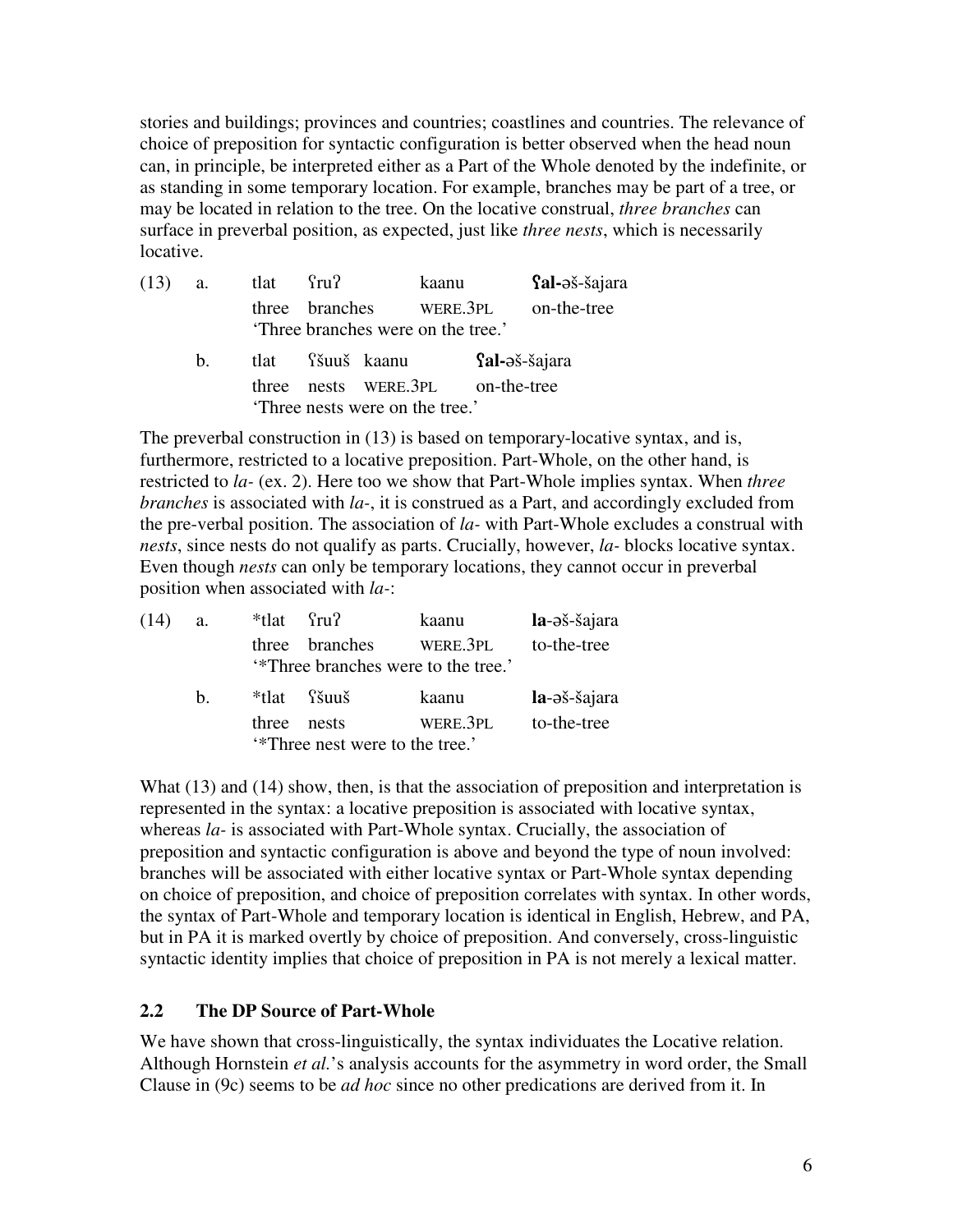particular, copular BE does not produce predications where the Whole is in matrix subject position.

- (15) a. \*The book is the first chapter
	- b. \*The tree is many branches
	- $c_{\cdot}$  $\lambda$ <sup>2\*</sup>The building is ten stories
	- $d_{\perp}$  $2*$ The ring is gold

The ungrammaticality of the sentences in  $(15)^8$  is unexpected, since nothing seems to prevent the Whole DP from moving to the preverbal subject position.

We agree with the basic intuition in Hornstein *et al.* (1995) that the Whole is an argument of a predicative Part, to be distinguished from the underlying analysis of the Locative construal. Here we argue that Part-Whole is linguistically encoded only at the level of DP, and that its distribution in clauses follows from general syntactic mechanisms, to be demonstrated throughout based on the syntax of PA. To the extent that the relation is independently individuated within DP, an analysis which takes DP as its starting point should be preferred on general grounds of parsimony.

Cross-linguistically, Part-Whole is represented within DP, where  $N^{\circ}$  is a functional noun and the Whole is its argument. This idea is not new, and has emerged in various studies of DP (Dowty & Barker 1992; Vergnaud & Zubizaretta 1992; Partee 1999; Heller 2002; Partee & Borschev 2004; Jensen & Vikner 2004; Dobrovie-Sorin 2005). The idea that clausal possession has a DP source is also not new (Szabolcsi 1983, 1994; Kayne 1993). In these studies, however, no distinction is drawn between Part-Whole and Temporary Location and the syntactic claims apply uniformly to all possessive clauses. Here we claim that possession does have a DP as one of its sources, and that the DP is restricted to Part-Whole; Temporary Location proceeds from a conventional Small Clause. Our contribution will be to incorporate the DP source of Part-Whole into a general analysis of 'clausal possession' for which we find particularly clear evidence in PA.

The syntactic realization of Part-Whole is independently attested in DP. In English, for example, only a functional noun denoting a Part can take a Whole as its complement:

- (16)  $[p_P \dots [NP N^{\circ}_{function} DP_{argument}]]$
- (17) a. the tree's branches
	- b. the branches of the tree
	- c. the tree's nest

 $\overline{a}$ 

d. \*the nest of the tree

Thus, the frame *of DP* does not allow mere possessors or locations, in (17d), whereas the *'s* genitive is indifferent to this distinction. This appears to be systematic (Dowty & Barker 1992):

(18) a. Panama's coastline / the coastline of Panama

 $8$  Larry Horn has pointed out to us that (15c-d) are good when interpreted as exhaustive constitution. We agree with these judgments. Hornstein *et al.* (1995) assimilate the Part-Whole relation to exhaustive constitution as developed in Bruge (1972). Here we remain agnostic as to whether Part-Whole may have roots in exhaustive constitution, and note that these relations do not appear to have the same distribution across the HAVE and BE paradigms, cf. *The ring has gold in it* vs. *The ring is gold*.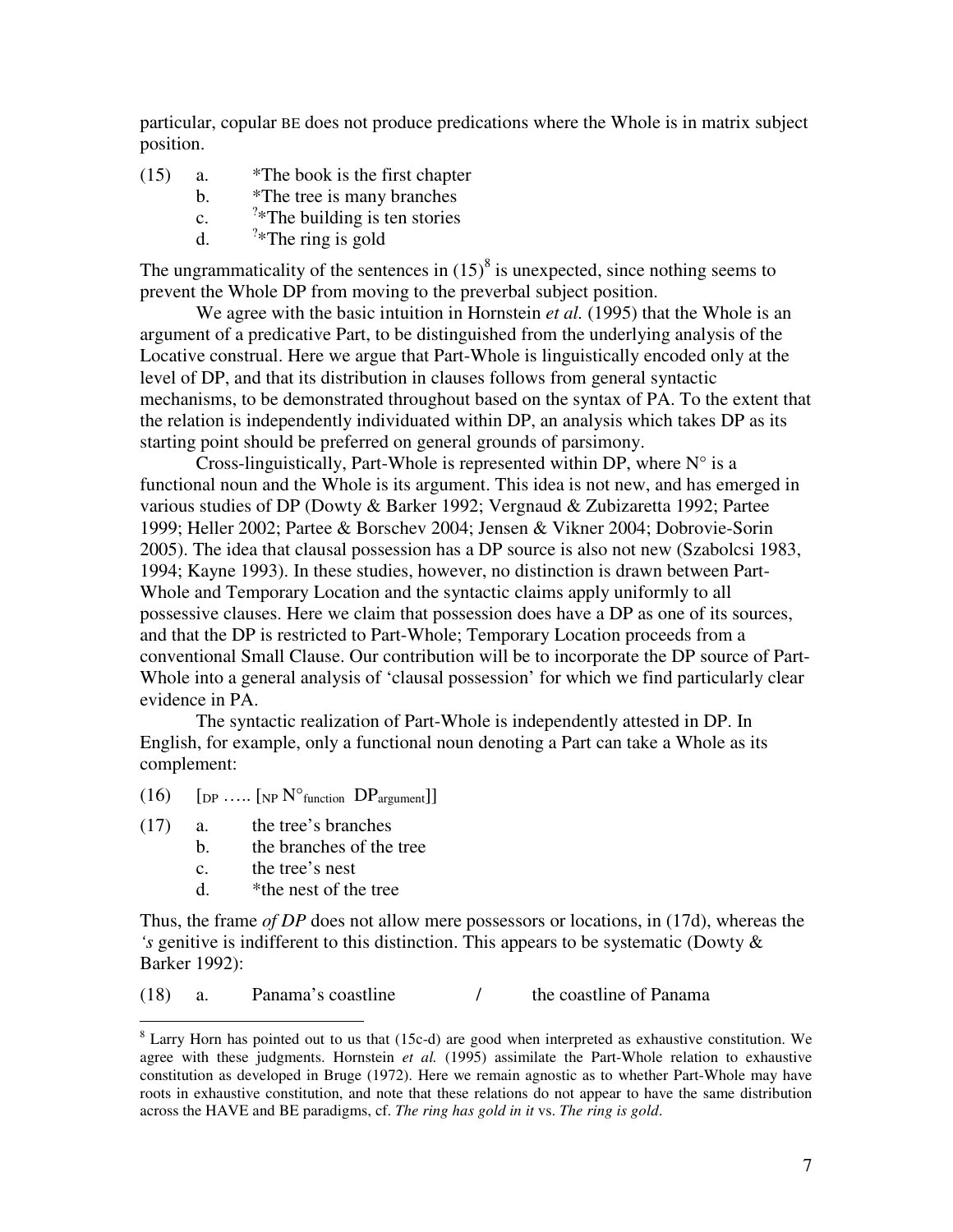| b.              | the book's first chapter | the first chapter of the book |
|-----------------|--------------------------|-------------------------------|
| $\mathcal{C}$ . | the table's edge         | the edge of the table         |
| d.              | the mayor's wife         | the wife of the mayor         |
| e.              | John's uncle             | an uncle of John              |
| f.              | the cat's right ear      | the right ear of the cat      |
| g.              | Mary's car               | *the car of Mary              |

We use Part-Whole to cover the variety of relations in  $(18)$ , since it is broader than what is sometimes called 'inalienable' possession, encompassing also inanimate Wholes, body-parts, kinship and social relations.<sup>9</sup>

 Preliminary evidence for the necessary source of Part-Whole within DP is also attested in PA. We have shown that Part-Whole in clausal possession is restricted to the preposition *la-* (with non-humans). *la-* is also found within DP, and quite pervasively. Within DP it may denote a variety of relations, ranging from Part-Whole to contextual association not necessarily involving possession (cf. Jensen & Vikner 2004 for the classification of these relations):

| (19) | a.             | saHel-a                         |                           | la-Panama     |                          |  |  |  |
|------|----------------|---------------------------------|---------------------------|---------------|--------------------------|--|--|--|
|      |                |                                 | coastline-3sG.F to-Panama |               |                          |  |  |  |
|      |                | 'The coastline of Panama'       |                           |               |                          |  |  |  |
|      | b.             | malik-a la-d-dawle              |                           |               |                          |  |  |  |
|      |                | king-3sg.F to-the-country       |                           |               |                          |  |  |  |
|      |                |                                 | 'The king of the country' |               |                          |  |  |  |
|      | $\mathbf{c}$ . | sama-ha la-yafa                 |                           |               |                          |  |  |  |
|      |                | sky-3sG.F to-Jaffa              |                           |               |                          |  |  |  |
|      |                | 'The sky of Jaffa'              |                           |               |                          |  |  |  |
|      | d.             | šabab-a la-mona                 |                           |               |                          |  |  |  |
|      |                | youth-3sG.F to-Mona             |                           |               |                          |  |  |  |
|      |                | 'Mona's guys'                   |                           |               |                          |  |  |  |
| (20) | a.             | kaan                            |                           |               | saHel Tawil la-panama    |  |  |  |
|      |                | WAS.3SG                         |                           |               | coastline long to-Panama |  |  |  |
|      |                | 'Panama had a long coast line.' |                           |               |                          |  |  |  |
|      | b.             | *kaan                           |                           | šabab la-mona |                          |  |  |  |
|      |                | WAS.3SG                         |                           | guys to-Mona  |                          |  |  |  |
|      | $\mathbf{c}$ . | *kaan                           |                           |               | sama ?azra? la-yafa      |  |  |  |
|      |                | WAS.3SG                         |                           |               | sky blue to-Jaffa        |  |  |  |
|      |                |                                 |                           |               |                          |  |  |  |

 $\overline{a}$ 

Given the representation of Part-Whole as a functional noun denoting the Part and the Whole as its argument, and since this is the only function-argument relation with nonderived nouns, we derive the restriction of clausal *la-* to Part-Whole based on the syntax of extraction in conjunction with the most basic formulation of the ECP: only an argument can be extracted from DP (cf. Godard 1992). Therefore, to the extent that *la*-DP

<sup>&</sup>lt;sup>9</sup> Whether and to what extent social relations and kinship are involved in Part-Whole/inalienable relations seems to be language dependent (cf. Baron *et al.* 2001; Heine 1997).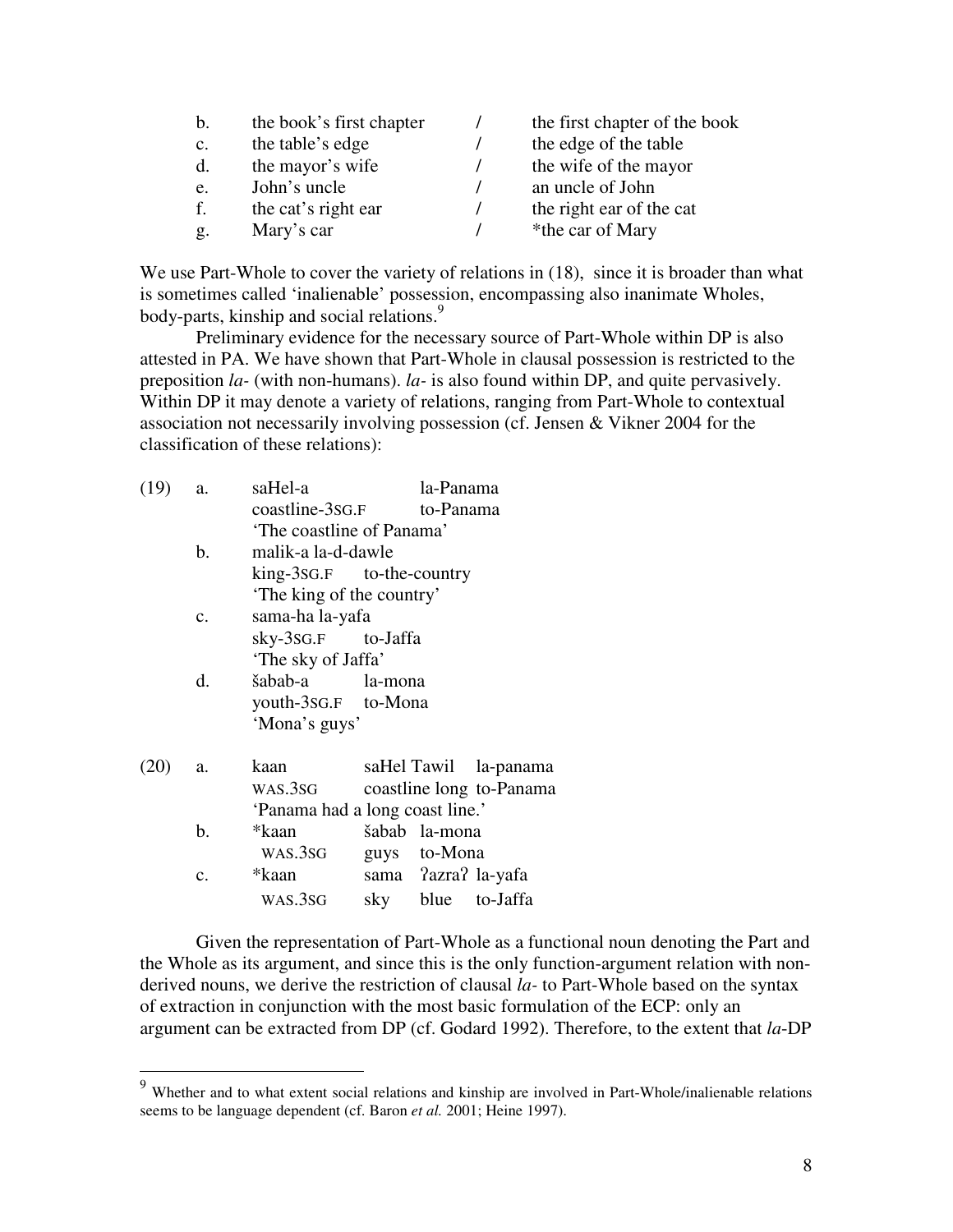must be external to its containing DP (see section 5.1), *la-* in clausal possession configuration is restricted to Part-Whole.

Independent motivation for the analysis of Part-Whole in (16) as represented at the level of DP is provided by the pattern of modification. *la*-DP can directly modify the head noun, whereas *find*-DP modification is always introduced by a relative clause. In the latter, the presence of /*illi* is obligatory, which signals the introduction of an embedded clause.<sup>10</sup>

| $(21)$ a. |         | ulaad-ha                                 | la-mona              | šatriin |         |
|-----------|---------|------------------------------------------|----------------------|---------|---------|
|           |         | kids-3sG.F to-Mona                       |                      | smart   |         |
|           |         | 'Mona's kids are smart.'                 |                      |         |         |
|           | $h_{-}$ | əl-ulaad                                 | $*(?i11i)$ find mona |         | šatriin |
|           |         | the-kids                                 | that at Mona         |         | smart   |
|           |         | 'The kids that are at Mona's are smart.' |                      |         |         |

The necessary introduction of a relative clause with *find*-modification, and the absence thereof with *la*-modification supports our claim that *la*-DP is introduced within the basic DP, as an argument of the functional noun. *find-DP*, in contrast, is always predicative in the specific sense that it occurs in a clausal structure, outside of its DP argument. This is schematized in (22):

| $(22)$ a. |  | BE $[p \text{ }$ big nose $[p \text{ }$ to-Sami]]                                                                                                                                                                                                                                            |
|-----------|--|----------------------------------------------------------------------------------------------------------------------------------------------------------------------------------------------------------------------------------------------------------------------------------------------|
|           |  | BE $\left[\begin{array}{cc} \n\end{array}\right]$ $\left[\begin{array}{cc} \n\end{array}\right]$ $\left[\begin{array}{cc} \n\end{array}\right]$ $\left[\begin{array}{cc} \n\end{array}\right]$ $\left[\begin{array}{cc} \n\end{array}\right]$ $\left[\begin{array}{cc} \n\end{array}\right]$ |

### **3. Agreement Asymmetries**

The proposal that only on the Locative construal the indefinite qualifies as an independent DP is further supported by the pattern of agreement. Here we show that in the post-copular DP-PP order, the indefinite in the temporary Locative construal requires rich agreement while on the Part-Whole construal it is incompatible with rich agreement.

 Like many other Semitic and Celtic languages, agreement in PA may be rich or poor (see, for example, McCloskey & Hale 1984 for Irish, Rouveret 1991 for Welsh, Fassi Fehri 1993 for Standard Arabic, and Hoyt 2000 for PA). Rich agreement specifies the full array of gender, number, and person features associated with the subject DP. Poor agreement in PA means that the verb rigidly specifies  $3<sup>rd</sup>$  person, singular, masculine, regardless of the phi-features associated with DP.<sup>11</sup> Poor agreement is restricted to a subset of intransitive unaccusative verbs, including the copula. While agreement with transitive and unergative verbs is necessarily rich, some intransitive unaccusatives allow rich agreement or poor agreement. Poor agreement is further restricted by word order. PA allows both Subject-Verb and Verb-Subject orders, with poor agreement restricted to indefinite post-verbal subjects; a preverbal subject always shows rich agreement,

 $\overline{a}$ 

<sup>10</sup> *la*-DP with a definite requires doubling.

<sup>&</sup>lt;sup>11</sup> PA differs, in this respect, from Standard Arabic, where poor agreement marks gender, but not number, of the nominative DP.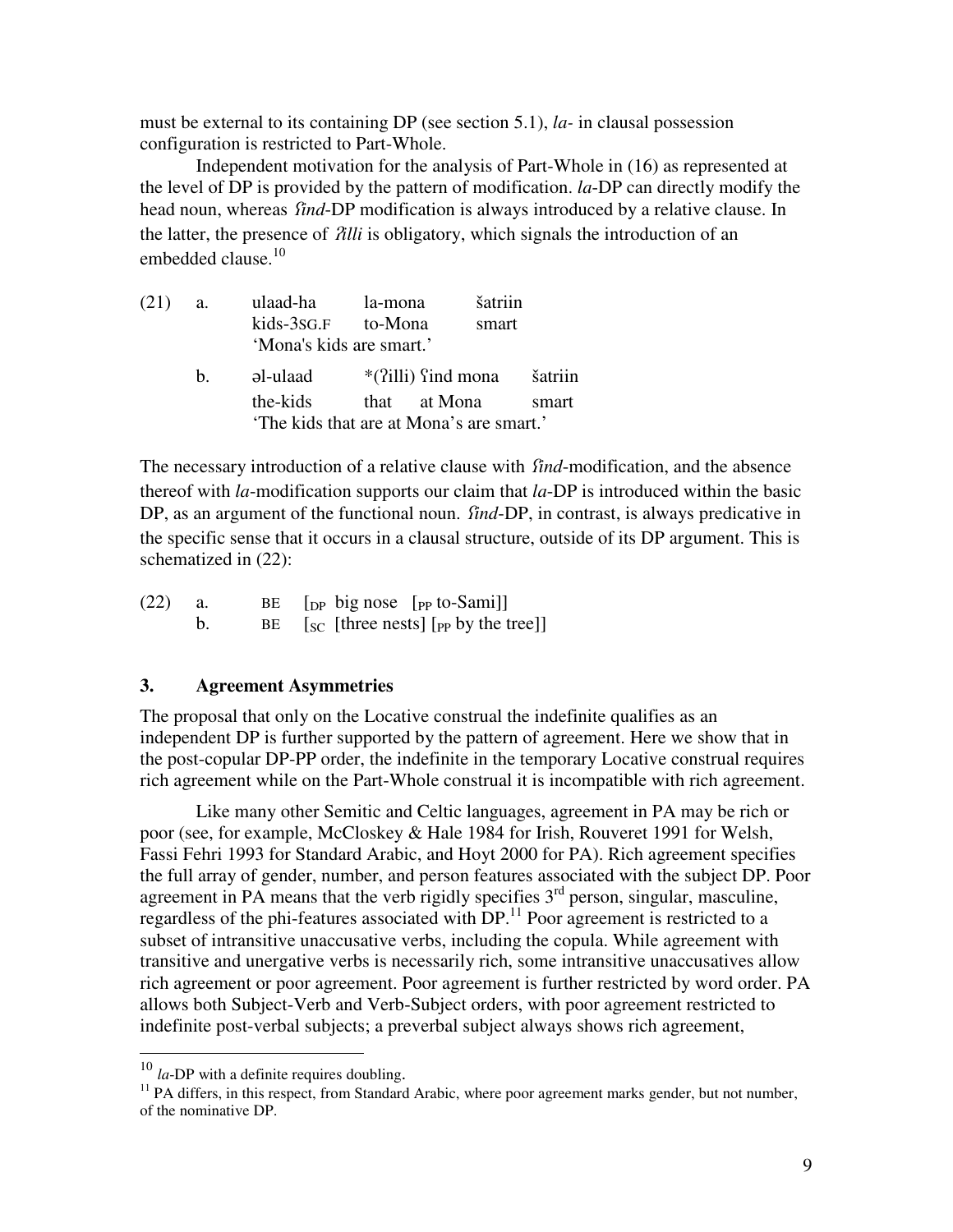regardless of verb type. The interaction of these conditions is illustrated in (23) with unergative *sleep*, and in (24) and (25) with the unaccusatives *finish* and *arrive*:

| (23) | a.             | ulaad<br>tlat                        | fi-l-bet<br>naam-u                        |              |                         |  |  |
|------|----------------|--------------------------------------|-------------------------------------------|--------------|-------------------------|--|--|
|      |                |                                      | three children slept-3PL<br>in-the-house  |              |                         |  |  |
|      |                | 'Three children slept in the house.' |                                           |              |                         |  |  |
|      | $\mathbf b$ .  | *tlat ulaad                          | naam                                      |              | fi-l-bet                |  |  |
|      |                | three children                       |                                           | slept.3sG    | in-the-house            |  |  |
|      | $\mathbf{c}$ . | naam-u                               | ulaad                                     | fi-l-bet     |                         |  |  |
|      |                | slept-3PL                            | children                                  | in-the-house |                         |  |  |
|      | d.             | *naam                                | ulaad                                     | fi-l-bet     |                         |  |  |
|      |                | slept.3sG                            | children                                  | in-the-house |                         |  |  |
| (24) | a.             | tlat baskot                          | xils-u                                    |              |                         |  |  |
|      |                | three biscuits finished-3PL          |                                           |              |                         |  |  |
|      |                |                                      | 'Three biscuits were consumed.'           |              |                         |  |  |
|      | $\mathbf{b}$ . | *tlat baskot                         | xiles                                     |              |                         |  |  |
|      |                | three biscuits                       | finished.3sG                              |              |                         |  |  |
|      | $\mathbf{c}$ . | xils-u                               | tlat baskot                               |              |                         |  |  |
|      |                |                                      | finished-3PL three biscuits               |              |                         |  |  |
|      |                |                                      | 'Three biscuits were consumed.'           |              |                         |  |  |
|      | d.             | xiles                                | tlat baskot                               |              |                         |  |  |
|      |                |                                      | finished.3sG three biscuits               |              |                         |  |  |
|      |                |                                      | 'There were consumed three biscuits.'     |              |                         |  |  |
| (25) | a.             | tlat ulaad                           | biyuSal-u                                 | fa-l-bet     |                         |  |  |
|      |                |                                      | three children arrive-3PL                 | to-the-house |                         |  |  |
|      |                |                                      | 'Three children arrive at the house.'     |              |                         |  |  |
|      | $\mathbf{b}$ . | *tlat ulaad                          | biyuSal                                   |              | fa-l-bet                |  |  |
|      |                | three children                       |                                           |              | arrive.3sG to-the-house |  |  |
|      | $\mathbf{c}$ . | biyuSal-u                            | tlat ulaad                                | fa-l-bet     |                         |  |  |
|      |                | arrive-3PL                           | three children to-the-house               |              |                         |  |  |
|      |                |                                      | 'Three children arrive at the house.'     |              |                         |  |  |
|      | d.             | biyuSal                              | tlat ulaad                                | fa-l-bet     |                         |  |  |
|      |                | arrive.3sG                           | three children to-the-house               |              |                         |  |  |
|      |                |                                      | There arrive three children at the house. |              |                         |  |  |

Crucially, an unaccusative verb can fail to agree just in case DP is indefinite and postverbal. The poor agreement configuration in PA is similar, in a way, to languages such as French, Norwegian, and Swedish, which have pronominal (rather than locative 'there' type) expletives in subject position.

| $(26)$ a.   |                                 | Il est venu quelques hommes            |                    |
|-------------|---------------------------------|----------------------------------------|--------------------|
|             | EXPL be.PRES.3SG came some men  |                                        |                    |
|             |                                 | 'There came some men / some men came.' |                    |
| $h_{\perp}$ | Det er nett kome nokre gjester  |                                        | (from Afarli 2007) |
|             | it is just come. SG some guests |                                        |                    |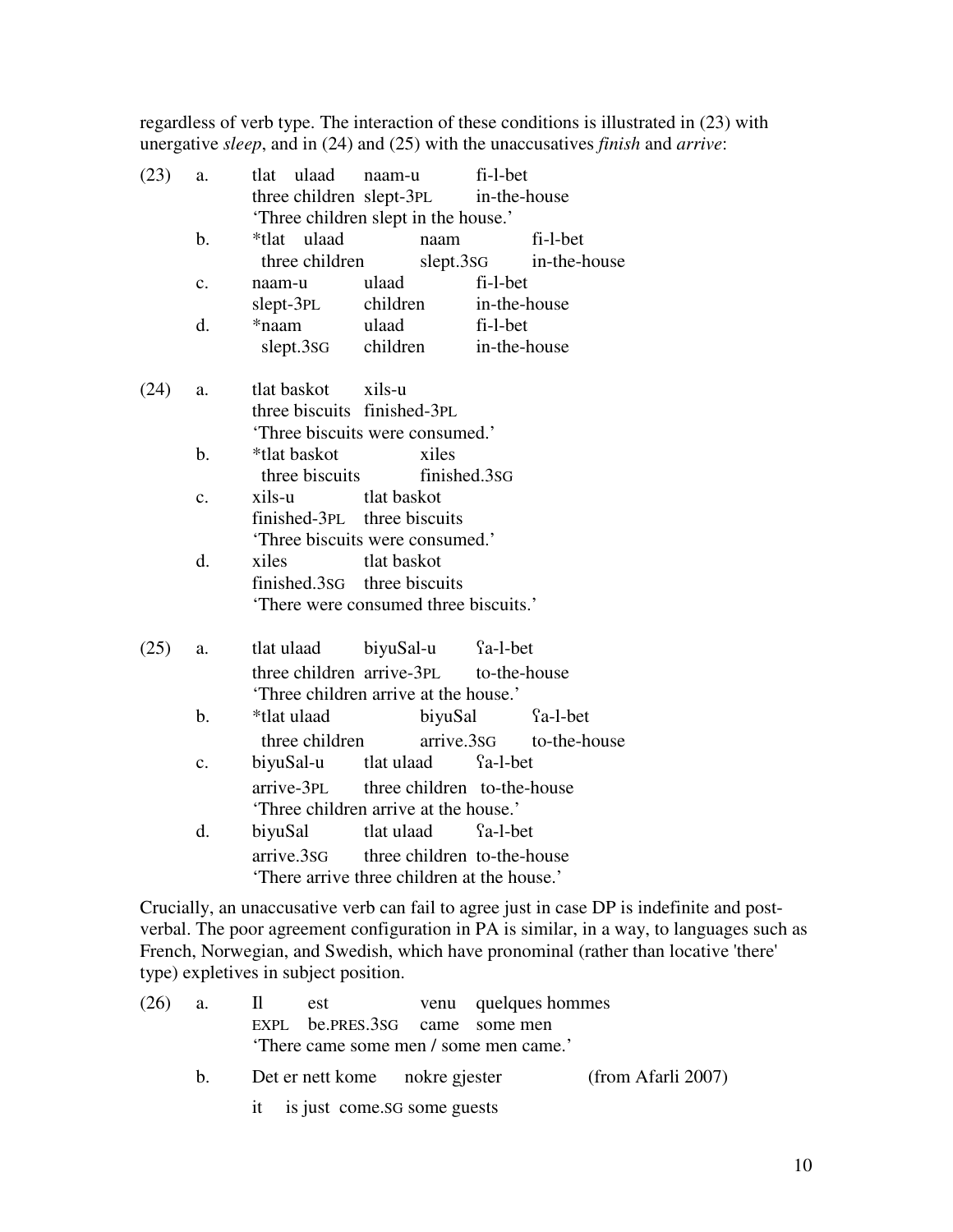#### 'Some guests have just arrived'

Mohammad (2000) argues that PA sentences like (24d)-(25d) have a null pronominal expletive. This is certainly an attractive analysis with the added advantage of placing PA poor agreement on a par with French and Norwegian. Our study of PA existentials and PP-fronting in sections 4-6 demonstrates, however, that EPP is always checked by an overt category, by either Merge or Move. This leads us to reject the null expletive analysis, and to pursue an alternative in which EPP applies at PF (Landau 2007), and poor agreement triggers movement to SpecIP only at PF. As we show shortly below, the interpretive effects of agreement, rich vs. poor, are more dramatic than the null expletive analysis would lead one to expect.

 Returning to possession, we have shown above that an indefinite on the Locative construal can appear either in the canonical pre-copular position, or postverbally, following the copula. Focusing now on the post-copular DP-PP configuration, the relations are discriminated by choice of agreement. While Part-Whole is incompatible with rich agreement, Temporary Location requires rich agreement. The Part-Whole construal of the relation between a tree and its branches is guaranteed in (27) by the preposition *la*- and agreement is degraded. In (28), where the relation between a tree and three nests is necessarily Temporary Location, rich agreement is obligatory:

|      | a.            | kaan xams fru?                                         |  |                                 | la-əš-šajara                                              |
|------|---------------|--------------------------------------------------------|--|---------------------------------|-----------------------------------------------------------|
|      |               | WAS.3SG five branches<br>'The tree had five branches.' |  |                                 | to-the-tree                                               |
|      | $\mathbf b$ . | $\frac{22}{3}$ kaan-u                                  |  |                                 | xams fru? la-əš-šajara                                    |
|      |               |                                                        |  |                                 | WERE-3PL five branches to-the-tree                        |
| (28) | a.            | *kaan tlat Sšuuš <b>Sind</b> aš-šajara                 |  |                                 |                                                           |
|      |               |                                                        |  | WAS.3SG three nests at the-tree |                                                           |
|      | b.            | kaan-u<br>Three nests were near the tree.              |  | tlat <sup>S</sup> šuuš          | <b>find</b> əš-šajara<br>WERE-3PL three nests at the-tree |

Humans are no different in this respect. When associated with functional nouns, hence marked by *la*-, rich agreement is impossible, on a par with (27) (cf. Hoyt 2000):

(29) a. kaan tlat ulaad **la**-mona WAS.3SG three kids to-mona 'Mona had three kids.'

 $\overline{a}$ 

b. \*kaan-u tlat ulaad **la**-mona<sup>12</sup>

i. kaanu tlat ulaad la-mona, xams ulaad la-samira… WERE.3PL three kids to-Mona, five kids to-Samira... 'There were Mona's three kids, Samira's five kids,…'

 $12$  To the extent that plural agreement is possible, it depends on the addition of members to the list, in (i), suggesting that the conjunction triggers rich agreement, and supporting the basic observation that Part-Whole is incompatible with rich agreement.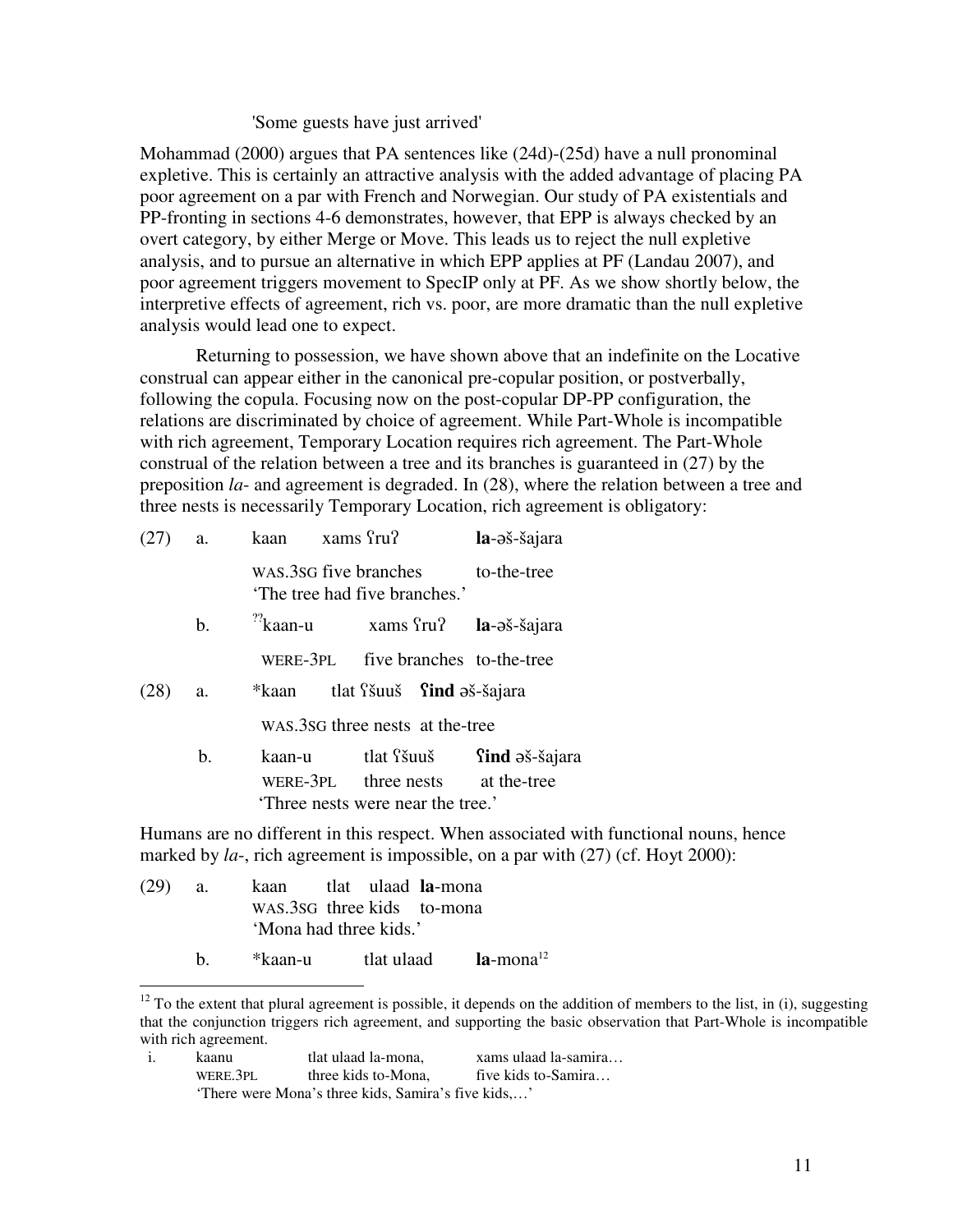#### WERE-3PL three kids to-mona

 A related correlation is attested in English (Hornstein *et al*. 1995). Though Standard English has agreement with the associate in an existential, in some varieties of English the verb can optionally fail to agree with the post-verbal associate, similar, in a way, to what we find in PA. Here too, the pattern of agreement discriminates the relations, and the temporary Locative construal requires full agreement. (30a), which lacks agreement with the associate, is similar to PA in allowing only the Part-Whole construal. It can only mean that this room is not equipped with toilets, i.e. it is not a men's room. (30b), with full agreement, has this reading, but can also be interpreted to refer to the toilet storage room, which seems to have been cleared of toilets, i.e. the temporary construal (example taken from Hornstein *et al*. 1995).

- (30) a. There appears to be no toilets in this room
	- b. There appear to be no toilets in this room

Cross-linguistically, then, the pattern of agreement distinguishes the relations, supporting our claim that choice of preposition in PA correlates with a syntactic difference. In both languages, the indefinite on the Locative construal requires full agreement. As an independent argument DP, the indefinite on the Locative construal must check Case. Following standard assumptions, Case checking by DP goes hand in hand with agreement on the verb, whether achieved by full DP movement to SpecTP, or, in the case of existentials, by feature movement (Chomsky 1995) or Agree (Chosmky 2000). Hence, in both languages, full agreement is obligatory on the Locative construal, supporting the analysis of the indefinite as an independent DP.

 The distribution of interpretations across agreement patterns is not, however, fully identical. In PA, Part-Whole is incompatible with agreement, while the English existential construction on this construal does allow agreement, as in (30b). The claim that the indefinite is represented as a functional  $N^{\circ}$  explains the lack of agreement in PA. As a functional noun, the indefinite is a sub-part of DP which is not, itself, a constituent. As such, it isn't an appropriate goal in the sense of Chomsky (2000), and agreement is impossible. In PA, then, we observe a full correlation between categories which can raise and categories which require rich agreement. Both phenomena are restricted to the indefinite subjects of locatives, and exclude the indefinite in the Part-Whole construal. In English, in contrast, the indefinite in the Part-Whole construal cannot raise (recall exx. (5)-(8) in section 2) though it can exhibit full agreement.

 We take the combination of English-internal facts and the contrast with PA to favor the model of Chomsky (1995) over Chomsky (2000). While agreement in Chomsky (2000) proceeds uniformly in terms of Agree, the agreement model of Chomksy (1995) has agreement in existentials implemented as covert feature movement, and agreement with preverbal subjects as overt movement of the full DP. The difference between English and PA with respect to agreement on the Part-Whole construal can be captured only in terms of Chomsky (1995). We can state the difference as follows: In English, the Part-Whole indefinite allows covert feature movement even though the indefinite cannot raise. In PA, in contrast, there is no option for covert feature movement, hence Part-Whole cannot exhibit rich agreement.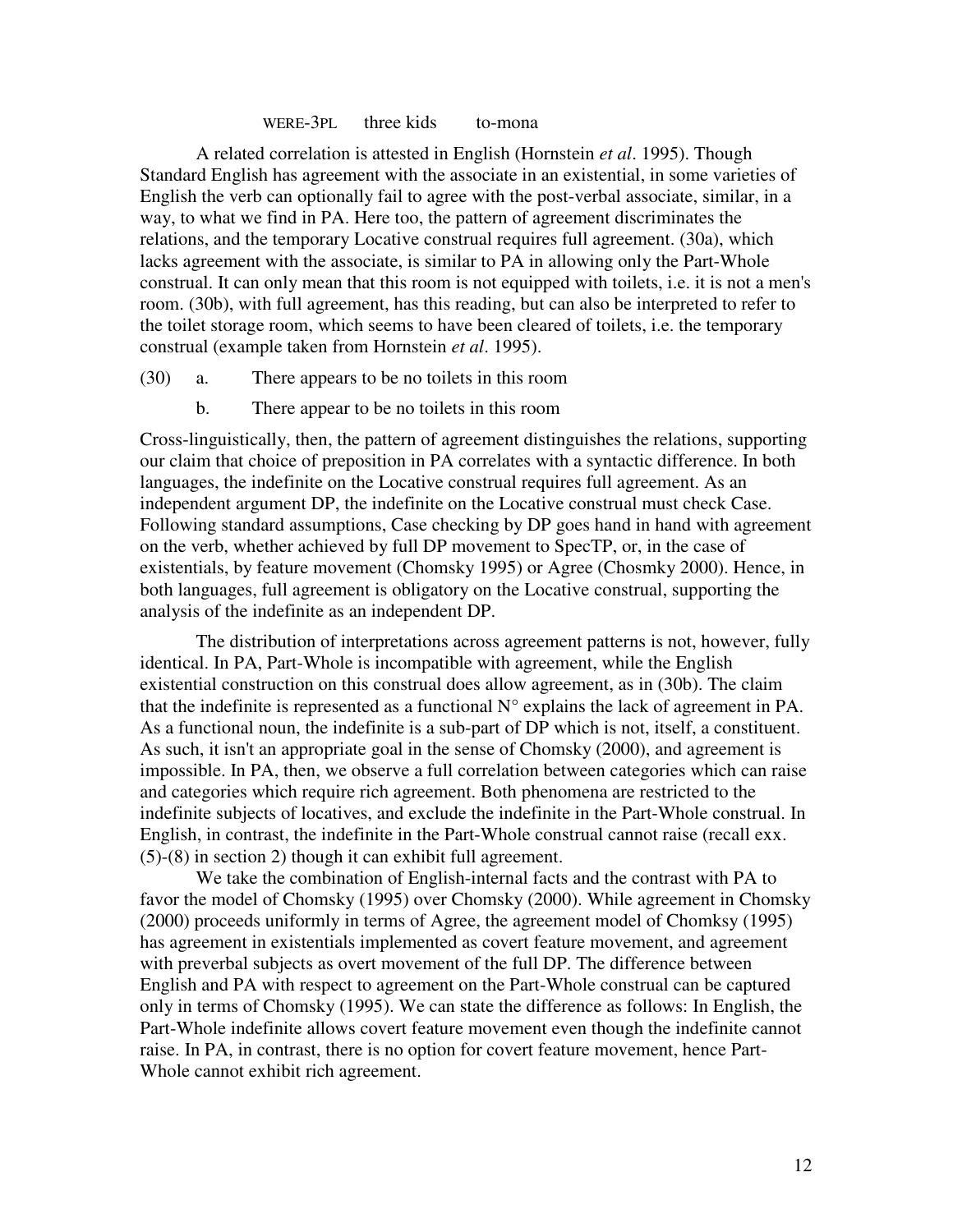The cross-linguistic difference in the availability of covert feature movement with Part-Whole is independently supported by a systematic cross-linguistic difference in the relation between agreement and scope. Unlike English, rich agreement in PA has interpretive consequences. With rich agreement, the scope of the agreeing DP is fixed at a unique position, which we take to be SpecIP. This implies two differences, compared to English. Whereas in English, full agreement is compatible with a DP located lower than SpecIP (associated with covert feature movement), and also with DP scoping below its surface position (reconstruction), PA rich agreement fixes scope at SpecIP. A DP in SpecIP with rich agreement cannot be interpreted lower than its surface position, i.e. it doesn't reconstruct. Conversely, when DP is lower than SpecIP, there is no rich agreement.<sup>13</sup> The incompatibility of a Whole indefinite with rich agreement follows from the general alignment of agreement and scope, given the unavailability of raising to SpecIP.

 The general alignment of agreement and scope is clearly observed with the class of unaccusative verbs which allow poor agreement. (31) shows that poor agreement is necessarily associated with narrow scope, whereas rich agreement introduces the option for wide scope. With a fronted quantificational adverb, the subject can scope over it only if associated with rich agreement:

| (31) | a.          | kull yom  | biji                            | ulaad    | $a-S-Saff$   | $\forall > \exists : * \exists > \forall$                |
|------|-------------|-----------|---------------------------------|----------|--------------|----------------------------------------------------------|
|      |             | every day | come.3sG                        | children | to-the-class |                                                          |
|      |             |           | 'Every day kids come to class.' |          |              |                                                          |
|      | $b_{\cdot}$ | kull yom  | bij-u                           | ulaad    |              | $\{a-S-Saff \quad \forall > \exists : \exists > \forall$ |
|      |             | every day | $come-3PL$                      | children | to-the-class |                                                          |
|      |             |           | 'Every day kids come to class.' |          |              |                                                          |

We take this to mean that rich agreement fixes the interpretive position of DP at SpecIP. The ambiguity of (31b), and in particular the reading in which the subject scopes under the quantificational adverb, follows from the surface position of the quantificational adverb above the subject in SpecIP. The reading where the subject scopes above the adverb reduces to reconstruction of the adverb. Crucially, then, narrow scope of the subject in (31b) is not the result of subject reconstruction to a *v*P-internal position. This is supported by the relative scope of subjects and objects in simple transitive clauses. A simple transitive such as (32) has only one reading, in which the subject scopes over the object. For the object to scope over the subject, the object must raise beyond the surface position of the subject in SpecIP, as in (32b). Taking scope ambiguity in English to result from short object QR coupled with subject reconstruction to (roughly) Spec*v*P (Hornstein 1994, Johnson & Tomioka 1997, Fox 2000), and assuming that object QR in PA is no different from English, the absence of ambiguity in (32a) follows from the absence of subject reconstruction.

 $\overline{a}$ 

<sup>&</sup>lt;sup>13</sup> See Den Dikken (2001) and especially Sauerland & Elbourne (2002) for virtually identical facts with the special plural agreement found in some varieties of British English with singular group denoting nouns like *team*, *committee*, etc.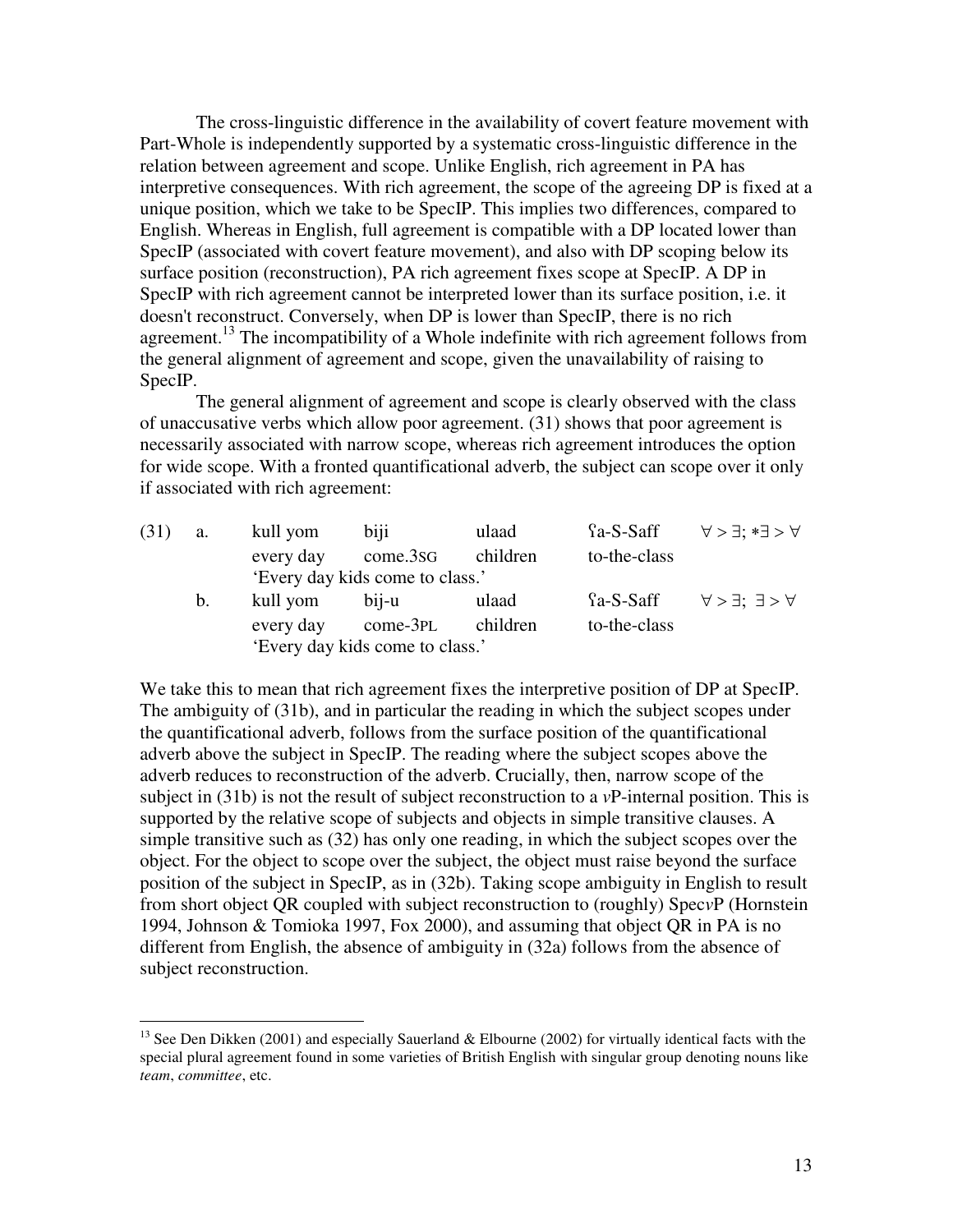| (32) | a.          | tlat banaat | baas-u                               | kull walad                 | $E < \forall : *, \forall > E$                |
|------|-------------|-------------|--------------------------------------|----------------------------|-----------------------------------------------|
|      |             |             | three girls kissed-3PL every boy     |                            |                                               |
|      |             |             | Three girls kissed every boy.'       |                            |                                               |
|      | $b_{\cdot}$ | kul walad   | tlat banaat                          | baas-u-hu                  | $\exists$ > $\forall$ ; $\forall$ > $\exists$ |
|      |             | every boy   |                                      | three girls kissed-3PL-him |                                               |
|      |             |             | 'Every boy, three girls kissed him.' |                            |                                               |

 The interpretive pattern in (32) is determined by rich agreement, not word order. A post-verbal subject shows the same scope pattern as long as it is associated with rich agreement. In VS order as well, ambiguity arises only with overt object fronting:

| (33) | <b>a.</b> | baas-u     | tlat banaat                          | kull walad | $E < \forall : *, \forall > E$                |
|------|-----------|------------|--------------------------------------|------------|-----------------------------------------------|
|      |           | kissed-3pl | three girls every boy                |            |                                               |
|      |           |            | Three girls kissed every boy.'       |            |                                               |
|      | $b_{1}$   |            | kull walad baas-u-hu tlat banaat     |            | $\exists$ > $\forall$ ; $\forall$ > $\exists$ |
|      |           |            | every boy kissed. PL-him three girl  |            |                                               |
|      |           |            | 'Every boy, three girls kissed him.' |            |                                               |

 Agreement in PA is thus markedly different from agreement in English, correlating as it does with scope. This accounts for the agreement difference with respect to Part-Whole. (31)-(33) show that poor agreement correlates with obligatory narrow scope for the indefinite, forming the basis of our cross-linguistic generalization: in both English and PA the indefinite in the Part-Whole construal is obligatorily interpreted with narrow scope. In English, where full agreement is also allowed, the indefinite is nevertheless confined to the existential construction. This is possible because full agreement in English does not determine scope in English in the way that it does in PA.

 The restriction of poor agreement to obligatory narrow scope persists in the copular constructions examined above. While the poorly agreeing indefinite in (34a) scopes only below a fronted quantificational adverb, rich agreement opens up the possibility for wide scope of the indefinite, in (34b), which we have taken to be due to reconstruction of the quantificational adverb:

| (34) | a. | hanni, kull yom kaan                                                            | $\text{find-o}$    | xams ulaad                   |                                         | $\forall$ > 5; *5 > $\forall$ |  |
|------|----|---------------------------------------------------------------------------------|--------------------|------------------------------|-----------------------------------------|-------------------------------|--|
|      |    | Hanni, every day WAS.3sG at-3sG.M five kids<br>'Hanni has every day five kids.' |                    |                              |                                         |                               |  |
|      | b. | hanni, kull yom<br>Hanni, every day<br>'Hanni has every day five kids.'         | kaan-u<br>WERE-3PL | find-o<br>at-3sG.M five kids | xams ulaad $\forall$ > 5; 5 > $\forall$ |                               |  |

 Summarizing so far, we have shown that the similarity and difference between English and PA follow from the syntactic distinction between the Locative construal and Part-Whole, combined with the general cross-linguistic difference in the relation of agreement and scope. The two languages are identical in confining the indefinite to obligatory narrow scope. Rich agreement with the associate is possible in English due to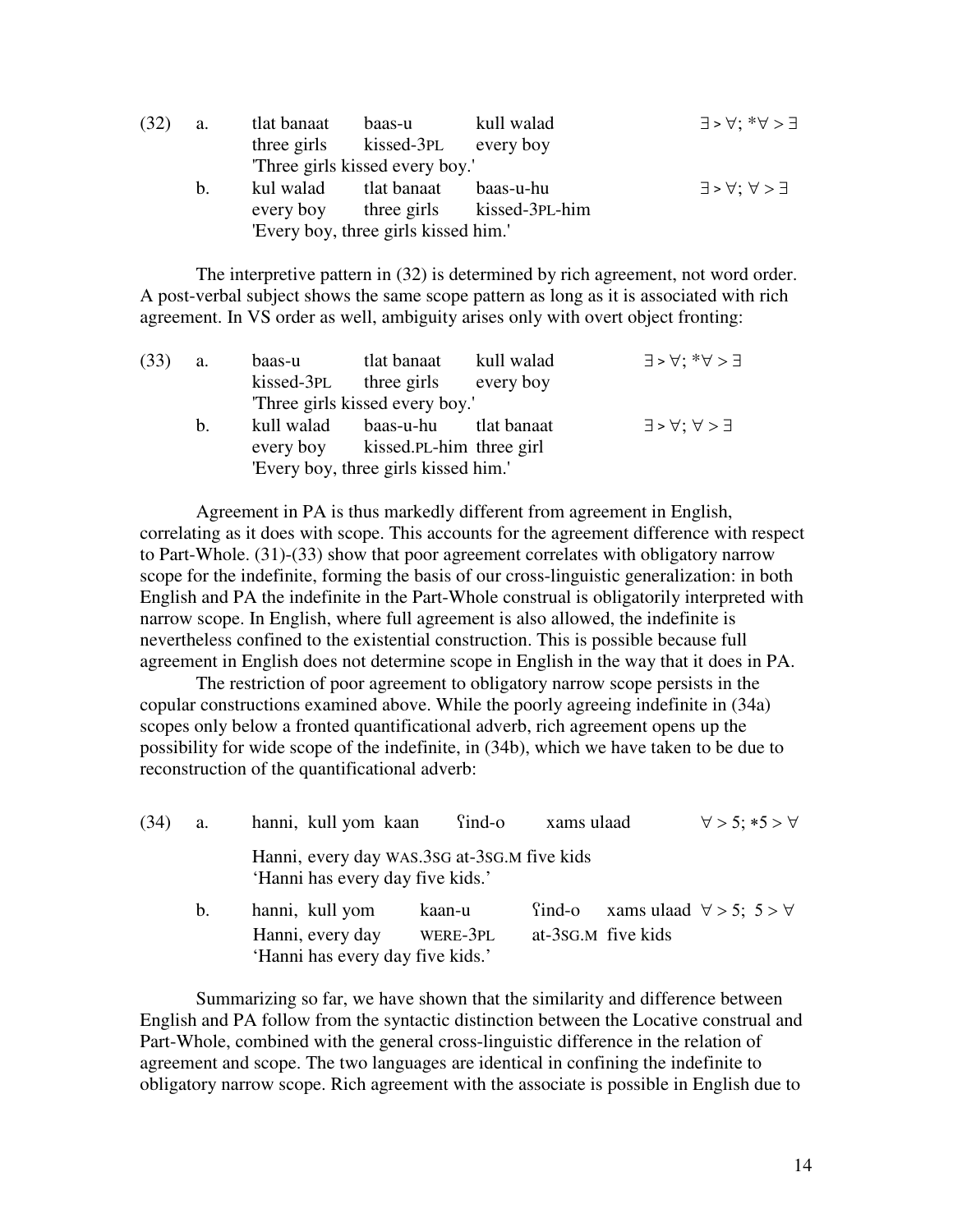the availability of covert feature checking, a mechanism absent in PA, where rich agreement fixes scope at SpecIP.

 To complete the picture, we briefly sketch an analysis of scope fixing by rich agreement. PA exhibits a correlation between agreement, scope, and position, to recall: for the unaccusative verbs which show the distinction, preverbal subjects are necessarily associated with rich agreement, whereas post-verbal subjects are compatible with rich agreement and poor agreement. We have also seen that scope correlates with agreement, not position. The situation recalls, to some extent, the distribution of DP types and interpretations across positions in Italian discussed by Longobardi (2000), where among the two possible types of post-verbal subjects, one is identical to a preverbal subject. In the spirit of Longobardi (2000), we assume, accordingly, that the agreeing subject in SV and in VS is in the same position, and that the difference follows from the extent of Vmovement: less V-movement produces SV; more V-movement produces VS. Assuming some version of the mapping hypothesis (Diesing 1992), a DP subject associated with rich agreement is interpreted in the area of SpecIP, whereas a DP-subject associated with poor agreement is interpreted within *v*P, possibly bound by existential closure. We will not assume, however, that DP in the poor agreement paradigm is actually located, in the syntax, within *v*P. The results of the sections ahead strongly suggest that the null expletive strategy is not available in PA. It follows, therefore, that in the poor agreement paradigm as well, DP must leave *v*P to check EPP. At the same time, the subject is confined to post-verbal position. To reconcile EPP checking with the obligatory postverbal position of the subject in poor agreement, we adopt an articulated IP (Jonas & Bobalijk 1996; Cardinaletti & Roberts 2000): rich agreement is associated with the higher projection, and EPP checking is associated with the lower position. These positions are designated as AgrP and TP in the derivations in  $(35)$ :<sup>14</sup>



 $\overline{a}$ 

<sup>&</sup>lt;sup>14</sup> We remain agnostic regarding the position of  $V^{\circ}$  in (35b), since it is sufficient that either one of the possibilities in (35a) produces VS with the subject in spec TP. We include the AgrP layer in (35b) only for expository purposes, and assume, in what follows that, in the spirit of Bobalijk  $&$  Thrainsson (1998), AgrP is present only when rich agreement is also present.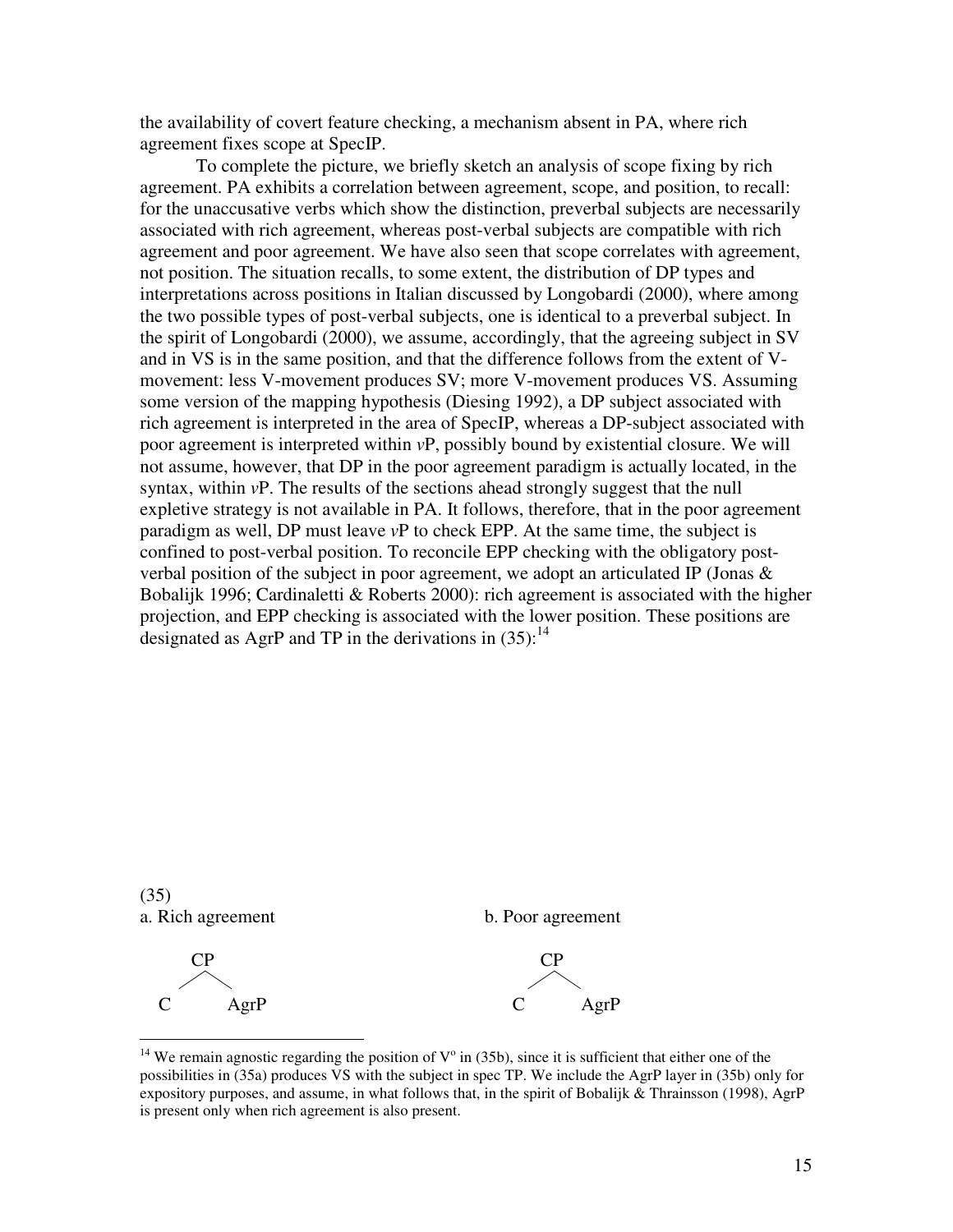

 Given the syntax in (35), where in both trees the subjects is external to *v*P, we are left with the scope contrast: DP in (35a) cannot reconstruct whereas DP in (35b) must reconstruct. The split between impossible reconstruction and obligatory reconstruction meshes perfectly with the analysis of Total Reconstruction proposed in Sauerland  $\&$ Elbourne (2002), where distinct operations produce reconstructed and non-reconstructed readings: Total Reconstruction is a product of A-movement at PF, and only stem movement can feed LF. Following Sauerland & Elbourne (2002), A-movement in (35a) is stem movement, whereas A-movement in (35b) is PF movement, with DP necessarily interpreted within *v*P. The division into stem movement in (35a) and PF movement in (35b) should not be surprising given the additional rich agreement trigger in (35a). More specifically, rich agreement must be interpreted at LF, the level at which relative scope is interpreted, while EPP checking can be delayed to PF (Landau 2007). Total Reconstruction as PF movement in (35b) means that EPP must be able to be checked as late as PF. But if A-movement in (35a) is to be represented also at LF, it must take place in the stem, before the split into LF and PF. We can say, then, in the terms of Chomsky (1995) that rich agreement is strong, forcing movement in the overt component, where what we mean is that its effects must be visible at LF. Whereas scope position must be represented at LF, the EPP, as such, regulates only PF.

### **4. Towards the deconstruction of possession**

We have seen in the previous sections that locative DP-PP requires raising of the indefinite or agreement, repeated in (36).

| (36) | a.          | *kaan    | tlat <i>f</i> šuuš               |    | find əš-šajara |
|------|-------------|----------|----------------------------------|----|----------------|
|      |             | WAS.3SG  | three nests                      | at | the-tree       |
|      | $h_{\cdot}$ | kaanu    | tlat s ind əš-šajara             |    |                |
|      |             | WERE.3PL | three nests at                   |    | the-three      |
|      |             |          | Three nests were near the tree.' |    |                |

Here we show that agreement is not necessary. While (36a) is ungrammatical, other operations, such as inversion of the PP or insertion of a locative expletive conspire to allow the Locative construal in the poor agreement configuration.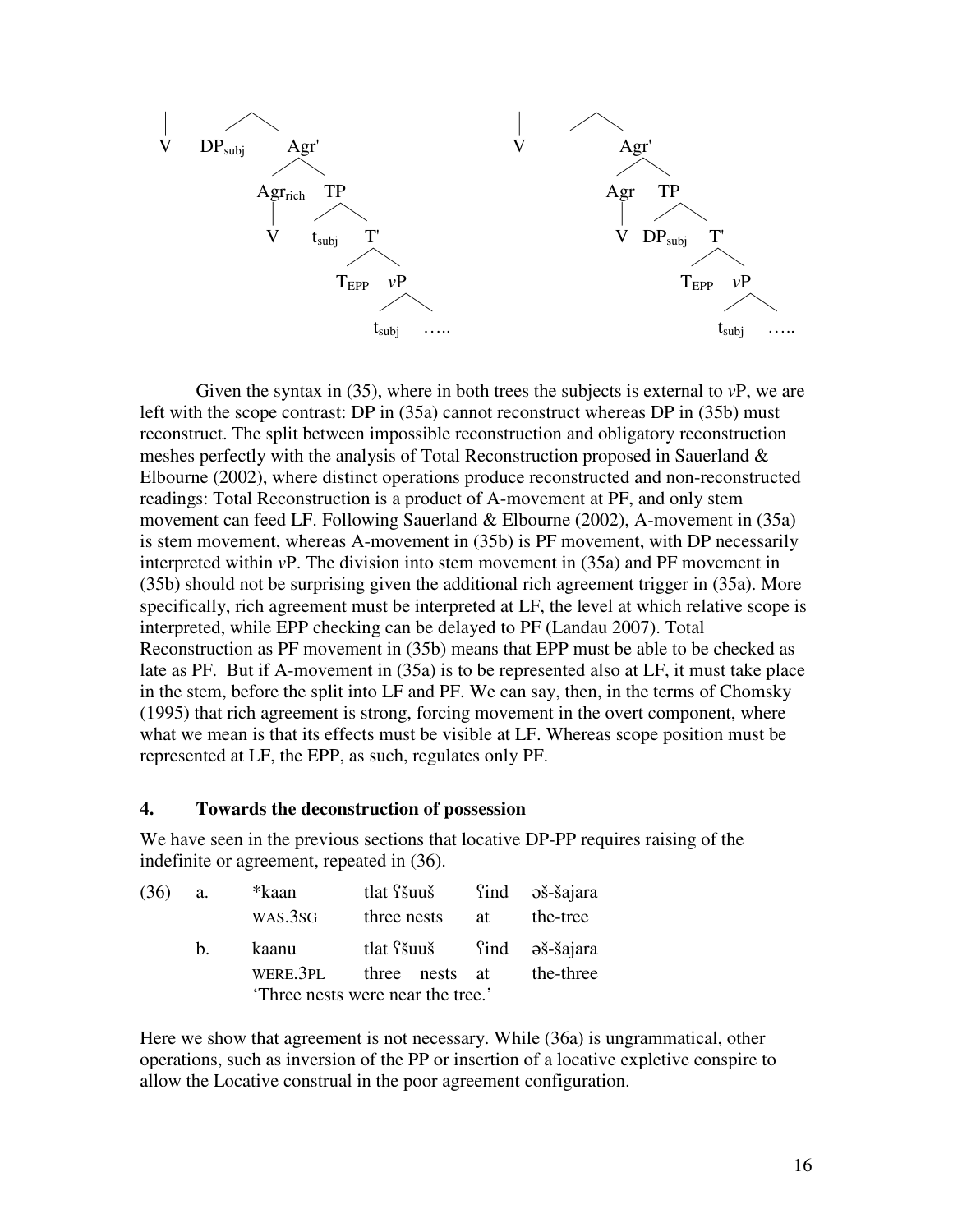Our study of the poor agreement paradigm allows us to trace a number of ingredients which ultimately also figure in the derivation of English HAVE. In the course of our analysis we encounter a variety of PP-fronting operations which are more clearly discernable in PA than in English because here too overt marking tracks underlying structure. The idea that PP-fronting is to be related, at some level, to HAVE constructions, is present already in Freeze (1992). However, as we continue to show below, the division between locative PPs and Whole PPs is crucial for the analysis of PP-fronting, and by extension a finer understanding of HAVE.

## **5. The derivation of existentials: EPP checking with poor agreement**

In this section we will consider differences between Predicate Locatives and Part-Whole constructions with respect to EPP checking when I is specified for poor agreement. We have seen that the Locative construal is impossible in the order DP-PP in the absence of agreement, though Part-Whole is fine, both with human and non-human locations in (37 & 37').

| (37) | a.             | *kaan   | tlat <i>f</i> šuuš            | Sind         | əš-šajara       |
|------|----------------|---------|-------------------------------|--------------|-----------------|
|      |                | WAS.3SG | three nests                   | at           | the-tree        |
|      | b.             | *kaan   | tlat <i>f</i> šuuš            |              | wara? əš-šajara |
|      |                | WAS.3SG | three nests                   |              | behind the-tree |
|      | $\mathbf{c}$ . | kaan    | tlat fru?                     | la-əš-šajara |                 |
|      |                | WAS.3SG | three branches to-the-tree    |              |                 |
|      |                |         | The tree has three branches.' |              |                 |
| (37) | a.             | *kaan   | tlat ulaad                    | Sind         | mona            |
|      |                | WAS.3SG | three kids                    | at           | Mona            |
|      | b.             | *kaan   | tlat ulaad                    | wara? mona   |                 |
|      |                | WAS.3SG | three kids                    | behind mona  |                 |
|      | $\mathbf{c}$ . | kaan    | ?ijreen Tuwal la-saami        |              |                 |
|      |                | WAS.SG  | legs<br>long                  | to-Sami      |                 |

'Sami had long legs.'

 $\overline{a}$ 

We now present two major strategies for salvaging the Locative construal with poor agreement: PP Inversion to the right of copular *kaan*, in (38a/38'a), or insertion of an expletive,  $f i h^{15}$ , in (38b/38'b). Both strategies are compatible with Part-Whole, as (39) illustrates. In other words, what is obligatory on the Locative construal in the poor agreement paradigm, is optional for Part-Whole:

| (38) | а. | kaan    |                      | find / wara? a s-šajara                    | tlat <i>f</i> šuuš                                |
|------|----|---------|----------------------|--------------------------------------------|---------------------------------------------------|
|      |    | WAS.3SG | at / behind the-tree |                                            | three nests                                       |
|      |    |         |                      | 'Three nests were near / behind the tree.' |                                                   |
|      | h. | kaan    | fiih -               |                                            | tlat $\delta$ šuuš find / wara? $\delta$ s-šajara |

<sup>15</sup> In what follows, we develop an analysis of *fiih* as a locative expletive (Mohammad 1998). The distribution *fiih* is quite widespread even within the domain of non-verbal sentences. Here we limit ourselves to the construals under discussion.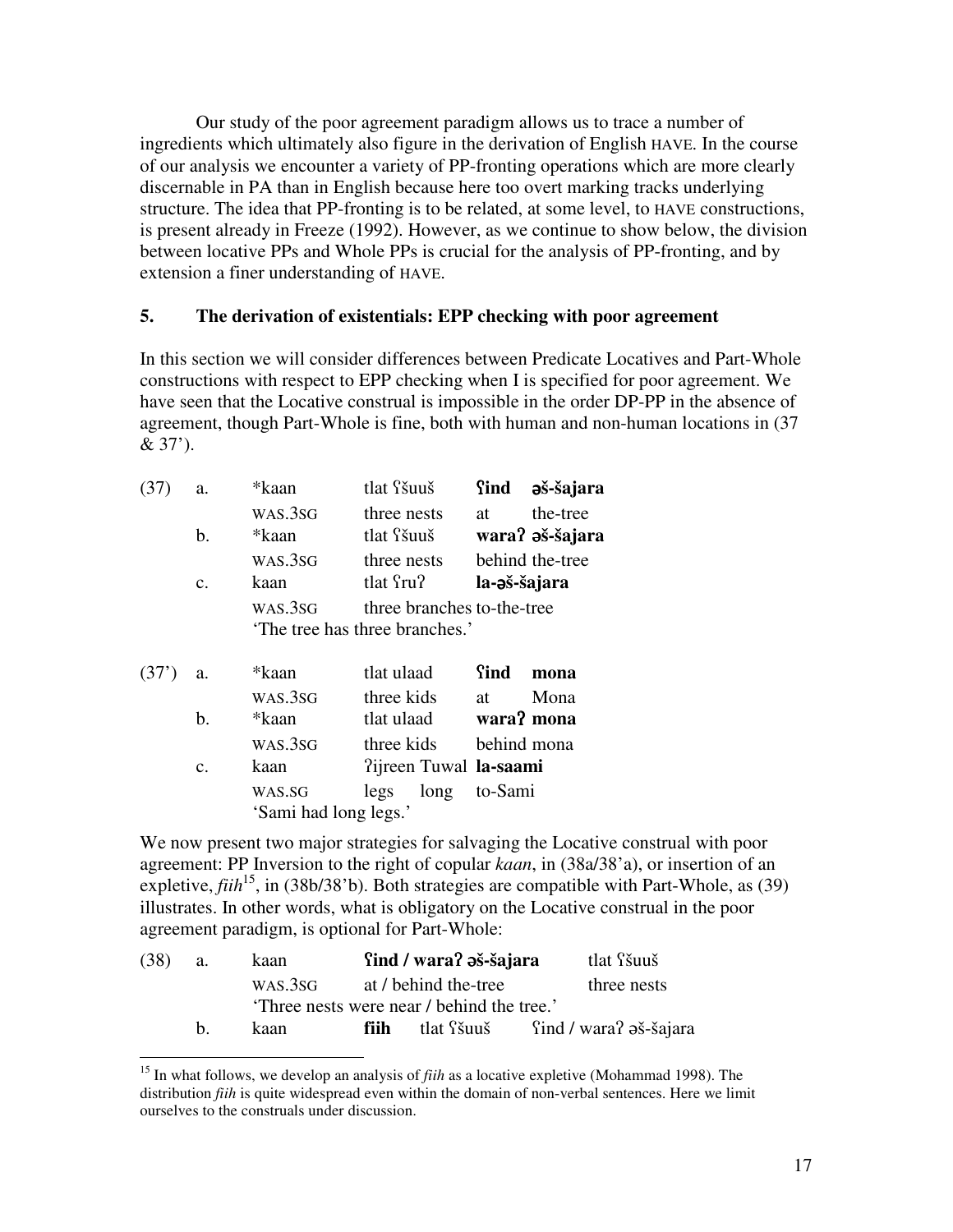|       |                             | WAS.3SG                                               | <b>FIIH</b>      |  |                        | three nests at / behind the-tree    |
|-------|-----------------------------|-------------------------------------------------------|------------------|--|------------------------|-------------------------------------|
|       |                             | There were three nests near / behind the tree.'       |                  |  |                        |                                     |
| (38') | a.                          | kaan                                                  |                  |  |                        | <b>find / wara? mona</b> tlat ulaad |
|       |                             | WAS.3SG<br>'Three kids were at Mona's / behind Mona.' | at / behind Mona |  |                        | three kids                          |
|       | b.                          | kaan                                                  | fiih             |  |                        | tlat ulaad find / wara? mona        |
|       |                             | WAS.3SG                                               |                  |  |                        | FIIH three kids at / behind Mona    |
|       |                             | 'There were three kids at Mona's / behind Mona.'      |                  |  |                        |                                     |
| (39)  | a.                          | kaan                                                  |                  |  | la-aš-šajara tlat fru? |                                     |
|       |                             | WAS.SG                                                |                  |  |                        | to-the-tree three branches          |
|       | b.                          | kaan                                                  |                  |  |                        | <b>fiih</b> tlat fru? la-aš-šajara  |
|       |                             | WAS.3SG<br>BOTH: 'The tree had three branches.'       |                  |  |                        | FIIH three branches to-the-tree     |
| (39') | a.                          | kaan                                                  | la-saami         |  | ?ijreen Tuwal          |                                     |
|       |                             | WAS.SG                                                | to-Sami          |  | legs long              |                                     |
|       | b.                          | kaan                                                  | fiih             |  |                        | ?ijreen Tuwal la-saami              |
|       |                             | WAS.3SG                                               | <b>FIIH</b>      |  |                        | legs long to-Sami                   |
|       | BOTH: 'Sami had long legs.' |                                                       |                  |  |                        |                                     |

## **5.1 Locative existentials**

Poor agreement is syntactically different from rich agreement. The sole requirement it imposes is EPP checking, and this can be done by a variety of categories since no nominal features are involved (Bailyn 2004; Holmberg 2000; Collins 1997; Biberauer & Roberts 2008 among others). We will consider each strategy in turn and argue that both PP Inversion and *fiih* insertion are strategies to check EPP. The EPP syntax we develop further supports our basic claim that Part-Whole is contained within a DP, from which we argue that the non-obligatory nature of these operations follows.

PP Inversion and *fiih* insertion necessarily derive existentials. Rich agreement in these contexts is impossible:

| (40) | a. | $^{22}$ kaan-u       | find / wara? a s-šajara |                      | tlat <i>f</i> šuuš     |
|------|----|----------------------|-------------------------|----------------------|------------------------|
|      |    | WERE.3PL             |                         | at / behind the-tree | three nests            |
|      | b. | *kaan-u              | fiih                    | tlat <i>f</i> šuuš   | find / wara? aš-šajara |
|      |    | WERE.3PL             | <b>FIIH</b>             | three<br>nests       | at / behind the-tree   |
|      |    |                      |                         |                      |                        |
| (40) | a. | $\frac{?}{?}$ kaan-u |                         | find / wara? mona    | tlat ulaad             |
|      |    | WERE.3PL             |                         | at / behind Mona     | three kids             |
|      | b. | *kaan-u              | fiih.                   | tlat ulaad           | find / wara? mona      |

Given the relation between agreement and scope, the ungrammaticality of rich agreement means that the locatives in (38) are true existentials in the specific sense that the indefinite is limited to narrow scope. When agreement is rich, SpecIP must be filled by a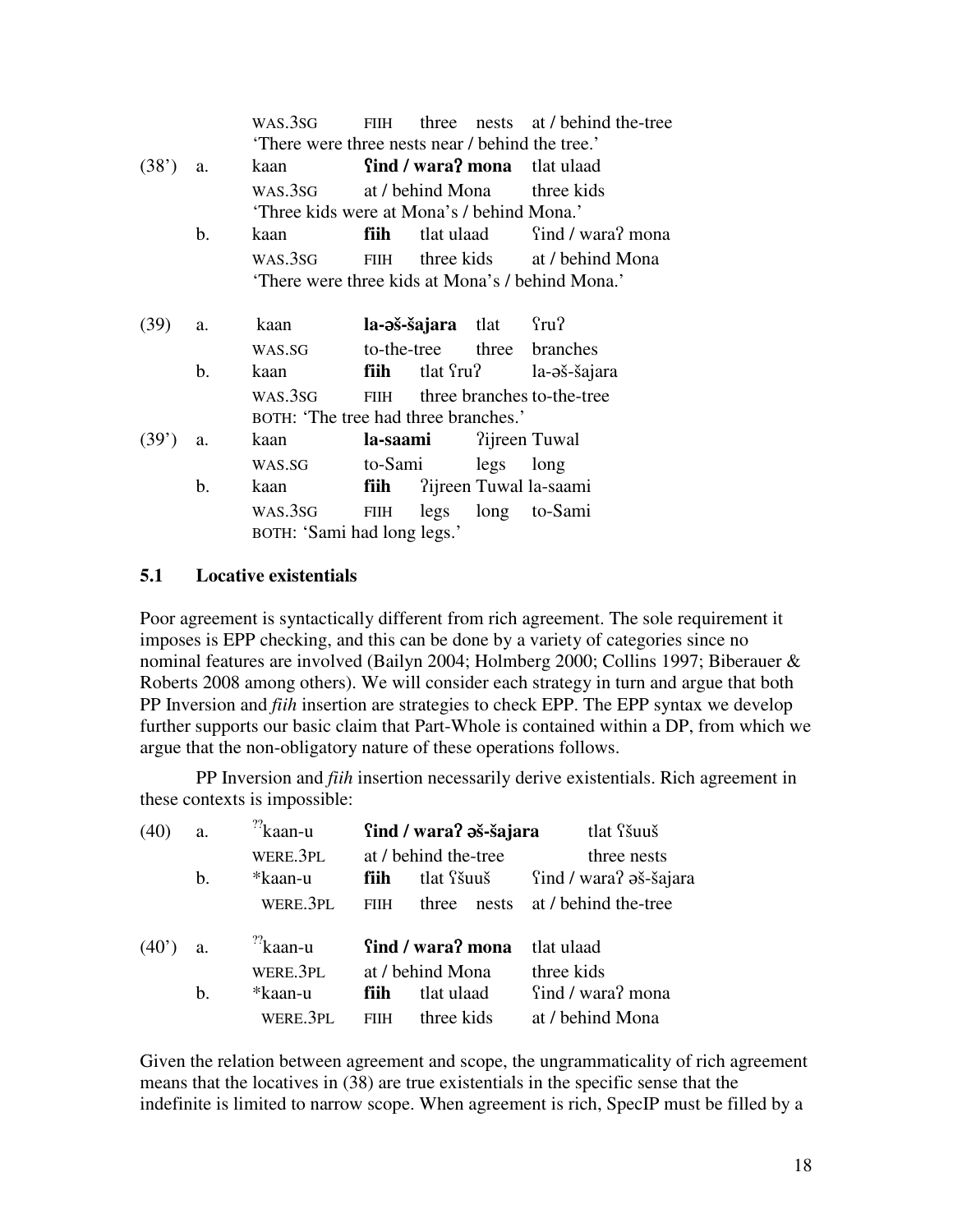full argument DP. In the absence of rich agreement and a full DP in SpecIP, the sole formal requirement is EPP checking, performed by a category lacking a full set of phifeatures, either PP or expletive *fiih* (for the similarity of English *There*-insertion and Locative Inversion see Hoekstra & Mulder 1990; Freeze 1992; Moro 1997). While there is certainly a choice between EPP satisfaction by PP Inversion or by *fiih* insertion, one or the other is obligatory; the result is that the DP remains below SpecIP and is interpreted with narrow scope. A side benefit of our analysis is that EPP is always satisfied overtly, by either Merge or Move. This implies that insertion of a null expletive for the sole purpose of EPP checking is not available in PA.

# **5.2 Part-Whole existentials**<sup>16</sup>

Assuming, as seems natural, that the EPP applies identically in Locatives and in Part-Whole, PP Inversion and *fiih* insertion in Part-Whole in (39) are identical to the Locatives in (38). In both cases inversion is PP-movement to SpecIP and the past tensed copula *kaan* is in  $C^{\circ}$  (to be motivated in more detail in section 6). The question which immediately arises, then, is why do these operations appear to be optional on the Part-Whole construal, in (37c/37'c)? Here too, our proposal that Part-Whole is contained within a DP becomes handy: the containing DP can check EPP. The sections to follow motivate this claim and account for the alternatives observed. In the course of our analysis, we also elaborate on the syntactic operations which derive propositional readings from a DP source.

## **5.2.1 PP Inversion**

 $\overline{a}$ 

We begin with the grammaticality of (37c), where neither inversions nor *fiih* insertion are necessary. We have already given an independent reason to suspect that Part-Whole has its origins in a DP structure based on the distribution of relative clause modification (see section 2). Further motivation for a containing DP can be seen in (41), where the DP is interpreted as a full argument, with *la*-DP inside it, and agreeing with the overt copula.

 $(41)$  kanaat [<sub>DP</sub> bint la-ra?is] WAS.3F.SG daughter to-the president 'The president's daughter was there'

Where *la*-DP is uncontroversially within the containing DP, there is no propositional relation between *la*-DP and the head noun; (41) cannot mean *The president had a daughter*. How then are the propositional interpretations of Part-Whole derived? It appears that an overt copula plays a crucial role. In the present tense, where there is no copula and where the neutral word order is subject-initial, Part-Whole propositional readings are impossible:

<sup>&</sup>lt;sup>16</sup> For reasons of space only the examples presenting relations between inanimate are given, but the judgments and analysis apply equally to animates.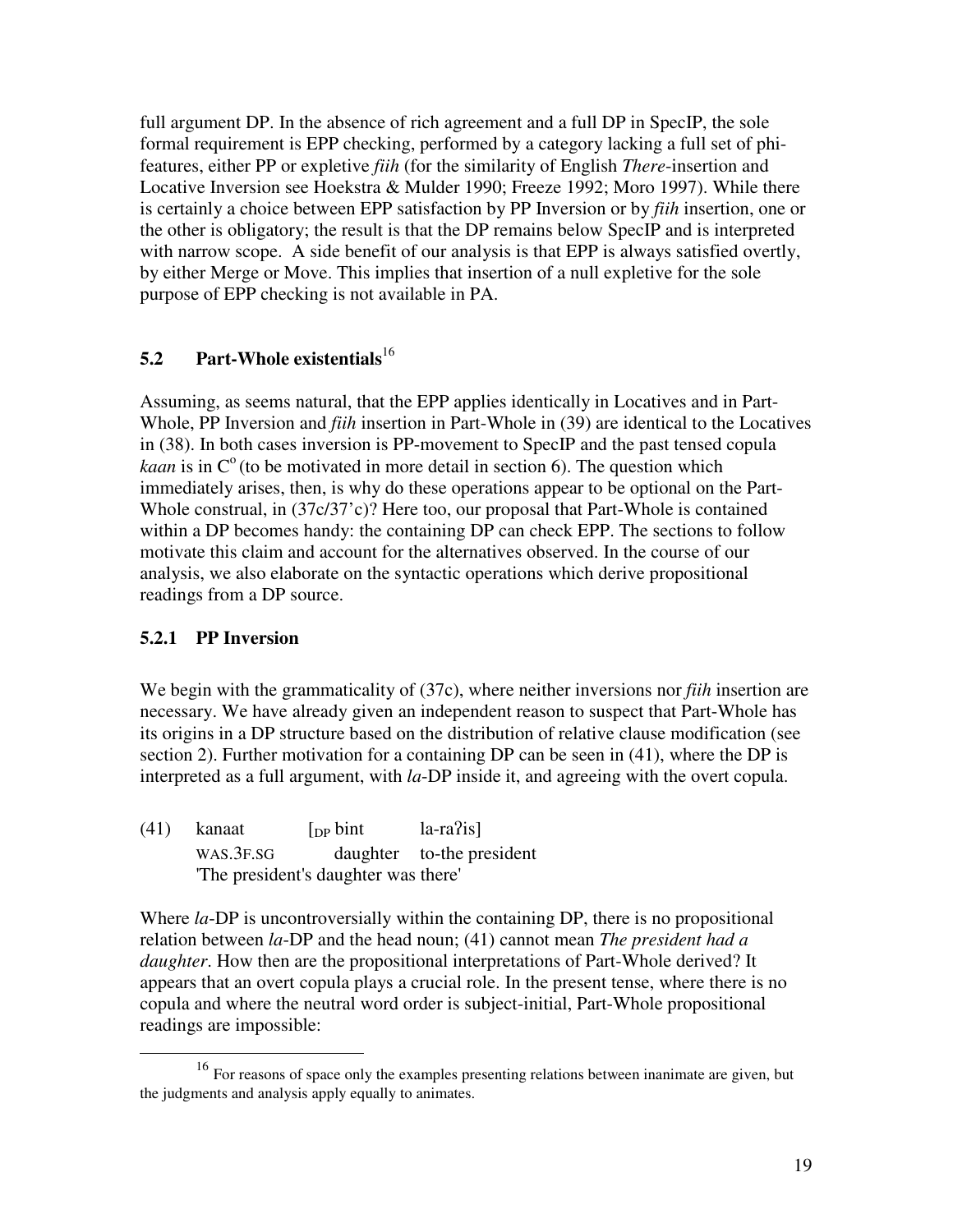| (42) | a.          | *tlat fru? la-aš-šajara        |                           |  |
|------|-------------|--------------------------------|---------------------------|--|
|      |             | three branches to-the-tree     |                           |  |
|      | $h_{\cdot}$ |                                | tlat fšuuš find aš-šajara |  |
|      |             | three nest                     | at the-tree               |  |
|      |             | Three nests are near the tree. |                           |  |

Following Doron (1983), Rapoport (1987), and Déchaine (1993), we assume that nonverbal predications like (42) do not include a null copula. This still leaves open the possibility that in PA, with its rich/poor agreement distinction, constructions like (42) are ambiguous between having null rich agreement and null poor agreement. A null rich agreement analysis explains the contrast in (42), since only the indefinite on the Locative construal can surface with overt rich agreement. (42a) is out, therefore, for the same reason as (ex. (27b), (29b) in section 3). This leaves us with the ungrammaticality of (42a) with null poor agreement. With poor agreement, the copula is required, as shown by (37c), repeated below:

| (43) | a.      | kaan                  | tlat fru?                     | la-əš-šajara               |
|------|---------|-----------------------|-------------------------------|----------------------------|
|      |         | WAS.3SG               |                               | three branches to-the-tree |
|      |         |                       | The tree had three branches.' |                            |
|      | $h_{-}$ | kaan                  | ?ijreen Tuwal la-saami        |                            |
|      |         | WAS.SG                | legs long                     | to-Sami                    |
|      |         | 'Sami had long legs.' |                               |                            |

What then is the contribution of *kaan* in delivering the propositional reading? We suggest that the crucial ingredient for the propositional interpretation is extraction of *la-*DP from the containing DP. *kaan* is only indirectly involved, by allowing the remnant to take an additional step of EPP-satisfying movement. (44) shows that with *la*-DP external to the containing DP, the interpretation is propositional, and crucially, does not require the aid of the copula. An inverted bare structure without the copula yields a possessive proposition.

(44) la-saami ?ijreen Tuwal to-Sami legs long 'Sami has long legs.'

We return to the fuller details of Bare Inversion below (section 6), but for present purposes, it is sufficient that *la*-DP in (44) checks EPP in SpecIP, exactly as in the past tense PP Inversion constructions discussed above. Assuming that *la*-DP has necessarily extracted from the containing DP, the remnant DP  $\lceil_{DP}$  three branches t<sub>2</sub> $\lceil$  checks EPP in SpecIP in (31). An additional landing site for the extracted *la*-DP is provided by FP. The derivations of (44) and (43) are given in (45a) and (45b), respectively:

(45)

a. Bare Inversion b. Double Inversion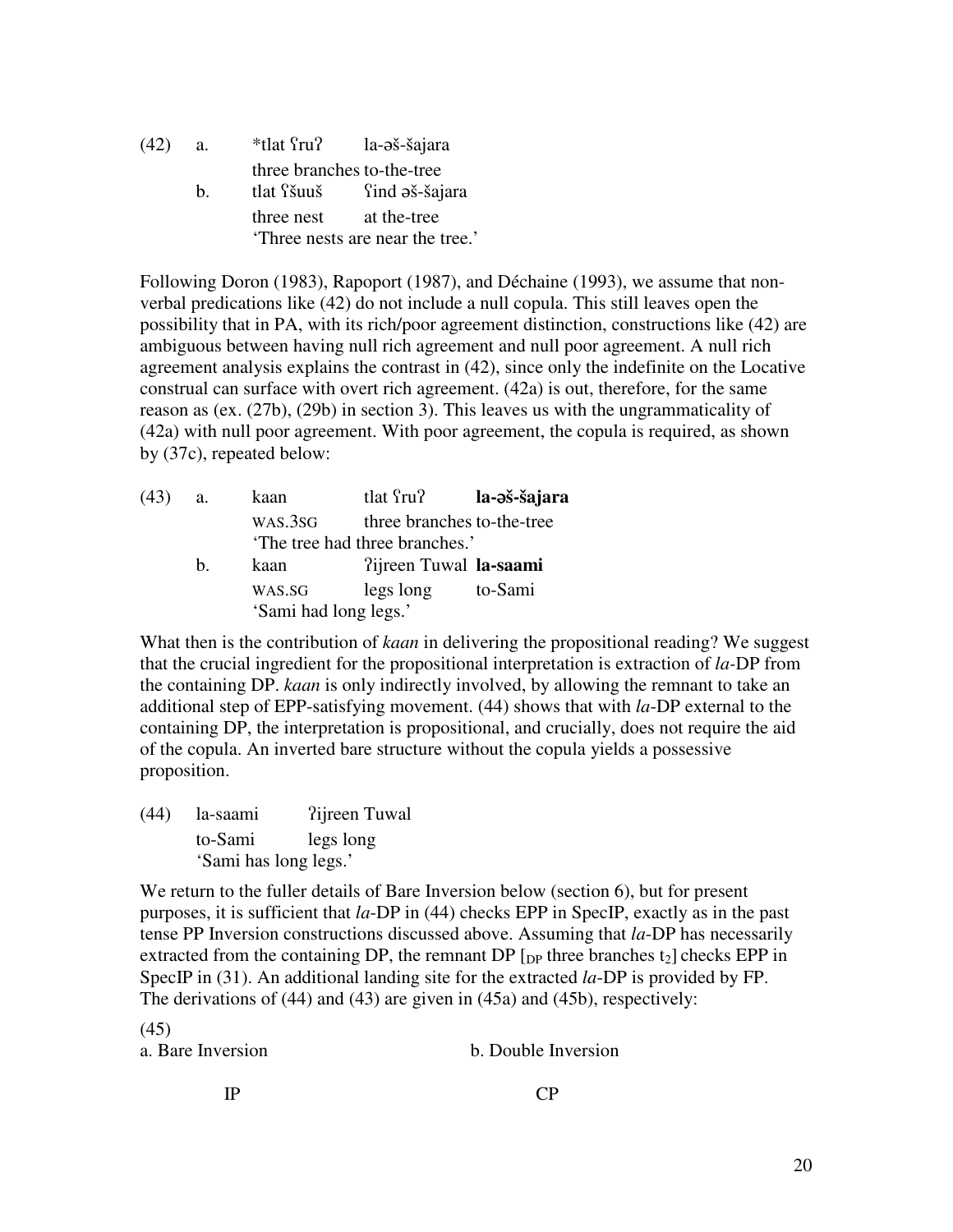

Continuing to assume that there is no null copula in (45a), the containing DP is the immediate sister of I and hence, the immediate position above it is the EPP position. Therefore, the extracted *la-*DP necessarily moves into this position and further fronting of the indefinite is impossible (44a). EPP checking and *la*-DP extraction are dissociated in (45b), facilitated by the introduction of *kaan*. Two additional ingredients are at stake: the introduction of additional structure, FP, as a landing site for the extracted *la*-DP; and the possibility for the remnant DP to cross *la*-DP on its way to SpecIP, constrained by Relativized Minimality. We will have much more to say about the circumvention of Relativized Minimality by the realization of the copula in section 6. For present purposes, it is sufficient that the introduction of the copula facilitates the disassociation of EPP checking and *la*-DP extraction either by introducing additional structure (in the sense of Moro 1997), or by allowing the remnant DP to cross *la*-DP in FP (as a Linker, in the sense of Den Dikken 2006). The upshot is that (45b), appearances aside, is a case of Double Inversion.

Summarizing so far, we have argued that PP-fronting to the right of *kaan* satisfies the EPP, and is therefore obligatory on the Locative construal. What appears to be absence of inversion with Part-Whole turns out to be better understood in terms of Double Inversion. Our Double Inversion analysis capitalizes, syntactically, on the presence of a containing DP (in service of EPP checking), and in this respect explains the apparent optionality of PP Inversion. Yet given the syntax of the containing DP, it also accounts for the availability of a propositional interpretation, consistent with the grammaticality of Bare Inversion and the ungrammaticality of canonical non-verbal sentences.

#### **5.2.2** *fiih* **insertion**

We turn now to the second strategy, the insertion of expletive *fiih*, in (38b) and (39b), repeated below:

| $(46)$ a. | kaan    | fiih tlat <i>f</i> šuuš | find / wara? Əš-šajara                |
|-----------|---------|-------------------------|---------------------------------------|
|           | WAS.3SG |                         | FIIH three nests at / behind the-tree |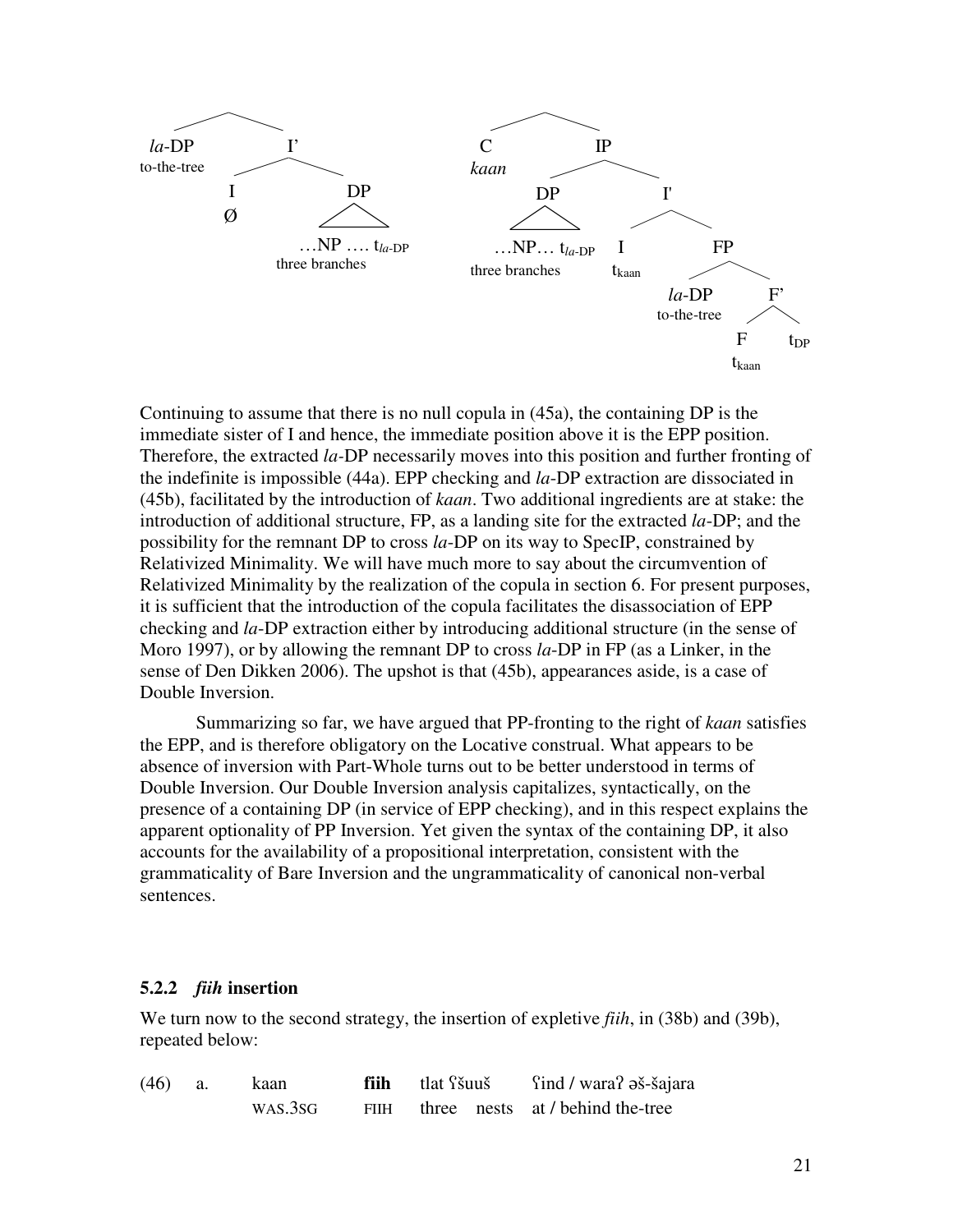'There were three nests near / behind the tree.' b. kaan **fiih** tlat <sup>S</sup>ru? la-aš-šajara

|  | <b>R</b> aan | <br>uai nui                          | 14-05-341416 |
|--|--------------|--------------------------------------|--------------|
|  | WAS.3SG      | FIIH three branches to-the-tree      |              |
|  |              | BOTH: 'The tree had three branches.' |              |

Once again, this strategy is obligatory for Locatives and optional for Part-Whole. The obligatory nature of *fiih* insertion in the absence of PP-fronting is another consequence of the need to check EPP. For concreteness, we assume that *fiih* is merged in SpecIP, and the need for PP-fronting is neutralized. Since the only formal requirement imposed by poor agreement is EPP checking, the indefinite is free to remain low, where it is interpreted with obligatory narrow scope. This delivers the existential nature of the construction.

 Our analysis of (37c) in terms of Double Inversion involving *la*-DP extraction followed by fronting of the remnant DP to SpecIP in the service of the EPP directly explains why *fiih* can fail to occur in the Part-Whole construal. The more challenging question, from our perspective, is what allows *fiih* to be merged in (39b) at all. Given the analysis outlined here, the problem with (39b) is the following: the positioning of *fiih* in SpecIP entails that the remnant DP has not been fronted. Given the word order, this can only mean that *la-*DP extraction has not occurred. How then is the propositional reading derived? To answer this question, we assume that *la-*extraction, when not in the service of EPP checking, can be delayed to LF, the level at which propositional structure must be represented. Since EPP checking is established by *fiih*, *la*-extraction, as a requirement on Full Interpretation may be delayed to LF. For concreteness, we assume an LF process akin to Expletive Replacement (Chomsky 1986), but nothing crucial hinges on this. The structural representations of (46a-b) are given in  $(47)$ .<sup>17</sup>

(47)

 $\overline{a}$ 

a. *kaan fiih* DP PPLoc b. *kaan fiih* DP *la-DP*



 $17$  For expository purposes we continue to assume an FP and a simple bare SC structure, to be further refined in section 6.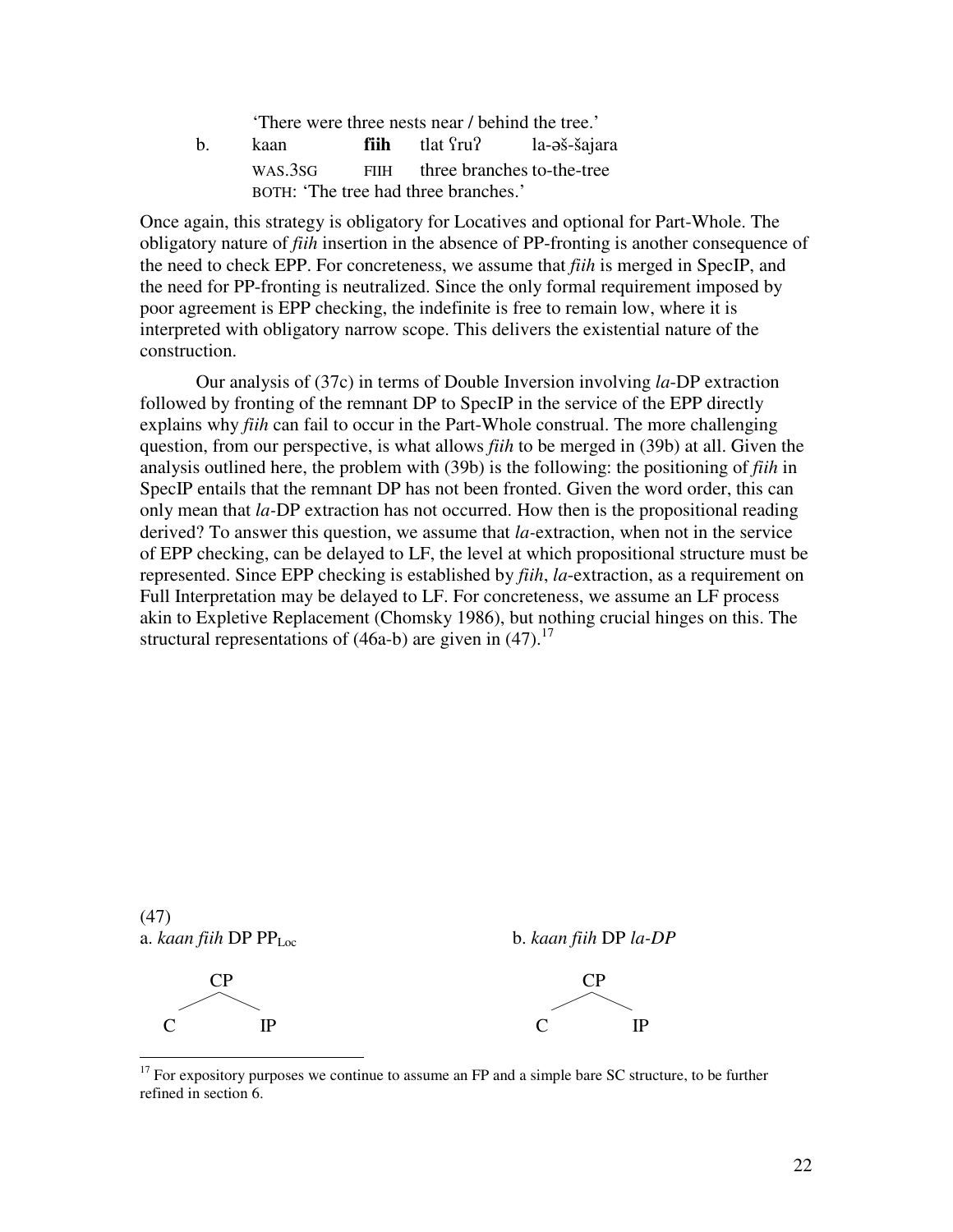

Independent support for the analysis of (46b), according to which the syntactic derivation of clausal interpretation can be delayed to LF is provided in (48). (48a) shows that a propositional interpretation is available when *fiih* precedes DP-PP. Without *fiih*, to recall, a clausal interpretation is unavailable in the absence of *kaan*:

| (48) | a.             | tlat fru?<br>fiih |                                                            | la-əš-šajara |
|------|----------------|-------------------|------------------------------------------------------------|--------------|
|      |                | <b>FIIH</b>       | three branches                                             | to-the-tree  |
|      |                |                   | 'The tree has three branches.'                             |              |
|      | $\mathbf{b}$ . | *tlat fru?        | la-əš-šajara                                               |              |
|      |                | three branches    | to-the tree                                                |              |
|      | C.             | kaan              | tlat fru?                                                  | la-əš-šajara |
|      |                |                   | WAS.3SG.M three branches<br>'The tree had three branches.' | to-the-tree  |

(48) shows that the structure provided by *kaan* is not an absolute requirement, given *fiih*. We have assumed that *la*-DP extraction is necessary for interpretation, and have argued that with *kaan* the operation is overt. Given the word order in (48), *la*-extraction must be covert, made possible due to EPP checking by *fiih*. This is schematized in (49): (49)



#### **5.3 Summary**

Summarizing, we have shown that *fiih* insertion and PP Inversion produce existential constructions, with the DP confined to a low position. The existential construction in PA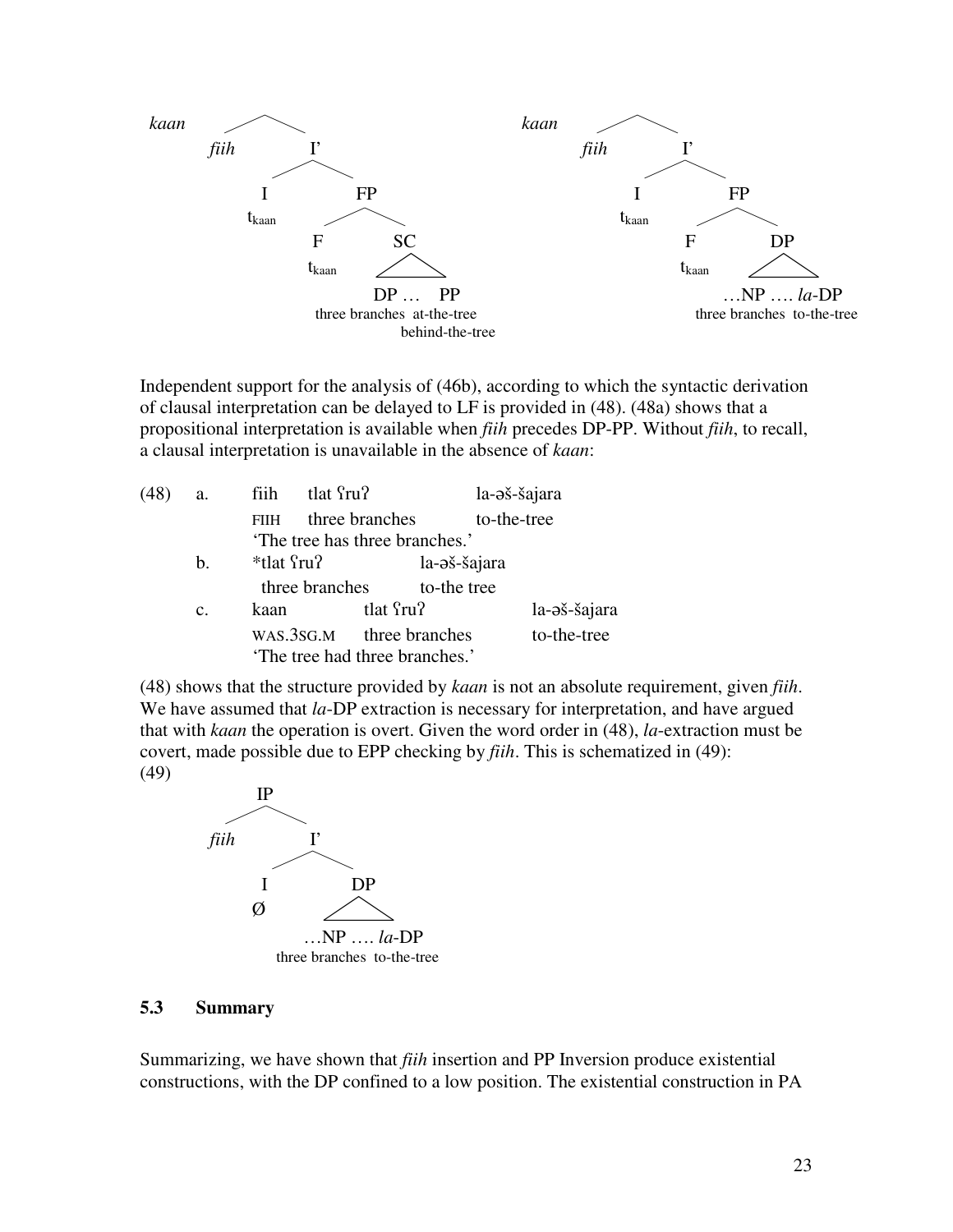is distinguished by the poor agreement paradigm, which imposes the single requirement that EPP be checked, by *fiih*, by PP or by a remnant DP.

 As we have shown, the robust syntactic differences between Part-Whole and Locative construals persist in the poor agreement paradigm as well, supporting our basic claim that only Part-Whole has a DP-internal source. In the next sections, we broaden this typology and end up claiming that in fact, what is traditionally called 'inalienable possession' also has an applicative source, in addition to the DP-source discussed at length. Here too, the motivation for our claim is purely syntactic and derives from the special restrictions found in Bare Inversion structures discussed below. The Bare Inversion construction reveals the dual nature of *find-DP*, and highlights those aspects of PA existentials which are closer to 'possessive' HAVE. The study of these aspects in a HAVE-less language should uncover some of the basic universal mechanisms.

# **6.** Bare Inversion and *find* on its Part-Whole guise

Remaining within the poor agreement domain, we now shift the focus from asymmetries between *find*- and *la*- PPs to structures where the two pattern alike and contrast with what we termed in section 2 pure locative PPs. This move will reveal the dual nature of ÷*ind*-PP.

Copula-less clauses in the present tense feature a contrast between pure locative PPs and *find* / *la*- PPs. In a PP-DP order, the former are ungrammatical, while the latter are good in a bare structure (this contrast is also reported in Mohammad 1998, 2000; see Cowell 1964 for Syrian Arabic). We call the bare structure in (51)-(53) Bare Inversion.

| (50) | a. | *wara?əš-šajara fšuuš                                       |            |       |
|------|----|-------------------------------------------------------------|------------|-------|
|      |    | behind the-tree                                             |            | nests |
|      | b. | *wara? mona tlat ulaad                                      |            |       |
|      |    | behind Mona three kids                                      |            |       |
| (51) | a. | find əš-šajara                                              |            | fšuuš |
|      |    | at the-tree<br>'Near the tree are nests.'                   |            | nests |
|      | b. | find mona tlat ulaad                                        |            |       |
|      |    | at Mona three kids<br>'Mona has three kids.'                |            |       |
| (52) | a. | la-əš-šajara tlat fru?                                      |            |       |
|      |    | to-the-tree three branches<br>The tree had three branches.' |            |       |
|      | b. | la-mona<br>to-Mona three kids<br>'Mona has three kids.'     | tlat ulaad |       |

There is only one more preposition in PA which patterns like *find* and *la*- PPs in Bare Inversion: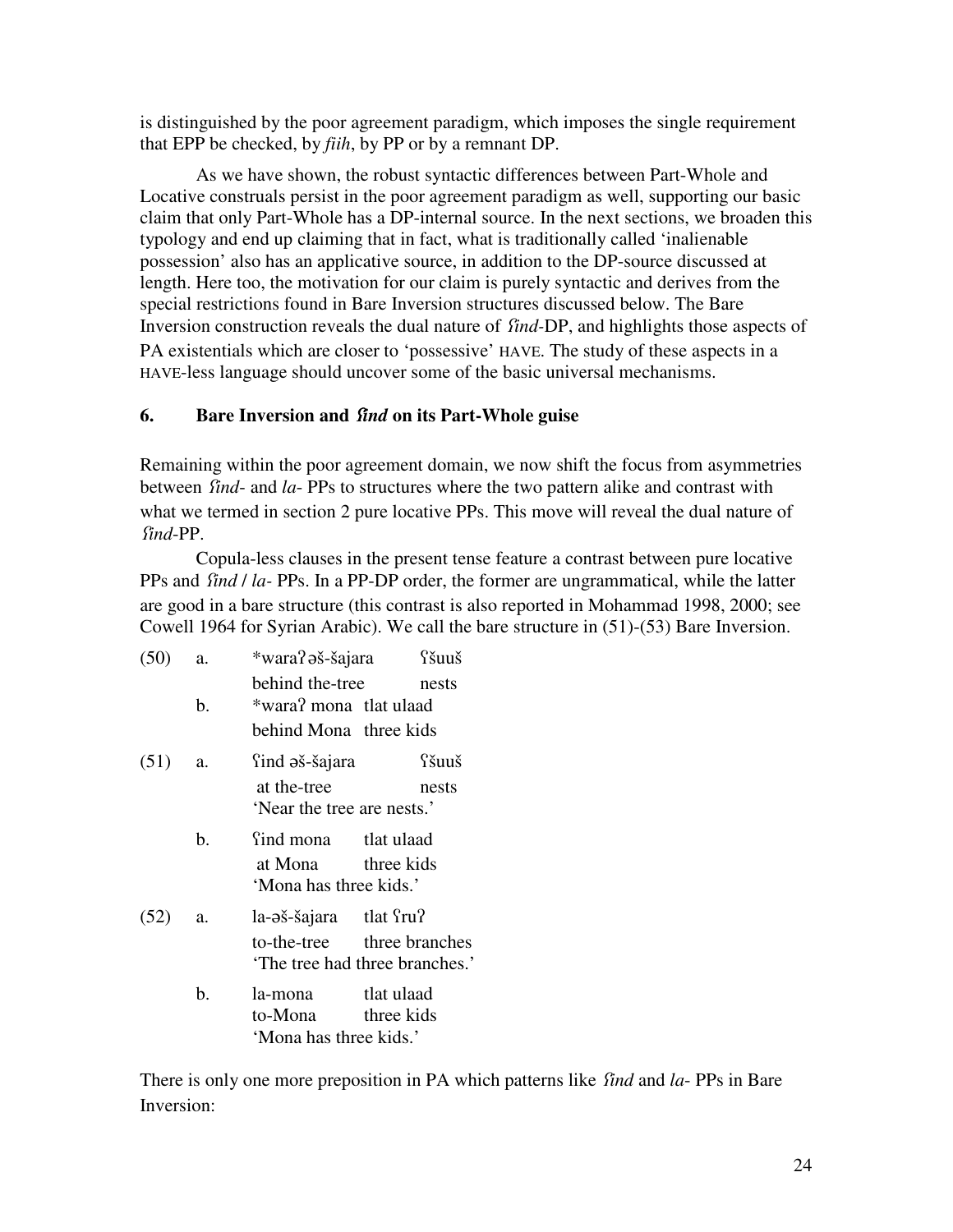(53) a. ma÷a mona tlat ulaad with Mona three kids 'Mona has three kids (with her).' b. masa mona tlat ?laam with Mona three pens 'Mona has three pens (on her/with her).'

Similar to *find*, the Locative relation expressed by *ma fa* is highly underspecified, and in addition seems to denote 'short term location'. As we show, the similarity of find-DP to *la-DP* is also shared by *ma* fa-DP, which like find-DP, does not have a DP-internal source. We argue that the special behavior of *find / ma fa* DPs follows from an analysis in terms of applicative heads (Marantz 1993; Pylkkänen 2008).

The clustering of *la*-DP, *find*-DP, and *ma fa*-DP patterns, cross-linguistically, with a similar phenomenon found in 'possessive HAVE' constructions. In contrast to the BE paradigm seen up until now, here alienable possession is on the side of inalienable possession. Pure locatives, on the other hand, require a co-indexed pronoun (54d):

- (54) a. The tree has many branches
	- b. John has a sister in Paris
	- c. John has a / the car
	- d. The tree has many nests  $*(\text{in it})$

Building on these similarities, we extend our applicative analysis of PA to the English HAVE paradigm.

## **6.1 Poor agreement**

We begin by arguing that Bare Inversion is based on poor agreement morpho-syntax. We have shown above that locative PP Inversion is incompatible with overt rich agreement (40), since rich agreement would have the DP subject in SpecIP (cf. section 3). This is crucial, given our claim that non-inverted bare structure, which is fine with all locatives, features null rich agreement (see discussion of ex. 42). If so, Bare Inversion, could, in principle, be derived from a rich agreement base. But if Bare Inversion had null rich agreement, the restriction to a subset of PPs would remain mysterious.

 Independent support for a null poor agreement base comes from the distribution of bare indefinites. Bare indefinites are impossible in preverbal position, including the bare DP-PP order in (55a-b). In the Bare Inversion construction with *find*, however, bare singulars are fine (55c). (55d) is of course ungrammatical regardless of the indefinite type.

| (55) | a.          | tlat banaat $/$ *bint     | fi-d-daar    |
|------|-------------|---------------------------|--------------|
|      |             | three girls / girl        | in-the-house |
|      | $h_{\cdot}$ | tlat banaat $\ell^*$ bint | find saami   |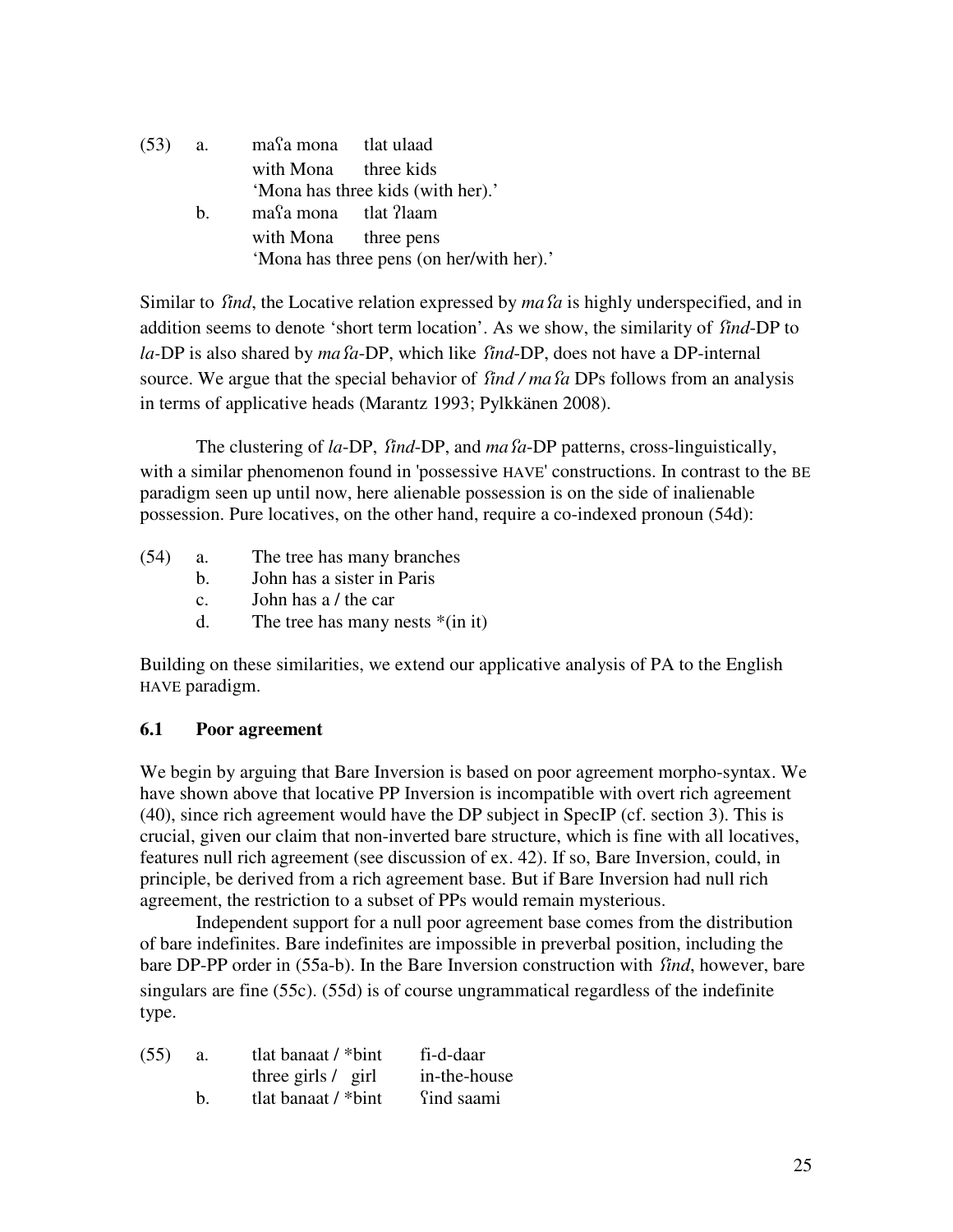|                | three girls $\ell$ girl              | at Sami |
|----------------|--------------------------------------|---------|
| $\mathbf{c}$ . | find saami tlat banaat / bint        |         |
|                | at Sami three girls girl             |         |
|                | 'Sami has three girls / a girl.'     |         |
| d.             | <i>*fi-d-daar</i> tlat banaat / bint |         |
|                | in-the-house three girls girl        |         |

Given our claim that rich agreement always has DP in the same position, SpecIP, while with poor agreement, the DP subject may be lower, the availability of bare singular indefinites in Bare Inversion follows on the poor agreement analysis. Our null poor agreement analysis is also consistent with the fact that Part-Whole *la*-DP is never associated with rich agreement (cf. section 5.2).

## **6.2 The position of PP**

 $\overline{a}$ 

The next question to address is the location of the PP, and more specifically whether it occupies the EPP position which hosts PPs in ex. (38a) above, or the topic position. In English Locative Inversion, as is well known (Hoekstra & Mulder 1990; Den Dikken & Næss 1993; Bresnan 1994; Collins 1997; Rizzi & Shlonsky 2006, among others), the fronted PP shows mixed properties, which has implied for some that the fronted PP reaches its final A-bar topic position after touching down in SpecIP. Bare Inversion in PA, as we now show, targets SpecIP, where PP checks the EPP, but there is no further movement to a topic position.<sup>18</sup> Topicalization in PA is clearly distinguishable from Bare Inversion because it obligatorily hosts *fiih*. Furthermore, it includes all locative PPs.

 In the past tense, where the copula is overt, PP can occur to its left. Agreement on the copula is poor, and any PP will do:

|         | (56) a. <sup>S</sup> ind əš-šajara kaan |                                         |      | fiih tlat <i>f</i> šuuš |
|---------|-----------------------------------------|-----------------------------------------|------|-------------------------|
|         |                                         | at the-tree WAS.3SG FIIH three nests    |      |                         |
|         |                                         | 'Near the tree there were three nests.' |      |                         |
| $h_{-}$ | fala mona kaan                          |                                         | fiih | šaršaf                  |
|         |                                         | on Mona WAS.3sG FIIH blanket            |      |                         |
|         |                                         | 'On Mona there is a blanket.'           |      |                         |

Crucially, *fiih* is obligatory. This is seen in the past tense example in (57), and again, in the present tense (58), where there is no copula:

| (57) | a. |             | *find əš-šajara |         | tlat <i>f</i> šuuš |
|------|----|-------------|-----------------|---------|--------------------|
|      |    | at the-tree |                 | WAS.3SG | three nests        |
|      | h. | *fala mona  | kaan            | šaršaf  |                    |
|      |    | on Mona     | WAS.3SG         | blanket |                    |

 $18$  On a par with copula inversion in English, where the fronted predicate remains in SpecIP. See Den Dikken (2006) for recent discussion.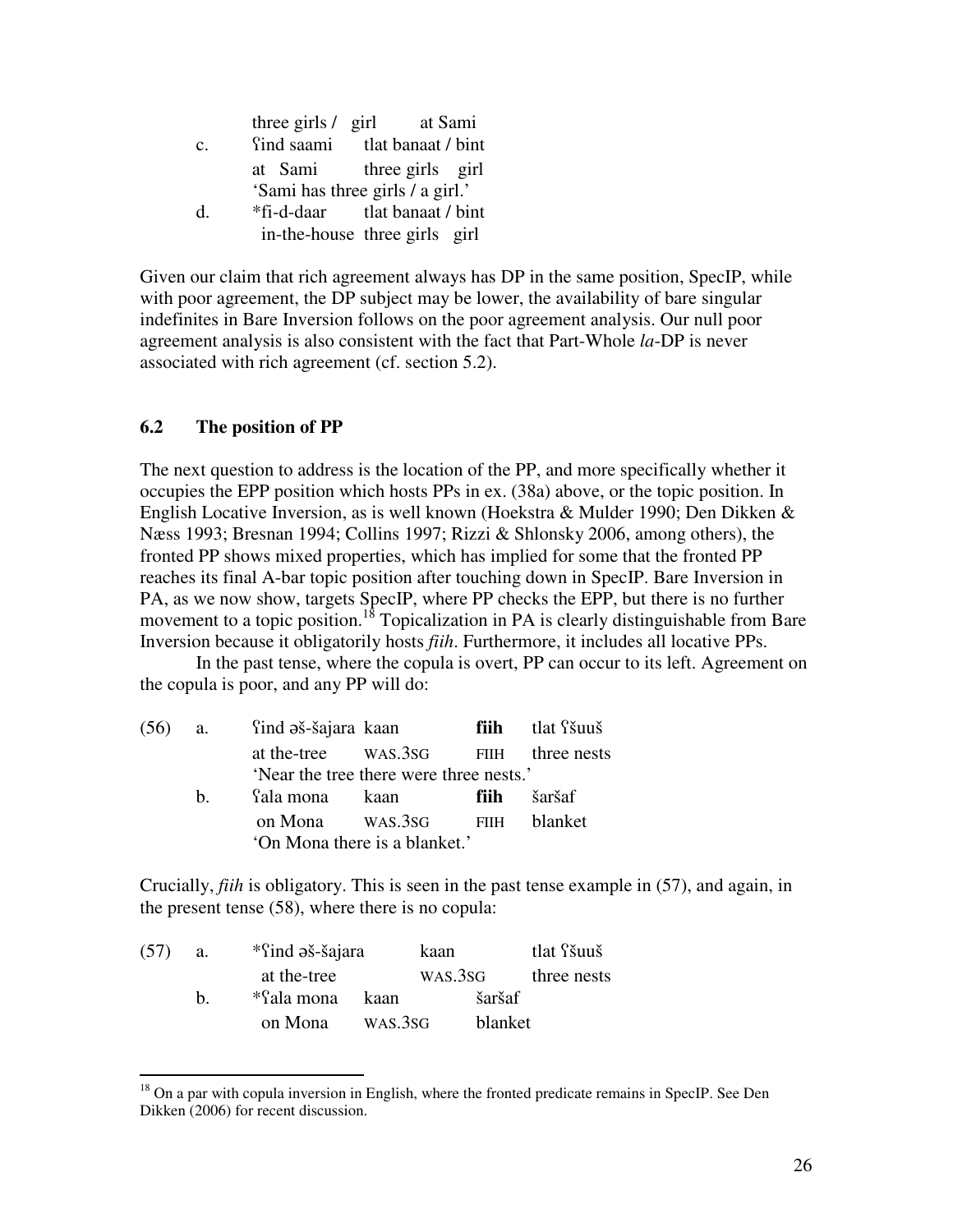| (58) | a. | wara? əš-šajara                    | $*(fiih)$ fšuuš |
|------|----|------------------------------------|-----------------|
|      |    | behind the-tree                    | FIIH nests      |
|      |    | 'Near the tree (there) are nests.' |                 |
|      |    |                                    |                 |

b. wara? mona \*(fiih) tlat ulaad behind Mona FIIH three kids 'Behind Mona (there) are three kids.'

Given the EPP checking capacity of *fiih*, (56), with PP to the left of the copula, must involve PP-Topicalization, and similarly in the present tense. Since *fiih* checks EPP in lieu of a low indefinite, Topicalization must proceed from (59a), schematized in (59b):

| $(59)$ a. | kaan                                   |  | fiih tlat stău find a s-šajara |
|-----------|----------------------------------------|--|--------------------------------|
|           | WAS.3sG FIIH three nests at the-tree   |  |                                |
|           | There were three nests near the tree.' |  |                                |
|           | $\alpha$ . The $\alpha$                |  |                                |

b. BE *fiih*  $\lceil \sec{SP} \cdot \text{PP}_{\text{LOC}} \rceil$ 

Returning to our discussion of Bare Inversion, a Topicalization analysis can be excluded, first, because Topicalization requires *fiih*. This still leaves open the possibility that in Bare Inversion PP fronts to check EPP, as in the derivation under *kaan* in (38a) above, and from there moves on to topic position. Given that all locative PPs front to check EPP to the right of the copula, Bare Inversion might very well be 'Bare Topicalization'. But if so, it would appear that only a subset thereof can topicalize from SpecIP without the aid of the copula. As it turns out, however, there are substantial reasons to reject a topicalization analysis of Bare Inversion, having to do with the special semantics associated with the construction.

As shown above, the subset of PPs which occur in Bare Inversion are PPs headed by *find* (=at),  $maf$  (=with), and *la-* (=to). Bare Inversion also features special interpretive properties. When the object of the preposition is human, and the head noun is functional, the relation between PP and DP is necessarily inalienable. This is seen clearly in the following minimal pairs, where the (a) examples are Bare Inversions and the (b) examples give inversions under *fiih*. The former give rise to inalienable possession, and the latter produce temporary readings, even for *la-*DP:<sup>19</sup>

| (60) | <b>a.</b> | masa mona taw?am |  |                                |  |
|------|-----------|------------------|--|--------------------------------|--|
|      |           | with Mona twins  |  |                                |  |
|      |           |                  |  | 'Mona is pregnant with twins.' |  |
|      | h.        |                  |  | fiih masa mona taw?am          |  |

 $19$ <sup>19</sup> The construction in the (b) examples, unlike Bare Inversion, allows all locative PPs:

 $\overline{a}$ 

<sup>(</sup>i) fiih wara/ mona tlat ulaad

FIIH behind Mona three kids

 <sup>&#</sup>x27;Three kids are behind Mona.'

The Temporary readings in the (b) examples are thus of a kind with (i), and we assume that PP-fronting under *fiih* targets spec FP in (47). In the case of *la-*DP NP order under *fiih*,, the interpretative contrast with (62a) suggests that *la-*DP must have a Small Clause source in (62b). See section 6.3 for our analysis of PPinversion.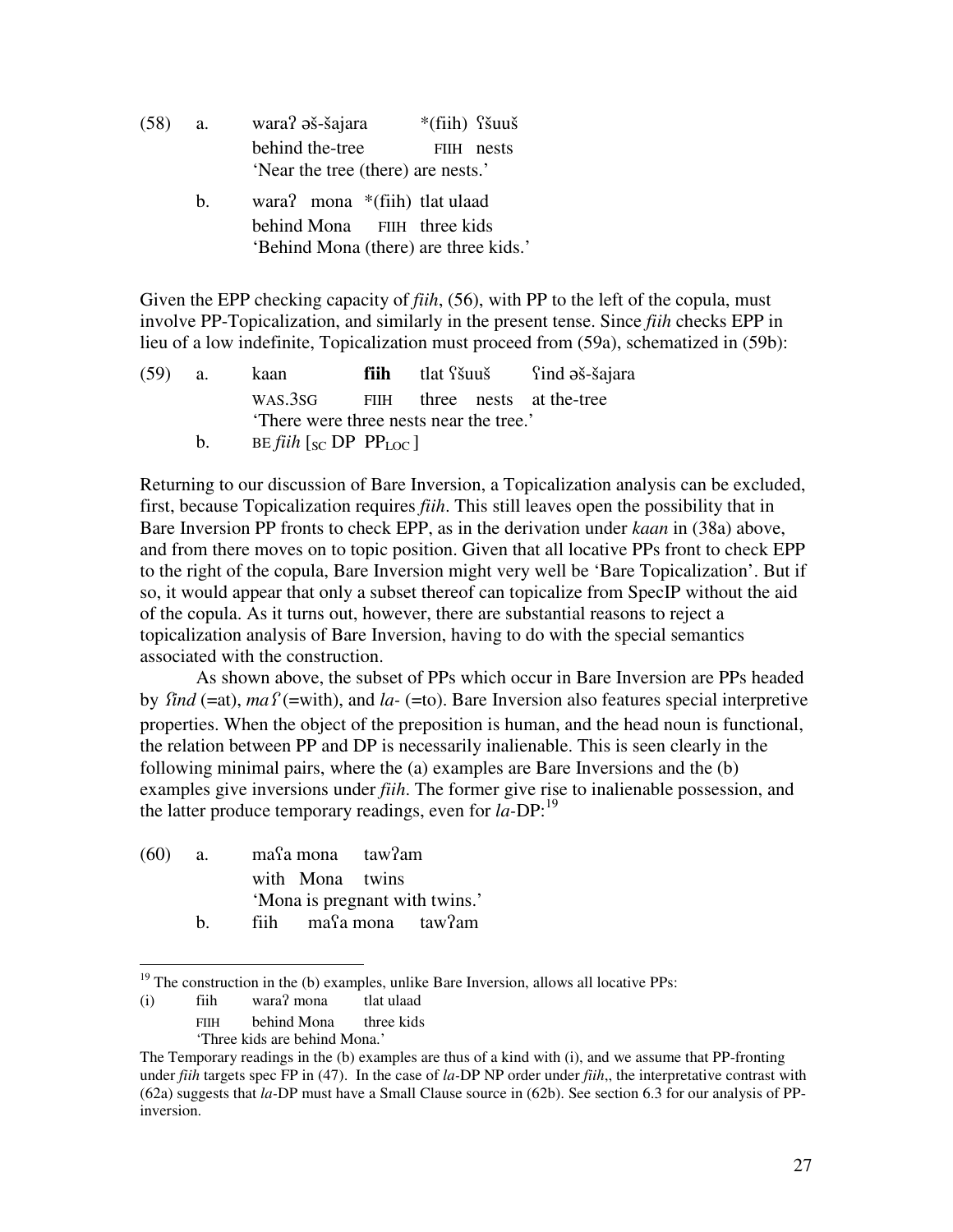|      |               | with Mona<br><b>FIIH</b><br>twins<br>'Mona has twins in her company.'                                                                    |  |  |  |  |
|------|---------------|------------------------------------------------------------------------------------------------------------------------------------------|--|--|--|--|
| (61) | a.            | find mona tlat ulaad<br>at Mona three kids                                                                                               |  |  |  |  |
|      |               | 'Mona has three kids.'                                                                                                                   |  |  |  |  |
|      | b.            | fiih find mona<br>tlat ulaad                                                                                                             |  |  |  |  |
|      |               | at mona three kids<br>FIIH<br>'Three kids are at Mona's.'                                                                                |  |  |  |  |
| (62) | a.            | la-mona šafar Tawil                                                                                                                      |  |  |  |  |
|      |               | hair long<br>to-mona<br>'Mona has long hair.'                                                                                            |  |  |  |  |
|      | $\mathbf b$ . | la-mona šafar Tawil<br>fiih                                                                                                              |  |  |  |  |
|      |               | hair long<br>to-mona<br>FIIH<br>'There is long hair for Mona.'<br>(In the context, for example, of hair extensions at the beauty parlor) |  |  |  |  |
|      |               |                                                                                                                                          |  |  |  |  |

While up until now we have focused on the Part-Whole relation associated with *la-*, here we see that Bare Inversion forces this meaning on PPs headed by *find* and ma*f* as well, but only with humans and only when the head noun happens to be functional or relational.<sup>20</sup> Crucially, no such restriction is observed in (60b), (61b), and (62b), or, for that matter, with the topicalizations above. It follows that Bare Inversion is not topicalization. $21$ 

## **6.3 The Applicative Syntax of Bare Inversion**

## **6.3.1 Domain Extension**

 $\overline{a}$ 

Sticking to an analysis in which PP fronts to SpecIP, and agreement is poor, we have an almost minimal pair with inversion to the right of *kaan*, available to all locative PPs and interpreted as a Temporary Locative:

| $(63)$ a. |  | $find - ma\$ $a - la - DP$ |     | <b>Bare Inversion</b> |
|-----------|--|----------------------------|-----|-----------------------|
|           |  | b. $kaan$ $PP_{LOC}$       | NP. | <b>PP</b> Inversion   |

The comparison of Bare Inversion and PP Inversion highlights the role of the copula, which up until now we have been able to ignore. While it is true that an overt copula is unavailable in the present tense, and so (63a) and (63b) differ primarily in terms of tense,

 $20$  cf. Dobrovie-Sorin (2005) for a discussion of the semantic difference between the two.

 $21$  The fact that neither of the structures in which PP is inverted to SpecIP can feed topicalization, i.e. neither Bare Inversion, nor PP Inversion beneath *kaan*, strongly argues against a (simple) movement approach to the mixed properties of locative inversion. See Lasnik & Saito (1992) on the unavailability of vacuous topicalization, and Den Dikken (2006) and Rizzi & Shlonsky (2006) in the context of locative inversion.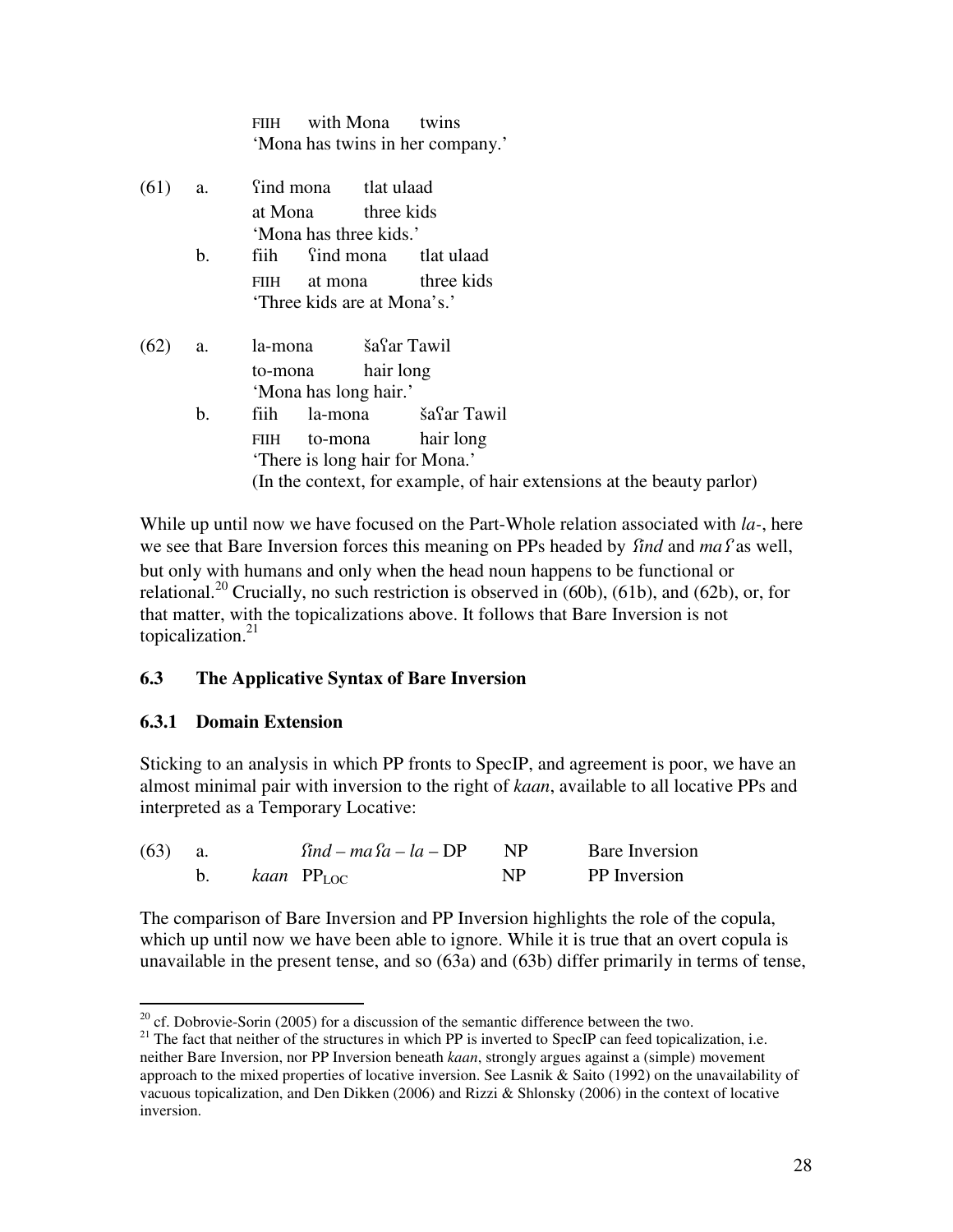it is also true that PPLOC inversion is impossible in the present tense. Therefore, abstracting away from tense, it appears that the copula is required for movement of pure locatives in (63b) (hence their availability only in the past tense), but not in the Bare Inversions in (63a) (where it is optional, see further below). Continuing to abstract away from tense matters, we refer in what follows to the copula in (63b) as an obligatory copula, and to the copula which may accompany (63a), an optional copula.

 The immediate question which arises, then, is why Bare Inversion should be available only to the PPs in (63a), and why it gives rise to the inalienable interpretation observable with humans. As we show below, the answers to these questions are related. The approach we develop proceeds from the assumption that  $PP_{LOC}$  extraction to SpecIP faces a minimality obstacle, removed by the copula. This is consistent with our earlier claims that copula-less structures do not have a null copula; they are radically nonverbal. From this it follows that Bare Inversion must proceed from a distinct structure.

 The positioning of the inverted PP in SpecIP implies A-movement, which in turn means that PP must be able to cross the closer candidate for A-movement, the subject  $DP<sup>22</sup>$  On any version of relativized minimality (Rizzi 1990) crossing of the subject by PP should incur a minimality violation, everything else being equal. Following Den Dikken (1995), Sichel (1997), and most recently Den Dikken (2006), we assume that PP raising to SpecIP in (51b) is facilitated by parallel domain extending head movement. Den Dikken (1995, 2006) argues that this is accomplished by movement of the head of an asymmetrical Small Clause (the head of a Relator Phrase) to the head immediately above it, termed the Linker. Movement of the Relator to the Linker is realized in English as a copula; an obligatory copula signals, therefore, obligatory predicate inversion, accounting for the contrast between (64a) and (64b). (65) shows that the presence of the copula is probably not related to 'breaking asymmetry' in the sense of Moro (1990) by adding more structure (from Heycock 1994). The copula is still obligatory even when a specifier, SpecIP, is independently available for the inverted predicate to land in:

(64) a. I consider [John (to be) my best friend]

 $\overline{a}$ 

- b. I consider [my best friend \*(to be) John]
- (65) a. Susan<sub>1</sub> is considered  $[t_1$  (to be) the best candidate]
	- b. The best candidate<sub>1</sub> is considered  $[t_1 * (to be) Susan]$

We propose a similar derivation for  $PP_{LOC}$  inversion to the right of the copula in (63b). Following Den Dikken (2006), the Small Clause hosting the predicative PP and its subject is asymmetrical, headed by a RELATOR. The RELATOR head is merely a structural position, which can be realized, in principle by any category. RP is dominated by FP. Movement of  $\text{Rel}^{\circ}$  to  $F^{\circ}$  allows PP to extract from RP and in doing so, to cross the subject on its way to SpecFP. In the derivation in (66), we take  $F^{\circ}$  to be  $I^{\circ}$ , and PP to land in SpecIP in a single step of movement, the minimal hypothesis. On these structural assumptions, there exists no designated copulaP structure which hosts the copula. An obligatory copula, following Den Dikken (2006), is the realization of domain extending

<sup>&</sup>lt;sup>22</sup> Regarding economy considerations (Collins 1997), we assume that in PA, the derivation with PP fronting is not more costly than the derivation with the subject DP raising to SpecIP, because, crucially, poor agreement does not require an extra step of covert-feature checking. See further below.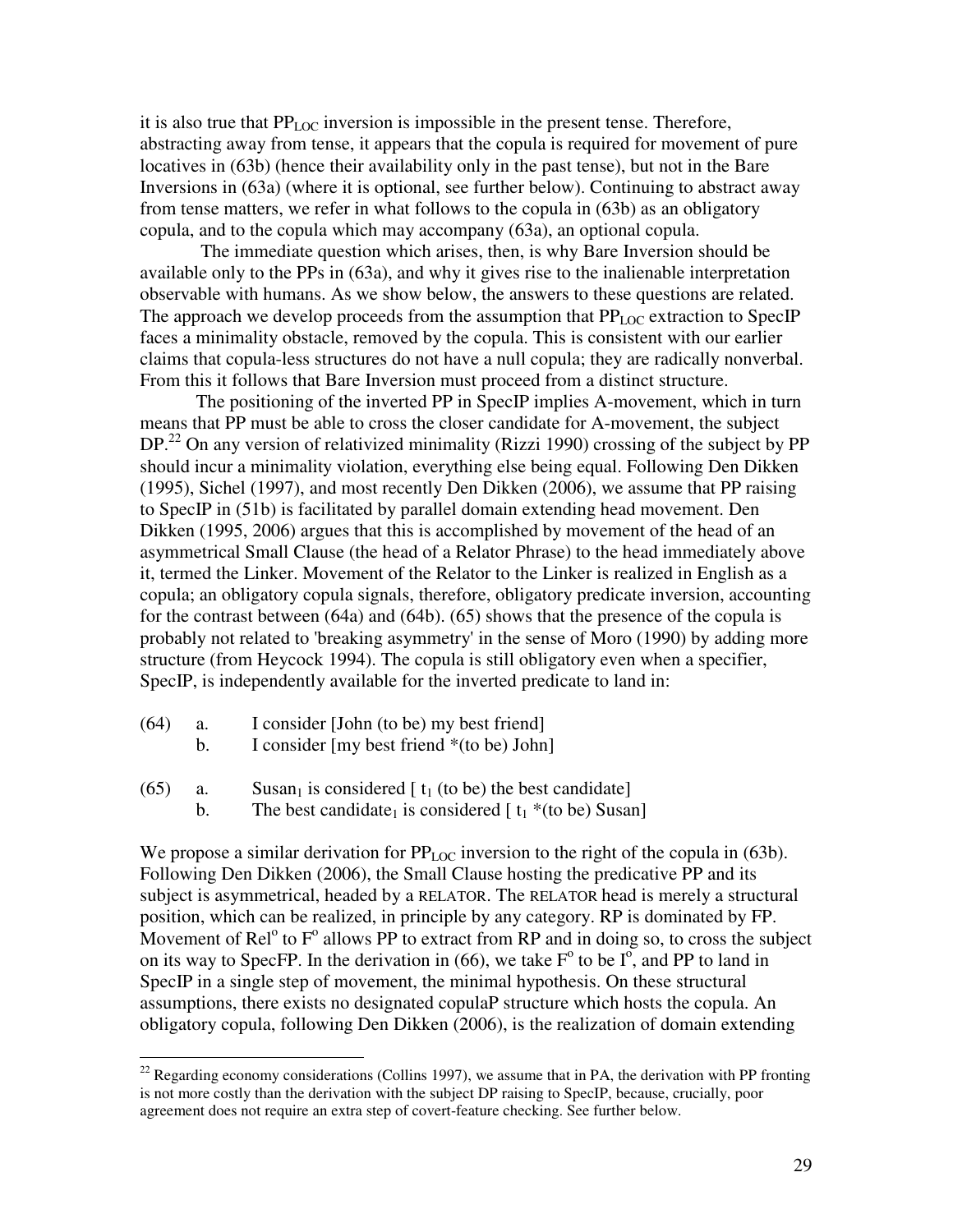movement, such that movement of Rel<sup>o</sup> to  $I^{\circ}$  forces the realization of  $I^{\circ}$  as a copula. Subsequent movement of the copula to  $C<sup>o</sup>$  produces copula-PP-subject order (strikethrough indicates previous positions in the derivation):



With our analysis of the obligatory copula in place, we turn to fill in the remaining details in the derivation of the obligatory-copula structure encountered in section 5.2.1 above. To recall, the Part-Whole construal requires the copula on the DP-PP order, repeated in (67). Inversion is possible here too, in (67c):

| (67) | a.             | *?anf Tawil                | la-saami          |                   |
|------|----------------|----------------------------|-------------------|-------------------|
|      |                | nose big                   | to-Sami           |                   |
|      | b.             | kaan                       | <b>?anf Tawil</b> | la-saami          |
|      |                | WAS.3SG.M                  | nose big          | to-Sami           |
|      |                | 'Sami had a big nose.'     |                   |                   |
|      | $\mathbf{c}$ . | (kaan)                     | la-saami          | <b>?anf Tawil</b> |
|      |                | (WAS.3SG.M) to-Sami        |                   | nose big          |
|      |                | 'Sami has/had a big nose.' |                   |                   |

Since DP-PP predications have null  $I_{\text{rich}}$ , (67a) is ungrammatical on a par with overt rich agreement. Given the DP-internal source of *la-*DP, the propositional possessive interpretation requires extraction of *la-*DP from its containing DP. (67b), therefore, must involve two steps of movement: extraction of *la-*DP to SpecFP, followed by movement of the remnant DP to SpecIP. Movement of the remnant DP across the dative in SpecFP is blocked by Relativized Minimality unless  $F^{\circ}$  raises to  $I^{\circ}$ . Domain extending  $F^{\circ}$ -to- $I^{\circ}$ movement gives rise to the overt realization of the copula, followed by movement to  $C^{\circ}$ :

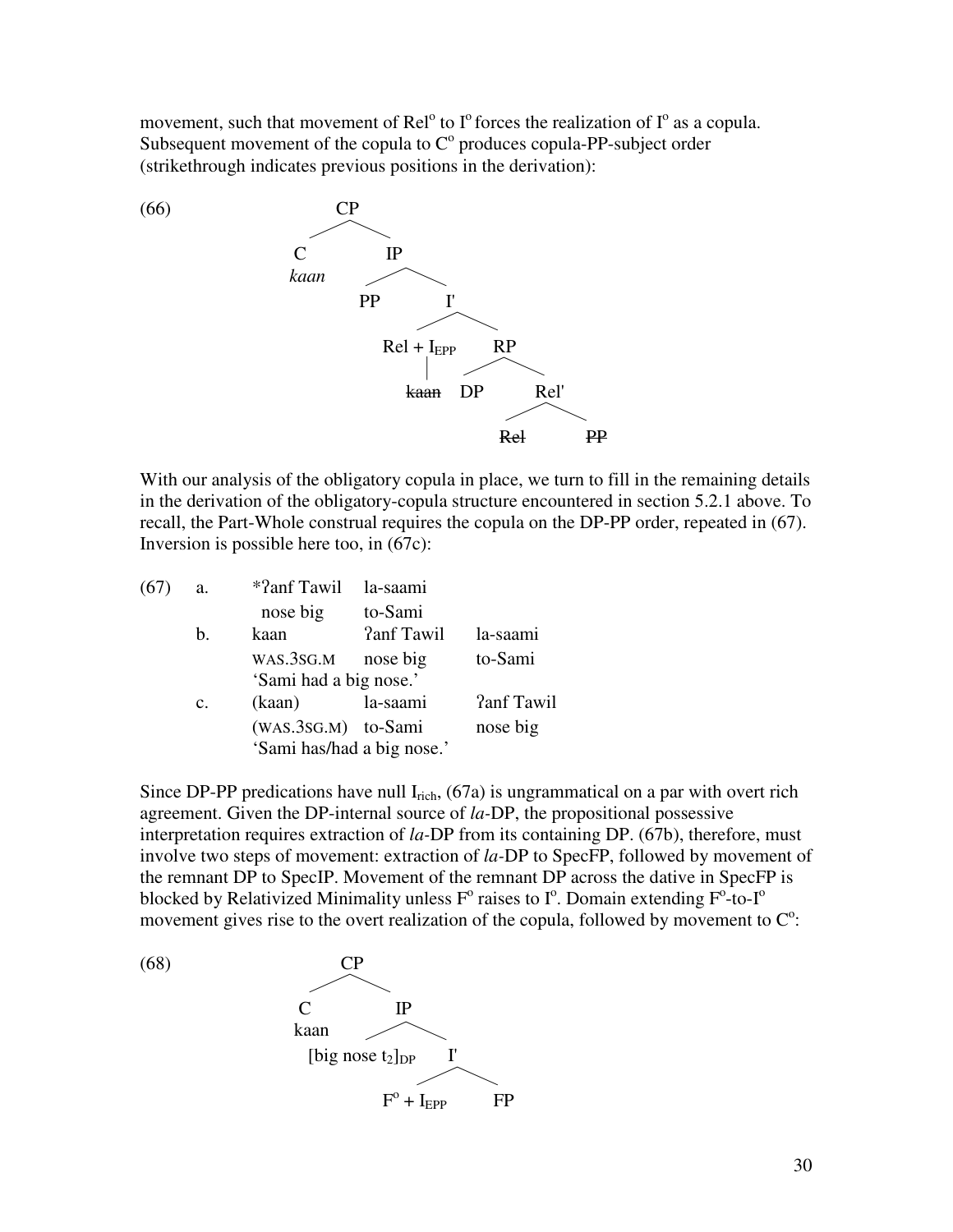

Direct movement of *la*-DP from SpecFP to SpecIP produces (67c). Since this step of movement does not face a minimality violation, the copula should be optional, and it is.

The analysis of obligatory *kaan* as domain extending movement to  $I^{\circ}$  (by either  $\text{Rel}^{\circ}$  or some unspecified  $F^{\circ}$ ) gives us an immediate explanation for the optionality of the copula in topicalization. Since topicalization proceeds directly to SpecCP, it is an instance of A-bar movement. PP does not compete with the subject and domain extension is unnecessary.

 The derivations in (66) and (68), with the copula realizing obligatory headmovement to  $I^{\circ}$ , entail that no such domain extension is necessary in Bare Inversion. This means that the inverted PP cannot be in the same position as it is in (66), and PP cannot be crossing the subject on its way to SpecIP. The analysis in (68), where extraction of *la*-DP does not encounter a minimality problem (the indefinite is a head) cannot be extended to *find* and *ma fa* PPs, because these do not have a DP internal source.<sup>23</sup> The analysis of *find* and *ma fa* Bare Inversion will have to proceed, therefore, from a clausal underlying structure, in other words, RP. On our assumptions regarding the role of the obligatory copula, the absence of the copula can only mean that movement from within RP to SpecIP does not encounter a potential minimality violation. *find* and *ma fa* PPs, therefore, must be generated in SpecRP, with DP in complement of Rel<sup>o</sup>. From this position, PP is free to raise to SpecIP for EPP checking unaided by domain extension and copula realization:



 $\overline{a}$ 

 $^{23}$  As mentioned above, modification by *find*-DP is obligatorily introduced by a relative clause, in (i) repeated from ex. (21) above. The same is true for  $ma\hat{a}$ -DP, in (ic):

| (i) | a. | ulaad-ha                                        | (*?illi) la-mona              |         | šatriin |
|-----|----|-------------------------------------------------|-------------------------------|---------|---------|
|     |    | kids-3sg.F                                      | that to-Mona                  |         | smart   |
|     |    | 'Mona's kids are smart.'                        |                               |         |         |
|     | b. | 1-ulaad $*(?i11i)$ find mona                    |                               | šatriin |         |
|     |    | the-kids that at Mona                           |                               | smart   |         |
|     |    | 'The kids who are in Mona's company are smart.' |                               |         |         |
|     | c. | l-mara                                          | *(?illi) masa l-ulaad Hilwe   |         |         |
|     |    | the-woman                                       | that with the-children pretty |         |         |
|     |    | 'The woman who is with the kids is pretty.'     |                               |         |         |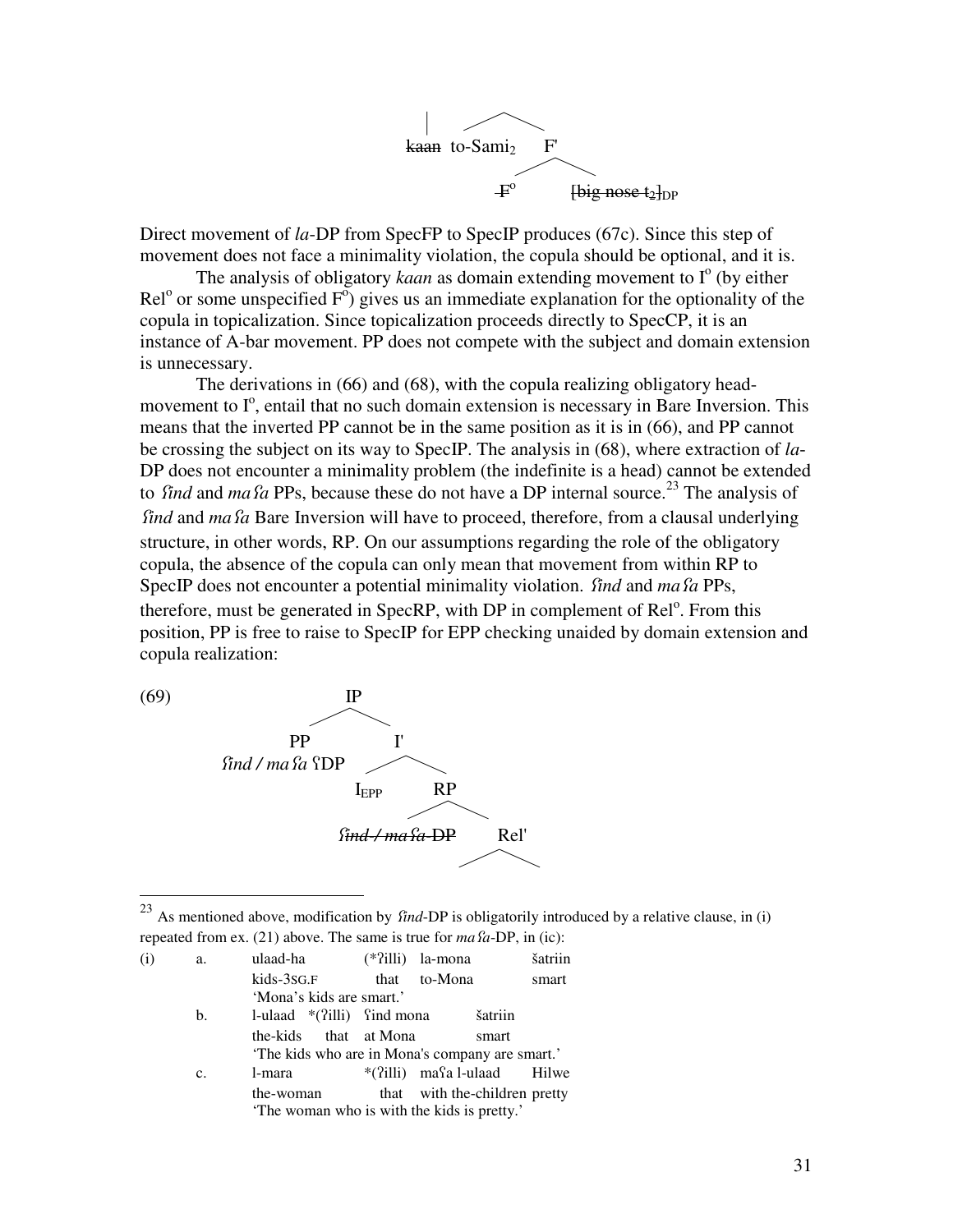Rel NP

The configuration of RP as in (69) accounts for the syntax of Bare Inversion and makes a direct prediction regarding the interaction of copula realization and interpretation. We expect the copula to be optional here, as it always is when domain extension is unnecessary. We also expect that with human complements to *find / ma fa*, the structure including the copula should be ambiguous between an inalienable interpretation, derived from (69), and a Temporary Locative interpretation, derived by fronting of  $PP_{LOC}$  from the complement of  $\text{Rel}^{\circ}$ , as in the derivation in (66). Both predictions are confirmed:

| $(70)$ a. |         |                                 | kaan find mona tlat ulaad                 |                                            |
|-----------|---------|---------------------------------|-------------------------------------------|--------------------------------------------|
|           |         |                                 | WAS.3SG.M at Mona three kids              |                                            |
|           |         |                                 | There were three kids in Mona's company.' |                                            |
|           |         | 'Mona had three kids.'          |                                           |                                            |
|           | $h_{-}$ |                                 | kaan masa mona taw?am                     |                                            |
|           |         |                                 | WAS.3SG.M with Mona twins                 |                                            |
|           |         |                                 |                                           | 'There were some twins in Mona's company.' |
|           |         | 'Mona was pregnant with twins.' |                                           |                                            |
|           |         |                                 |                                           |                                            |

A copula realized in a topicalization configuration, on the other hand, should keep the restriction to Temporary Locative interpretation with humans, since here PP fronts necessarily from the complement in RP. This is confirmed in (71):

|             |  |                                       | fiih tlat ulaad $t_1$                                                                                                                                                                               |
|-------------|--|---------------------------------------|-----------------------------------------------------------------------------------------------------------------------------------------------------------------------------------------------------|
|             |  |                                       |                                                                                                                                                                                                     |
|             |  |                                       |                                                                                                                                                                                                     |
| $h_{\cdot}$ |  |                                       |                                                                                                                                                                                                     |
|             |  |                                       |                                                                                                                                                                                                     |
|             |  |                                       |                                                                                                                                                                                                     |
|             |  | $(71)$ a. find mona <sub>1</sub> kaan | at Mona WAS.3SG.M FIIH three kids<br>'In Mona's company there were three kids.'<br>$ma\Omega$ mona <sub>1</sub> kaan fiih taw?am<br>with Mona WAS.3SG.M FIIH twins<br>'With Mona there were twins.' |

Topicalization of *la*-DP is expected to preserve the Part-Whole reading given its DPinternal source. With *fiih* merged in SpecIP to check EPP, *la*-DP may extract from within DP directly to the topic position in SpecCP. This is confirmed in  $(72)$ :

| $(72)$ a.                      |    | la-mona                | kaan ka                           | fiih | tlat ulaad                                |
|--------------------------------|----|------------------------|-----------------------------------|------|-------------------------------------------|
|                                |    |                        | to-Mona WAS.3SG.M FIIH three kids |      |                                           |
|                                |    | 'Mona had three kids.' |                                   |      |                                           |
|                                | b. | la-əš-šajara kaan      |                                   |      | fiih tlat fru?                            |
|                                |    |                        |                                   |      | to-the-tree WAS.3SG.M FIIH three branches |
| 'The tree had three branches.' |    |                        |                                   |      |                                           |

Thus, the special syntax associated with Bare Inversion combined with the analysis of obligatory copulas derives the distribution of interpretations across construction types in (70), (71), and (72). Furthermore, the contrast in the availability of the Part-Whole interpretation in topicalization, in (71) and (72), supports our claim that the prepositional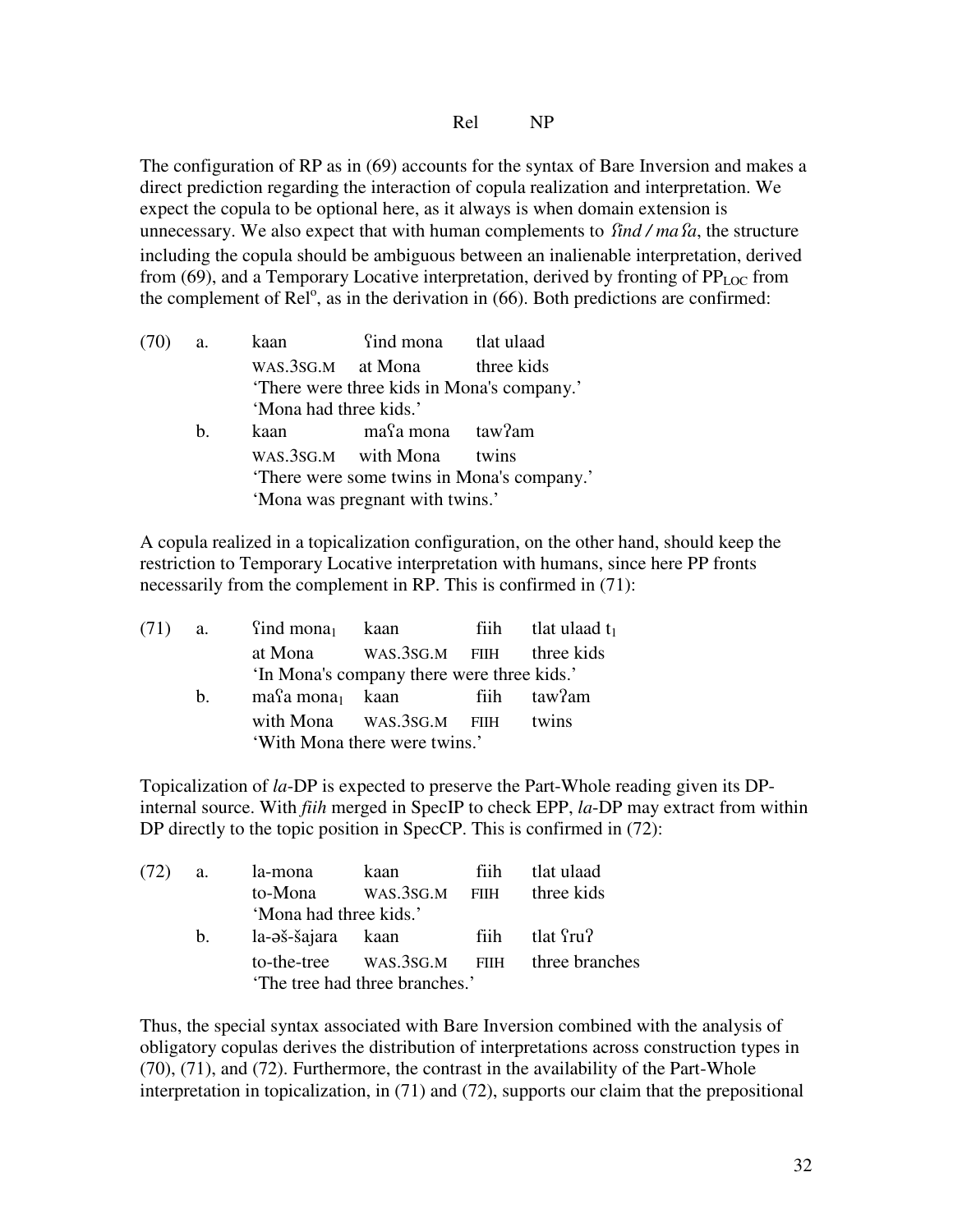types in (70) and (71) necessarily have a clausal source, while *la*-DP is an argument within a containing DP. Coupled with the assumption that topicalization from SpecIP is highly restricted, we derive the interpretive effects above from the fact that topicalization cannot be fed by Bare Inversion, though it can be fed by sub-extraction of *la*-DP from its containing DP.

## **6.3.2 Enter the Applicative**

With this much established, we turn to discuss the RP structure of Bare Inversion in more detail. We have suggested that RP in (69) must have *find I ma fa* PP in its specifier, and the DP in the complement of Rel<sup>o</sup>. This is the reverse of what we find in ordinary locatives, where the predicative PP is complement of Rel<sup>o</sup>. That the basic structure of Bare Inversion should be distinct has been independently motivated by the syntax, further supported by the special interpretive restriction found when the complement to  $P^{\circ}$  is human. As shown in (60)-(62) above, for *find / ma fa PPs*, Bare Inversion, and only Bare Inversion, forces an inalienable interpretation with human PP.

The shift in interpretation suggests that here PP is not, in fact, an ordinary locative PP in canonical predicative position. Neither could the configuration of RP in (69) be easily understood as a case of 'reverse predication' in the sense of Den Dikken (2006), where the predicate is generated in SpecRP and the subject is in the complement of  $\text{Rel}^{\text{o}}$ , since a simple reversal would fail to account for the shift in interpretation and for the restriction to a subset of PPs.

We propose that *find* and *ma fa* PPs, and only *find / ma fa* PPs, can be generated in SpecRP due to their stativity combined with the underspecified location they denote. In terms of the applicative typology developed in Pylkkänen (2008) and Cuervo (2003), *find* and *ma fa* are akin to AT applicatives (as opposed to the dynamic applicatives TO and FROM). Since only AT applicatives are found in statives, and locative and possessive clauses are stative, the restriction to *find* and *ma fa* follows from an applicative analysis of RelP, where the abstract head Rel<sup>o</sup> is realized as applicative (abstract)  $AT:^{24}$ 



 $\overline{a}$ 

While (73) may recall the clausal analysis of Part-Whole given in Hornstein *et al*. (1995), it is actually distinct. On our analysis, Part-Whole necessarily has a DP-internal source, and it is only within DP that a functional noun takes a Whole as its argument, whether human or non-human. The applicative structure in (73), on the other hand, does not depend on the head of NP being functional in any sense, since PP combines with AT, and not with NP directly, just like a DP subject is an argument of Voice, not of VP (Kratzer

<sup>&</sup>lt;sup>24</sup> Note that the applicative head is abstract, with  $\hat{I}$ *ind* and *ma*  $\hat{I}$ *a* as part of the constituent within the specifier, correlating with the fact that in Topicalization it fronts as a constituent. We return to this in more detail below.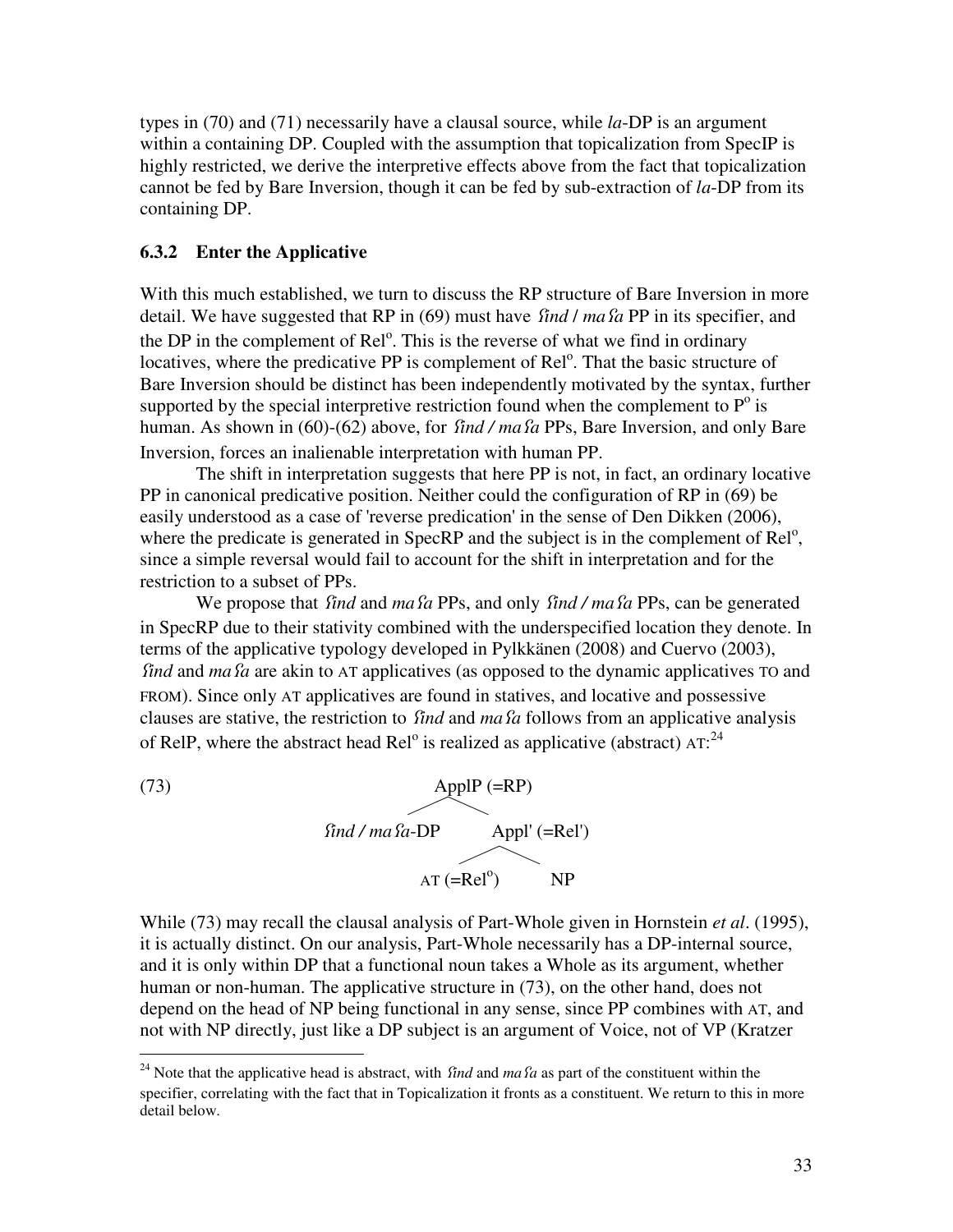1996). A functional noun is not required with humans or with non-humans. When the PP contains a non-human, the interpretation remains strictly Locative. We find no restriction to a functional head noun which would ensure Part-Whole as it does with *la*-DP:

| (74) | а.             | find əš-šajara tlat fšuuš            |                                           |
|------|----------------|--------------------------------------|-------------------------------------------|
|      |                | AT the-tree three nests              |                                           |
|      |                |                                      | 'There are three nests by/near the tree.' |
|      | $\mathbf{b}$ . | $#$ la- $\sigma$ š-šajara tlat siaus |                                           |
|      |                | to-the-three three nests             |                                           |
|      | $c_{\cdot}$    | la-aš-šajara tlat fru?               |                                           |
|      |                |                                      | to-the-tree three branches                |
|      |                |                                      | 'The tree has three branches.'            |
|      |                |                                      |                                           |

The contrast in the necessity of a functional noun with non-humans in (74) can be seen to correlate with the interpretation of a human PP in topicalization: while inalienable readings persist for *la*-DP, they are neutralized for find / ma <sup>f</sup>a PPs; both follow from the fact that the inalienable reading does not have a DP-internal source. We are proposing, then, that inalienable possession has two sources: a DP-internal function-argument relation, which equally covers non-humans, and an applicative structure, where only the human subtype of Part-Whole, i.e. inalienable possession, is encountered.

 We take the interpretive restriction to humans in Bare Inversion in PA to follow from the syntax and semantics of applicatives. Our implementation of Rel<sup>o</sup> as a stative applicative head derives the clausal structure of alienable and inalienable possession from independently motivated grammatical ingredients: the asymmetry of the Small Clause, the category-neutral status of Rel<sup>o</sup>, and the syntax of applicatives. The novelty of our approach lies in the projection of an ApplP in the absence of any verbal structure. This possibility, however, is already implicit in the division into high and low applicatives proposed in Pylkkänen (2008): high applicatives are licensed above the verbal root and independently of it, while low applicatives are within the VP and take the possessed DP as direct complement. The typology is further refined in Cuervo (2003), where the low applicative entails possession and the high applicative is necessarily stative, denoting temporary location at the time of the event (with possession inferred, for humans, not entailed). The absence of verbal structure simply means that the division is neutralized and ApplP in (73) can do double duty: as a high applicative, ApplP is introduced independently of a verbal root and denotes Temporary Location at the time of the event, and alienable possession can be inferred, alongside Temporary Location, when its specifier is human. Due to the absence of a root VP, however, AT necessarily has DP as its direct complement. With humans in the specifier of ApplP, possession will be entailed, giving rise to inalienable possession when the head noun happens to denote a function. In brief, the implementation of RP as ApplP is what restricts the PPs in Bare Inversion to the stative, underspecified locative PPs which we actually find (whether human or not), whereas the absence of VP and, as a consequence, the ambiguity of ApplP produces inalienable possession with humans, while still allowing stative not-necessarily human PPs to denote temporary locations.

## **7. English**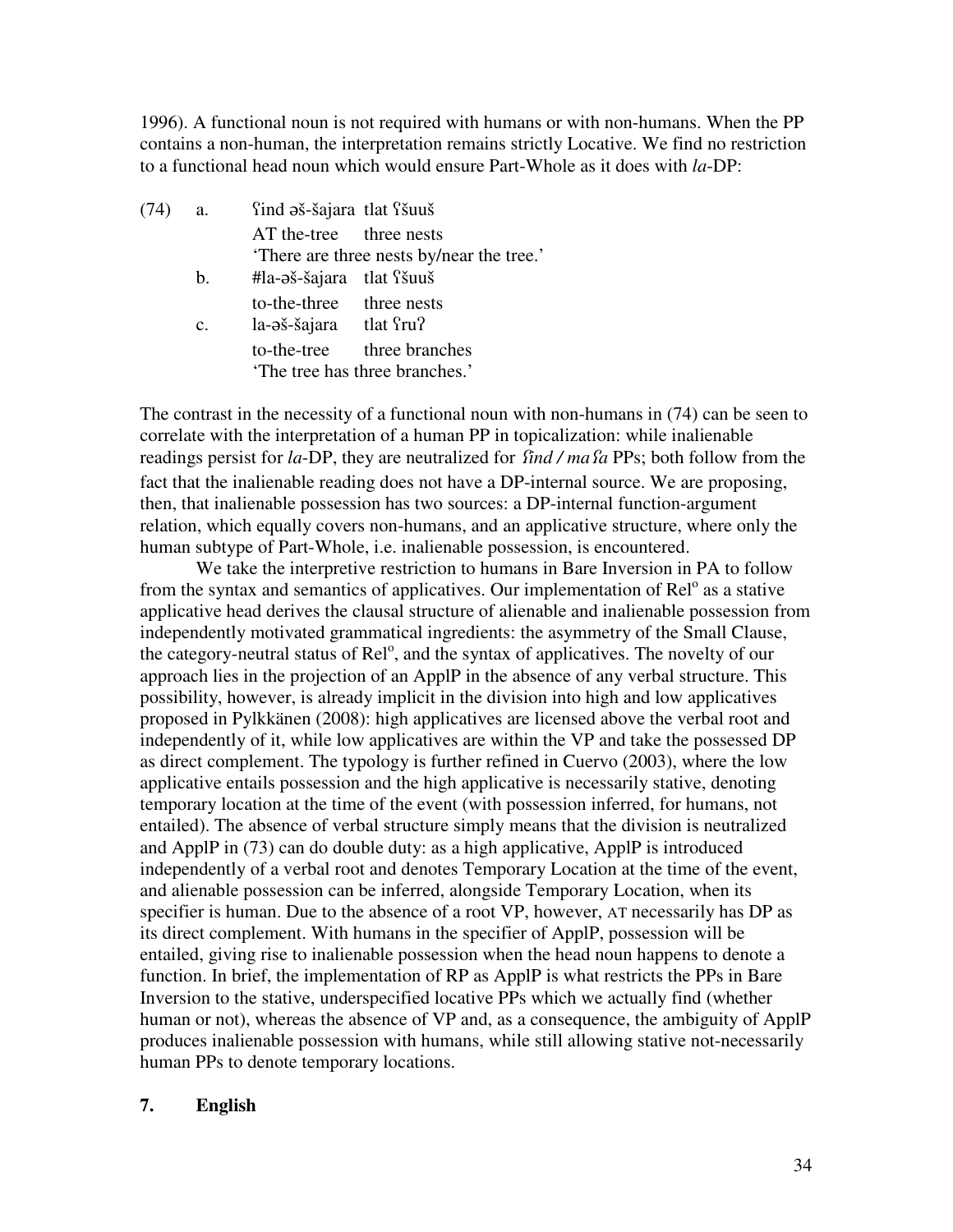A similar dual analysis of inalienable possession may extend to English. We have seen in sections 2 and 3 that in the context of copular BE, English distinguishes Part-Whole, both human and non-human, from Temporary Location. We take that distinction to correspond to the division between DP-internal Part-Whole, and the projection of Temporary Locative PP as complement to  $\text{Rel}^{\circ}$ . In the context of HAVE, however, English, like PA, shows a special restriction to humans. Humans may be interpreted as Temporary Locations, without having the locative syntax associated with non-human Temporary Locations (Belvin 1993; Déchaine *et al.* 1994; Harley 1998). The Locative construal in (75b), which, unlike (75a), cannot be interpreted as a Whole argument of a functional Part, keeps the preposition *in situ*, followed by a bound pronoun. The human subject of (75c) similarly denotes a Temporary Location, as seen by the possibility to have a possessor embedded in DP. Here the resumptive strategy, though possible, is not required:

- (75) a. The tree has many branches Part-Whole
	-

b. The tree has many nests  $*(\text{in it})$ 

 $\overline{a}$ 

c. Mary has Paul's books (on her shelf)

We take the resumptive strategy to signal both the basic positioning of the underlying locative PP and the absence of movement to subject from this position, on a par with the standard analysis of resumptive pronouns in relative clauses. The necessity of this strategy in the locative (75b) means that movement is impossible, while in (75c) movement to subject position must be possible on the version in which there is no PP. On the version with the pronoun containing PP, movement is impossible, just like (75b). This suggests a clear analogy with PA: (75c) with a human PP is ambiguous, just like *find*-DP is ambiguous between a canonical Predicative Locative structure and an applicative structure. In English, movement of  $PP_{LOC}$  to SpecIP is blocked just as it is for  $PP_{LOC}$  in Bare Inversion in PA. Assuming that the movement-allowing version of (75c) is related to the applicative analysis developed for PA, we can conclude, first, that the applicative structure is more restricted in English than it is in PA, and applies only to humans.

 A further difference between English and PA has to do with the severity of the constraint against fronting a predicate locative PP in a copular construction. While in PA fronting of a pure locative PP is facilitated by the realization of the copula and domain extension, the introduction of HAVE is not nearly as useful in (75c), where the copula is present but  $PP_{LOC}$  movement is nevertheless still blocked. We could of course take this to imply that English HAVE does not serve the same domain-extending purpose as the PA copula. But if not, then HAVE would not be the equivalent of PA copular BE (or, for that matter, English BE) plus an incorporated head (Benveniste 1966; Freeze 1992, etc.). If anything, an additional incorporated head should provide more movement options, not less. The conclusion that English HAVE is not BE endowed with an additional head undermines the typological generalization across HAVE and BE, and so should be avoided if possible.<sup>25</sup> Fortunately, it also seems not to be empirically justified in this domain, since the problem with  $PP_{LOC}$  inversion in English copular sentences is observed also

<sup>&</sup>lt;sup>25</sup> Not that this view of HAVE is completely uncontroversial. See Law (1994); Mahajan (1994); Hoekstra (1994); Nash (1998) for alternative views of HAVE.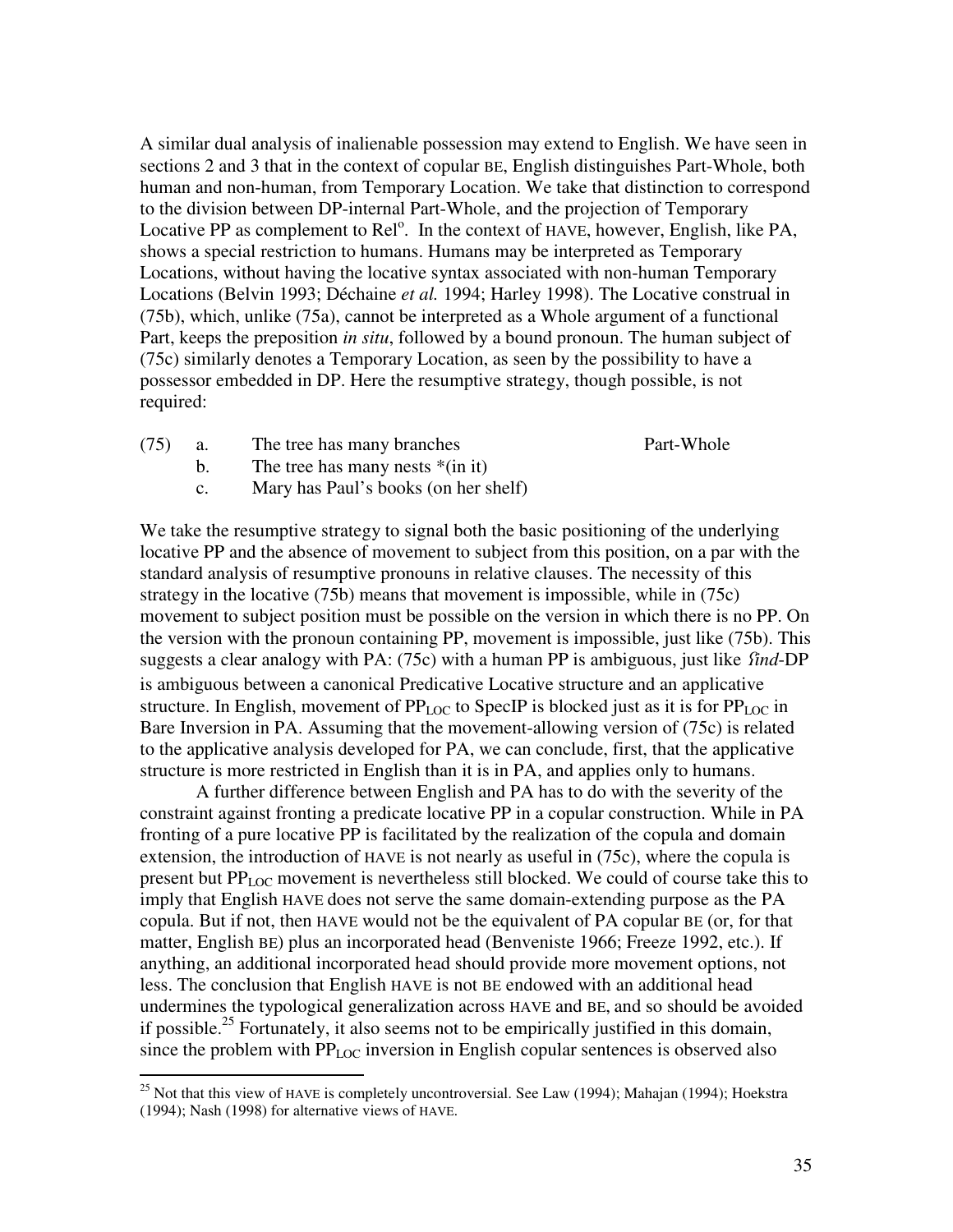with BE. While equative copular constructions, where the post-copular expression includes the noun *place* and the like, are possible (76a), and so is Locative Inversion with lexical verbs, in (76c) (Stowell 1981; Bresnan 1994),  $PP_{LOC}$  inversion in copular constructions is degraded:

- (76) a. Under the bed is a good place to hide
	- b. \*Under the bed are your red shoes
	- c. On the mantelpiece stood an impressive Haitian sculpture
	- d. \*On the mantelpiece was an impressive Haitian sculpture

 The problem with (75c), then, cannot be locality *per se*, since BE is of no particular use here either. We propose therefore that the cross-linguistic difference in the availability of copular  $PP<sub>LO</sub>$  inversion has more to do with the difference in the agreement systems of English and PA. Following Den Dikken (2006), English licenses Predicate Inversion only if the inverted predicate contains a null category to be licensed in SpecIP. It follows then, that since it does not contain a null element,  $PP_{LOC}$  cannot be fronted in the English copular construction. In PA, on the other hand, locative PP can raise to SpecIP, modulo locality and the repair provided by the copula. Why, then, is it possible in PA but not in English? Following Collins (1997), we assume that considerations of economy favor overt raising of the subject DP over the combination of PP raising and covert feature checking / Agree with the *in situ* subject. Crucially, however,  $PP_{LOC}$  inversion in PA is based on the poor agreement paradigm, and so, quite simply, there are no phi-features remaining to be checked against the *in situ* subject.<sup>26</sup> Since there is no additional step to worry about, considerations of economy become moot. Assuming, with Den Dikken (2006), that the need to license a null category overrides considerations of economy in English, the possibility to front a full PP, modulo locality, follows from the nature of poor agreement in PA. This leaves the Freezian account of HAVE intact, and so it is still a potential aid in the circumvention of minimality in (75b).

 The question to address now is why fronting of a locative to SpecIP should be allowed with humans, i.e. (75b) vs. (75c). On the analysis we have developed, the restriction to humans follows from an applicative structure. Recent related work on locatives, possession, and experiencers (Harley 1998; Landau 2005; Cuervo 2003; Adger & Ramchand 2007) has also isolated the human aspect of location, relating it to the notion of 'experiencer', where the latter is understood in terms of human location. Human locations, on this view, are distinct from ordinary locations in the sense that they also qualify as experiencers. For Pylkkänen (2008), Cuervo (2003), and Adger & Ramchand (2007), this has meant, concretely, that (at least a subset of) human locations, may, in some languages, be realized as high applicatives. English, however, does not have high applicatives in verbal structures.<sup>27</sup> We propose a 'derived applicative' for English possessive HAVE: the human location starts out as a predicative PP, where  $P^{\circ}$  is overt AT.

 $\overline{a}$ 

 $26$  Here and throughout, we have left the Case-checking procedure entirely open. Within the combination of claims regarding the relation of agreement and scope, the absence of a null expletive, and EPP checking at PF, we are lead to conclude that Nominative Case assignment, at least in PA, plays no necessary syntactic role (cf. Borer 1986, Marantz 1991, and more recently Bobalijk 2008).

 $27$  Corresponding to the absence of benefactives in unergatives.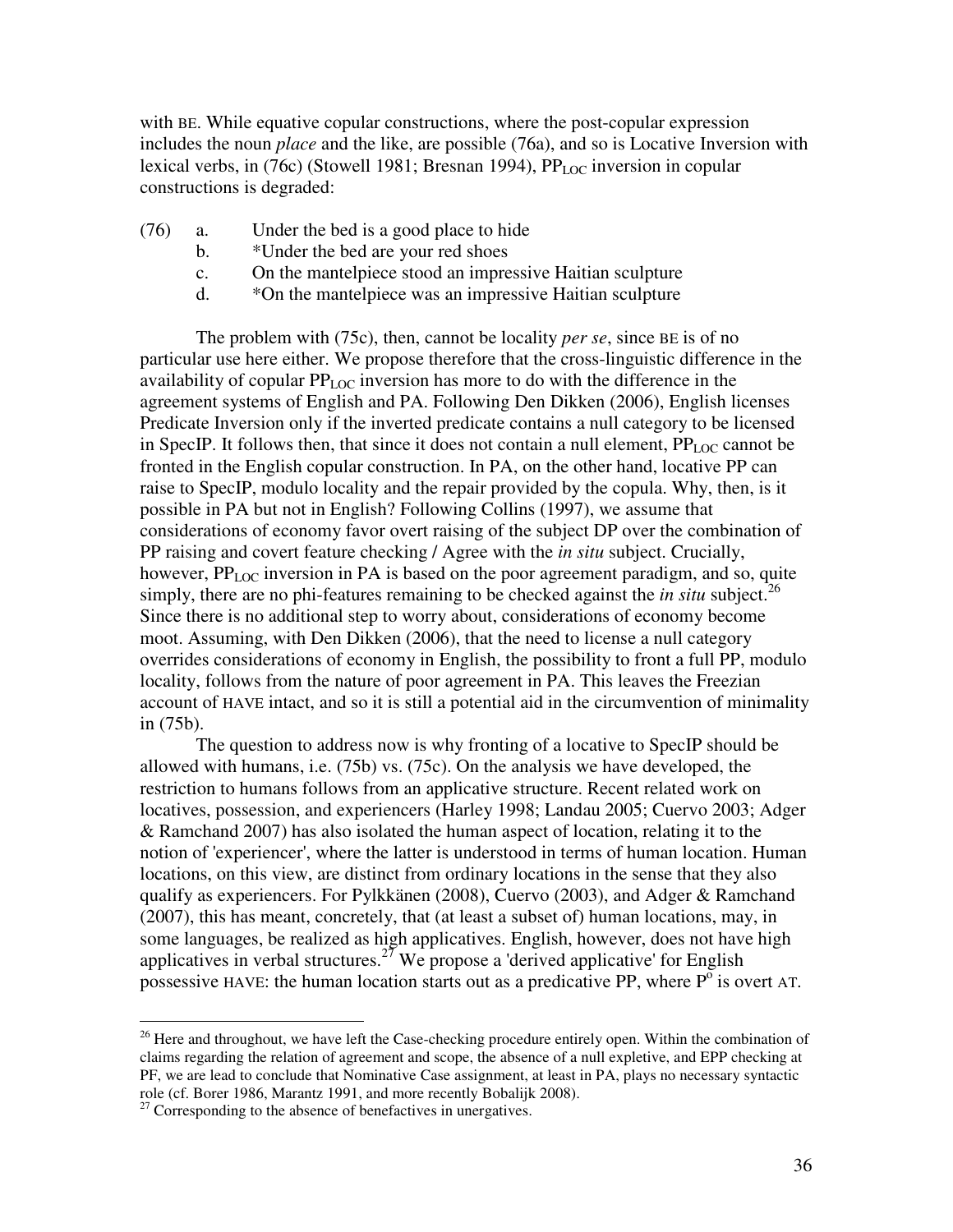We assume with Den Dikken (2006) that Predicate Inversion is possible in copular constructions only if  $P^{\circ}$  is empty, i.e. PP is 'beheaded'. We propose then that  $P^{\circ}$  raises to  $\text{Rel}^{\circ}$ , allowing PP to be targeted by SpecIP. Further movement of  $\text{Rel}^{\circ}$  to  $F^{\circ}$ , allows PP to cross the subject in SpecRP on its way to SpecFP:



We derive the applicative structure of (73) via the mechanics of Predicate Inversion independently developed by Den Dikken (2006). The only difference between English and PA is that  $P^{\circ}$  incorporates into Rel<sup>o</sup>, an operation which allows inversion by freeing the construction from economy-based competition between DP and PP. But besides this, incorporation of  $\text{Rel}^{\circ}$  into  $F^{\circ}$  is identical to its counterpart in PA and in English BE. Since the incorporee is a preposition,  $F^{\circ}$  spells out as HAVE, rather than BE. We see no reason not to take FP in (77) to be IP, and conclude that the subject of English non-locative HAVE is derived via A-movement, either from within DP, in the case of Part-Whole, or from RelP, where humans, alienable, and inalienable possession are involved.

### **8. Conclusions**

The array of ingredients realized overtly in PA strongly supports the decomposition of possession into a variety of syntactic configurations associated with distinct meanings. The picture which emerges is partly familiar and partly new. The subject in possessive clauses is a derived subject in the alienable, inalienable, and Part-Whole relations, but not necessarily in the non-human locative relation, where it is governed by considerations of economy and variation in the morpho-syntax of agreement. We have also argued that clausal possession has a DP as its source, but only on the Part-Whole construal, drawing on previous work on the DP-internal semantics of possession. The examination of differences between Part-Whole and Temporary Location in EPP satisfaction within the poor agreement paradigm has led, in turn, to the postulation of a third source. Bare Inversion structures in PA, as we have shown, are both free from the locality constraints governing ordinary locative PP-fronting, and also feature a special restriction related to humans, and a new key to understanding the blurring of location and possession when it comes to humans. The combination of distinct syntax and distinct semantics provides the basis for an underlying applicative structure in the absence of a lexical verb. The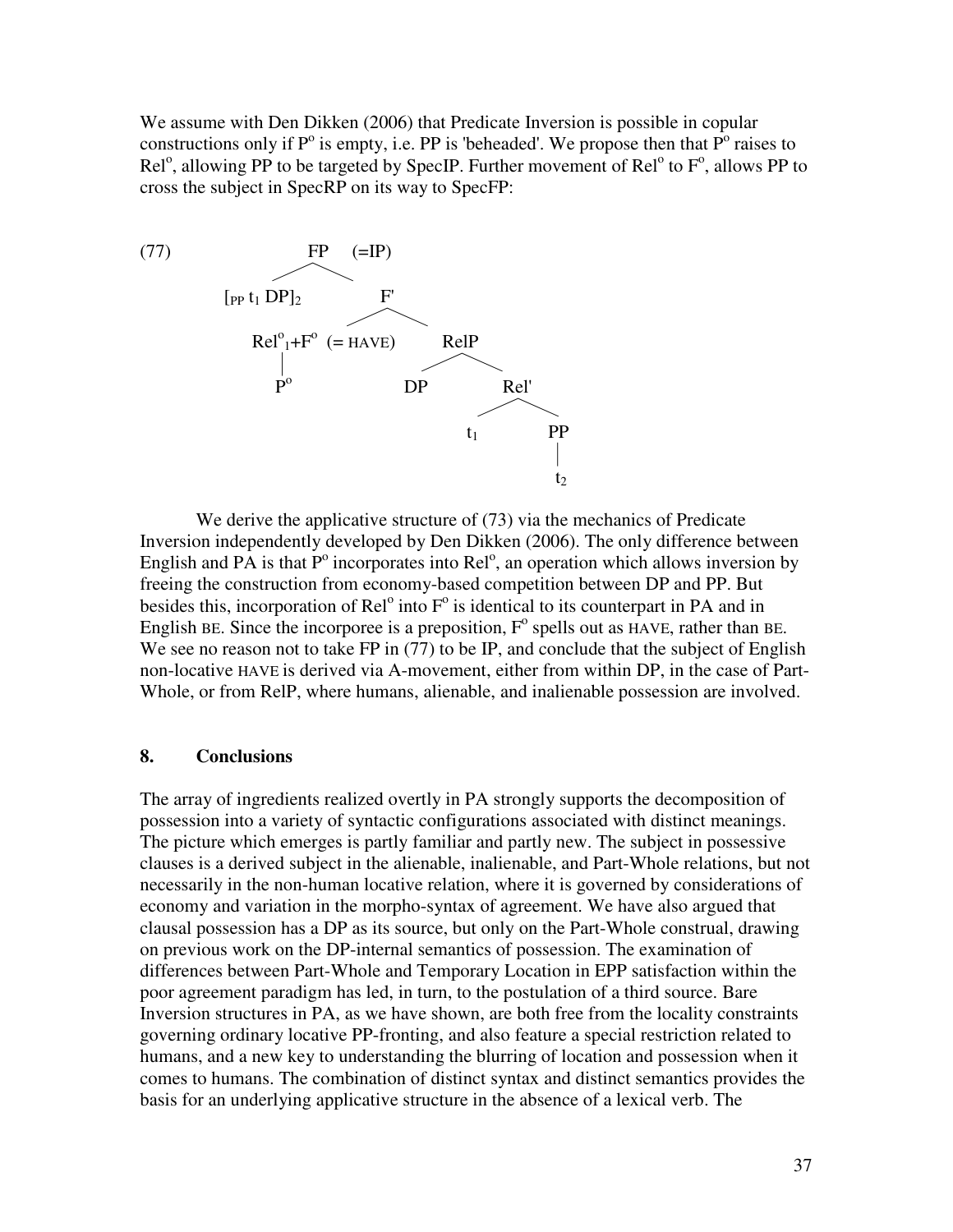applicative structure, on our conception, may be basic or derived by head-movement, as it is in English, and it may be headed by an overt preposition or simply contain an abstract stative head, as it does in PA. If we are correct, and these possibilities do generalize to other contexts, the difference between HAVE and BE may further reduce to the parametric realization of prepositions in ApplP.

## **Acknowledgements**

We thank audiences at IATL23 and CSSP5 for questions and comments. Special thanks to our informants, Hadil Karawani, Hanin Karawani, Khawla Rihani & Shireen Siam, for their insight into the data and patience with our questions. Research for this project was supported by the Israel Science Foundation, grant #0322358 to Ivy Sichel.

# **9. References**

Adger, D. & Ramchand, G. 2007. Psych nouns and predication. In A-R. Deal *et al.* (eds.) *Proceedings of NELS 36*. GLSA, University of Massachusetts, Amherst.

Åfarli, Tor. 2007. Invisible phi-features do not exist: Evidence from expletive constructions in English and Norwegian. Talk given at the workshop *The Sound Patterns of Syntax*, Ben Gurion University of the Negev.

Bailyn, J. 2004. Generalized Inversion. *Natural Language and Linguistic Theory* 20: 1- 50.

Baron, I., Herslund, M. & F. Sorensen. 2001. *Dimensions of Possession*. Typological Studies in Language 47. Amsterdam: John Benjamins Publishing Company.

Belvin, R. 1993. The two causative *haves* are the two possessive *haves. MIT Working Papers in Linguistics* 20: 19-34.

Benveniste, E. 1966. *Problèmes de linguistique générale 2*. Paris : Gallimard.

Biberauer, T. & I. Roberts. 2008. Cascading parameter changes: internally-driven change in Middle and Early Modern English. In: Eythórsson, Th. & J.T. Faarlund (eds.). *Grammatical Change and Linguistic Theory: the Rosendal Papers.* Amsterdam: John Benjamins Publishing Company. pp. XXXX

Bobalijk, J. 2008. Where's Phi? Agreement as a Post-Syntactic Operation. In Adger, D., Béjar, S. & Harbour, D. (eds.) *Phi-Theory: Phi features across interfaces and modules*. Oxford: Oxford University Press. pp. XXXXX

Bobalijk, J. D. & H. Thráinsson. 1998. Two heads aren't always better than one. *Syntax* 1: 37-71.

Borer, H. 1986. I-Subjects. *Linguistic Inquiry* 17: 375-416.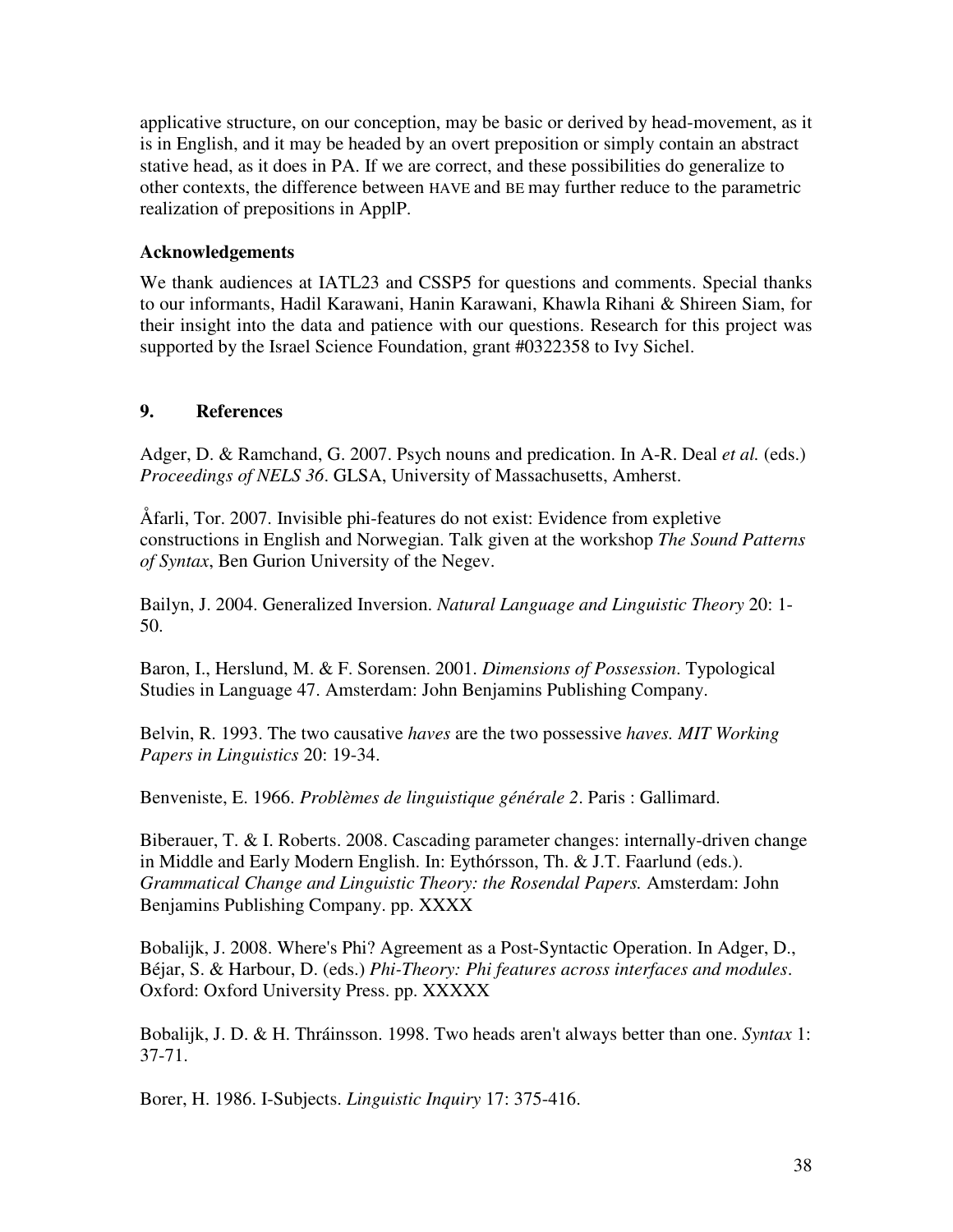Bresnan, J. 1994. Locative Inversion and the architecture of Universal Grammar. *Language* 70, 72–131.

Burge, T. 1972. Truth and Mass Terms. *Journal of Philosophy*, 69.

Cardinaletti, A. & I. Roberts. 2002. Clause structure and x-second. In G. Cinque (ed.) *Functional Structure in IP and DP: The cartography of syntactic structure, Volume 1*. pp. 123-166. New York/Oxford: Oxford University Press.

Chomsky, N. 1986. *Barriers*. Cambridge, MA: MIT Press.

Chomsky, N. 1995. *The Minimalist Program*. Cambridge, MA: MIT Press.

Chomsky, N. 2000. Minimalist inquiries: The framework. In Martin, R., Michaels, D. & J. Uriagereka (eds.). *Step by Step: Essays on Minimalist Syntax in Honor of Howard Lasnik*. Cambridge, MA: MIT Press. pp. 89–115.

Collins, C. 1997. *Local Economy.* Cambridge, MA: MIT Press.

Cowell, M.W. 1964. *A Reference Grammar of Syrian Arabic*. Washington D.C.: Georgetown University Press.

Cuervo, M.C. 2003. *Datives at Large*. PhD Dissertation. MIT.

Déchaine, R.M. 1993. *Predicates Across Categories*. PhD Dissertation. University of Massachusetts at Amherst.

Déchaine, R.M, T. Hoekstra & J. Rooryck. 1994. Augmented and non-augmented HAVE. In L. Nash & G. Tsoulas (eds.), *Proceedings of Langues et Grammaire 1*. Paris: Université Paris 8, Saint-Denis.

Den Dikken, M.1995. *Copulas*. Paper presented at GLOW Tromsø; unpublished manuscript, Vrije Universiteit Amsterdam/HIL.

Den Dikken, M. 2001. 'Pluringulars', pronouns, and quirky agreement. *The Linguistic Review* 18: 19-41.

Den Dikken, M. 2006. *Relators and Linkers: The Syntax of Predication, Predicate Inversion and Copulas*. Cambridge, MA: MIT Press.

Den Dikken, M. & A. Næss. 1993. Case dependencies: The case of Predicate Inversion. *Linguistic Review* 10, 303–336.

Diesing, M. 1992. Bare plural subjects and the derivation of logical forms. *Linguistic Inquiry* 23: 353-380.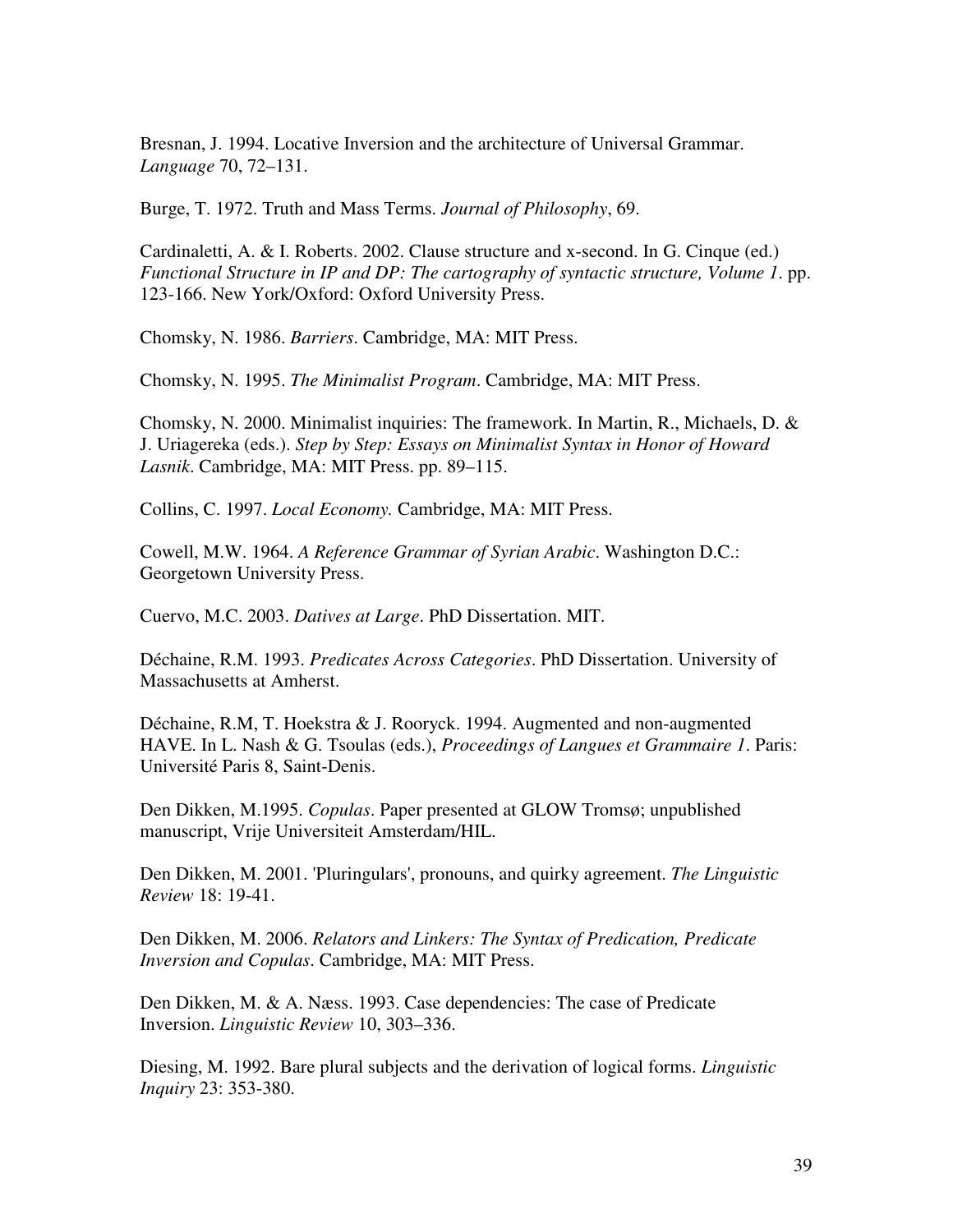Dobrovie-Sorin, C. 2005. Genitives and determiners. In Jiyung Kim, Yuri A. Landers & Barbara H. Partee (eds), *Possessive and Beyond: Semantics and Syntax*, University of Massachusetts Occasional Papers in Linguistics, 29, pp. 115-132.

Doron, E. 1983. *Verbless Predicates in Hebrew*. Unpublished doctoral dissertation, University of Texas at Austin.

Dowty, D. & C. Barker. 1992. Non-verbal thematic proto-roles. *Proceedings of NELS 23*. Amherst, MA: GSLA. pp. 49-62.

Fassi Fehri, A. 1993. *Issues in the Structure of Arabic Clauses and Words*. Dordrecht: Kluwer.

Fox, D. 2000. *Economy and Semantic Interpretation*. Cambridge, MA: MIT Press.

Freeze, R. 1992. Existentials and other Locatives. *Language* 68: 553-595.

Godard, D. 1992. Extraction out of NP in French. *Natural Language and Linguistic Theory* 10: 233-277.

Guéron, J. 2006. Inalienable Possession*.* In M. Everaert., H. Van Riemsdijk, R. Goedemans & B. Hollenbrandse, (eds.) *The Blackwell Companion to Syntax*. Blackwell Publishing. pp. 585-634.

Harley, H. 1998. You're having me on! Aspects of *have*. In Guéron & Zribi-Hertz, A. (eds.), *La Grammaire de la possession*. Université Paris X, Nanterre: PUBLIDIX. pp. 195-226.

Heine, B. 1997. *Possession*. Cambridge: Cambridge University Press

Heller, D. 2002. Possession as a Lexical Relation: Evidence from the Hebrew Construct State. In L. Mikkelsen and C. Potts (eds.), *WCCFL 21 Proceedings*. Somerville, MA: Cascadilla Press. pp. 127-140.

Heycock, C. 1994. The internal structure of Small Clauses. *Proceedings of NELS 25*. Amherst, MA: GLSA. pp. 223–238.

Hoekstra, T. 1994. HAVE as BE plus or minus. In G. Cinque, J. Koster, J.-Y. Pollock, L. Rizzi and R. Zanuttini (eds.) *Paths towards Universal Grammar: studies in honor of Richard S. Kayne*. Georgetown studies in Romance Linguistics. pp. 199-215.

Hoekstra, T. & R. Mulder. 1990. Unergatives as copular verbs: locational and existential predication. *The Linguistic Review* 7:1-79.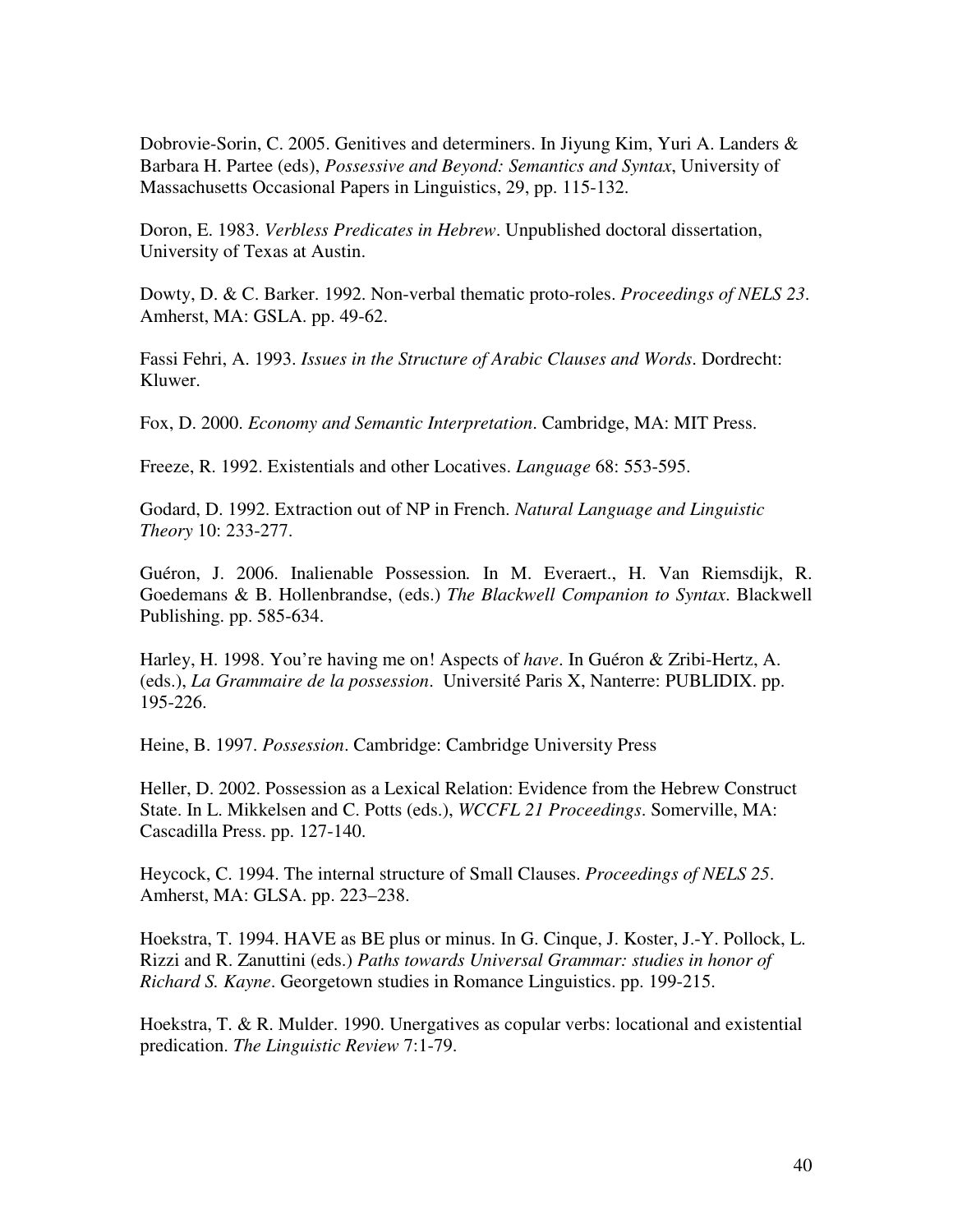Holmberg, A. 2000. Scandinavian Stylistic Fronting: How Any Category Can Become an Expletive. *LinguisticInquiry* 31: 445-483.

Hornstein, N.S. 1994. An Argument for Minimalism: The case of Antecedent Contained Deletion. *Linguistic Inquiry* 25: 455-480.

Hornstein, N.S., Rosen, S. & Uriagereka, J. 1995. *Integrals*. http://www.ling.umd.edu/Courses/Ling819/Papers/Integrals.pdf

Hoyt, F. 2000. *Agreement, Specificity Effects, and Phrase Structure in Rural Palestinian Arabic Existential Constructions*. MA Thesis. Cornell University.

Jensen, P.A. & Vikner, C. 2004. The English prenominal genitive and lexical semantics. In *Possessives and Beyond: Semantics and Syntax (UMOP 29)*, J.-Y. Kim, Y. A. Lander & B. H. Partee (eds.). Amherst, MA: GLSA Publications. pp. 3-27.

Jonas, D. & J. Bobalijk. 1996. Subject positions and the roles of TP. *Linguistic Inquiry* 27: 195-236

Johnson, K. & S. Tomioka. 1997. Lowering and mid-size clauses, *Proceedings of the Tübingen Workshop on Reconstruction*, Tübingen, Germany.

Kayne, R. 1993/2000. Towards a Modular Theory of Auxiliary Selection. *Parameters and Universals*. Oxford: Oxford University Press.

Kratzer, Angelika. 1996. Severing the external argument from its verb. In J. Rooryck & L. Zaring, (eds.), *Phrase Structure and the Lexicon*. Dordrecht: Kluwer. pp. 109–137.

Landau, I. 2005. The Locative Syntax of Experiencers. Ms., Beer Sheva: Ben Gurion University

Landau, I. 2007. EPP Extensions. *Linguistic Inquiry*. 38: 485-523.

Lasnik, H. & M. Saito. 1992. *Move* a: *Conditions on its application and output.*  Cambridge, MA: MIT Press.

Law, P. 1994. Remarques sur la construction existentielle en haïtien. *Revue québécoise de linguistique* 23:1.

Longobardi, G. 2000. "Postverbal" subjects and the mapping hypothesis. *Linguistic Inquiry* 31: 691-702.

Mahajan, A., 1994, The Ergativity Parameter: *have-be* alternation, word order and split ergativity. *Proceedings of NELS 24*. pp. 317-331.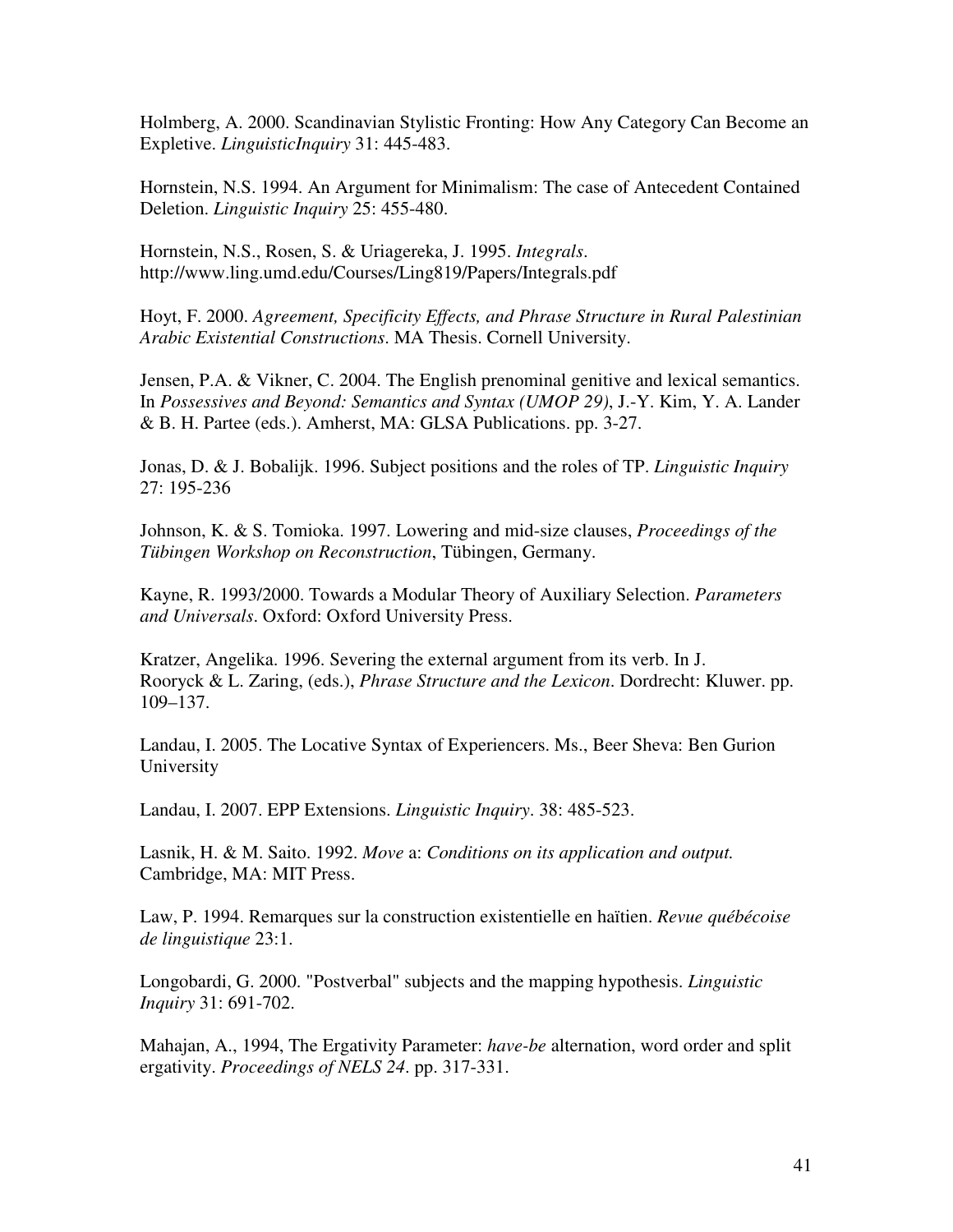Marantz, A. 1991. Case and Licensing. In *Proceedings of ESCOL*, 234-253. Cornell Linguistics Club. Republished in Reuland (2000) *Arguments and Case: Explaining Burzio's Generalization*. Amsterdam/Philadelphia: John Benjamins. pp. 11-30.

Marantz, A. 1993. Implications of asymmetries in double object constructions. In S. Mchombo (ed.), *Theoretical aspects of Bantu grammar*. Stanford: CSLI Publications, pp. 113–150.

McCloskey, J. & K. Hale. 1984. On the syntax of person-number inflection in Modern Irish. *Natural Language and Linguistic Theory* 1: 487-533.

Mohammad, A. M. 1998. The Syntax of Indefinite Subjects in Equative Sentences in Palestinian Arabic. *The Semitic Archive*: http://www.usc.edu/schools/college/semitic/private/pdf/sisespa.pdf.

Mohammad, A. M. 2000. *Word Order, Agreement and Pronominalization in Standard and Palestinian Arabic*. Amsterdam: John Benjamins Publishing Company.

Moro, A. 1990. There-raising: Principles across levels. Paper presented at *GLOW* Cambridge.

Moro, A. 1997. *The raising of predicates: Predicative nominals and the theory of clause structure*. Cambridge University Press.

Nash, L. 1998. A propos de "être" et "avoir" en géorgien. In Rouveret, A. (ed.), *« Être » et « Avoir » : syntaxe, sémantique, typologie.* Presses Universitaires de Vincennes, Saint-Denis. pp. 171-196.

Ouhalla, J., 1998, *Possession in Sentences and Noun Phrases*. www.usc.edu/dept/LAS/linguistics/semitic/pdf/ur.pdf

Partee, B. H. 1999. Weak NP's in Have Sentences. Reprinted in Partee, B. H. H. 2004. *Compositionality in Formal Semantics: Selected Papers by Barbara H. Partee*. Oxford: Blackwell Publishing, pp. 282-291.

Partee, B.H. & Borschev, V. 2004. Genitives, relational nouns, and argument modifier ambiguity. In: E. Lang, C. Maienborn and C. Fabricius-Hansen (eds.), *Modifying Adjuncts*. Series: *Interface Explorations*. Berlin and New York: Mouton de Gruyter. pp. 67-112.

Pylkkänen, L. 2008. *Introducing Arguments.* Cambridge, MA: MIT Press.

Rapoport, T. 1987. *Copular, Nominal and Small Clauses: A Study of Israeli Hebrew.*  PhD Dissertation, MIT.

Rizzi, L. 1990. *Relativized Minimality*. Cambridge, MA: MIT Press.